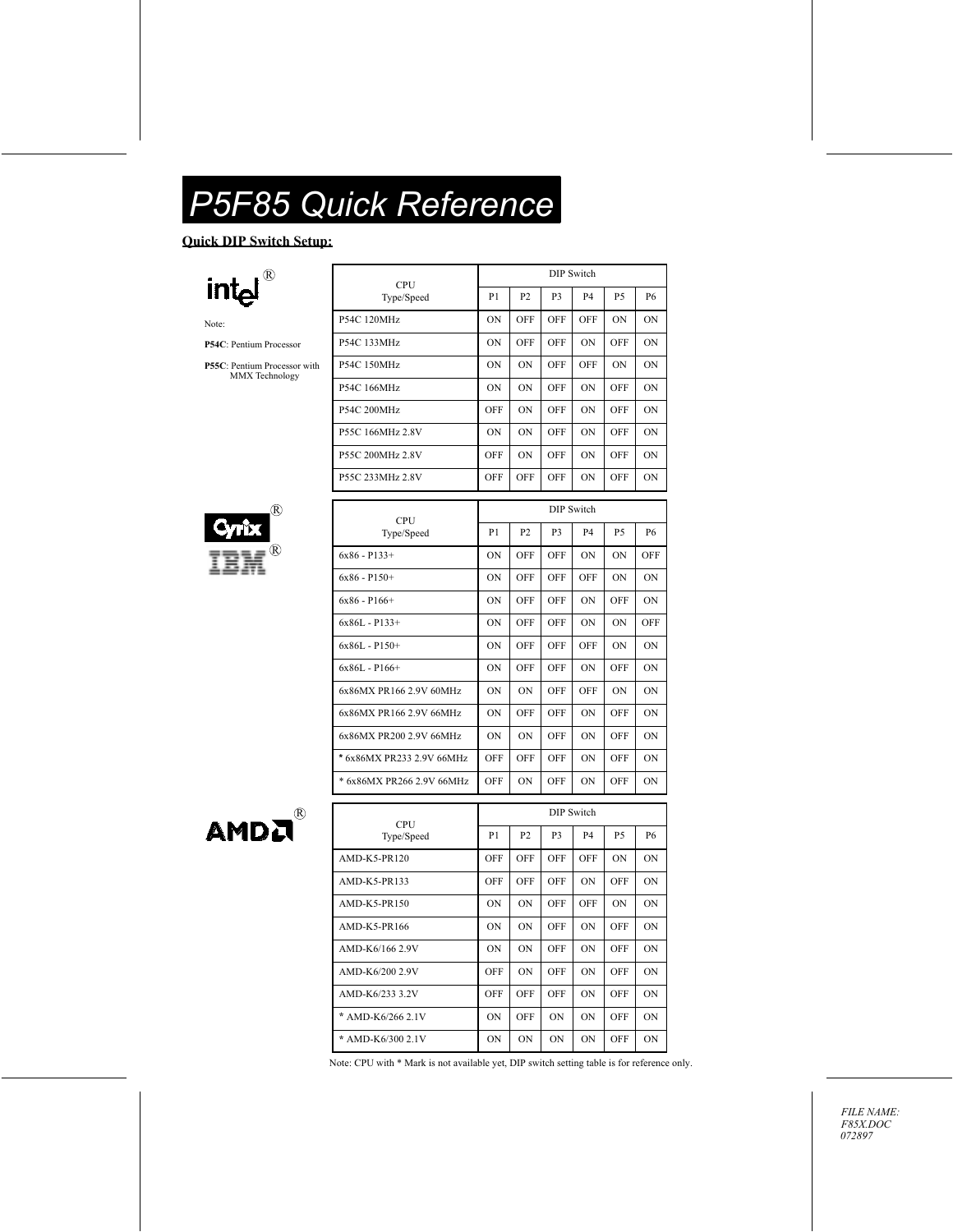# **Copyright Notice**

#### CCopyright 1996.

The information contained in the user's manual and all accompanying documentation is copyrighted and all rights are reserved. This publication may not, in whole or in part, be reproduced, transcribed, stored in a retrieval system, translated into any language or computer language, or transmitted in any form whatsoever without the prior written consent from the manufacturer, except for copies retained by the purchasers for their personal archival purposes.

The manufacturer reserves the right to revise this user's manual and all accompanying documentation and to make changes in the content without obligation to notify any person or organization of the revision or change.

IN NO EVENT WILL THE VENDOR BE LIABLE FOR DIRECT, INDIRECT, SPECIAL, INCIDENTAL, OR CONSE-**OUENTIAL DAMAGES ARISING OUT OF THE USE OR INABILITY TO USE THIS PRODUCT OR DOCUMENTA-**TION, EVEN IF ADVISED OF THE POSSIBILITY OF SUCH DAMAGES. IN PARTICULAR, THE VENDOR SHALL NOT HAVE LIABILITY FOR ANY HARDWARE, SOFTWARE, OR DATA STORED OR USED WITH THE PRODUCT, INCLUD-ING THE COSTS OF REPAIRING, REPLACING, OR RECOV-ERING SUCH HARDWARE, SOFTWARE, OR DATA.

All trademarks mentioned in this document are acknowledged.

The Specification is subject to change without notice.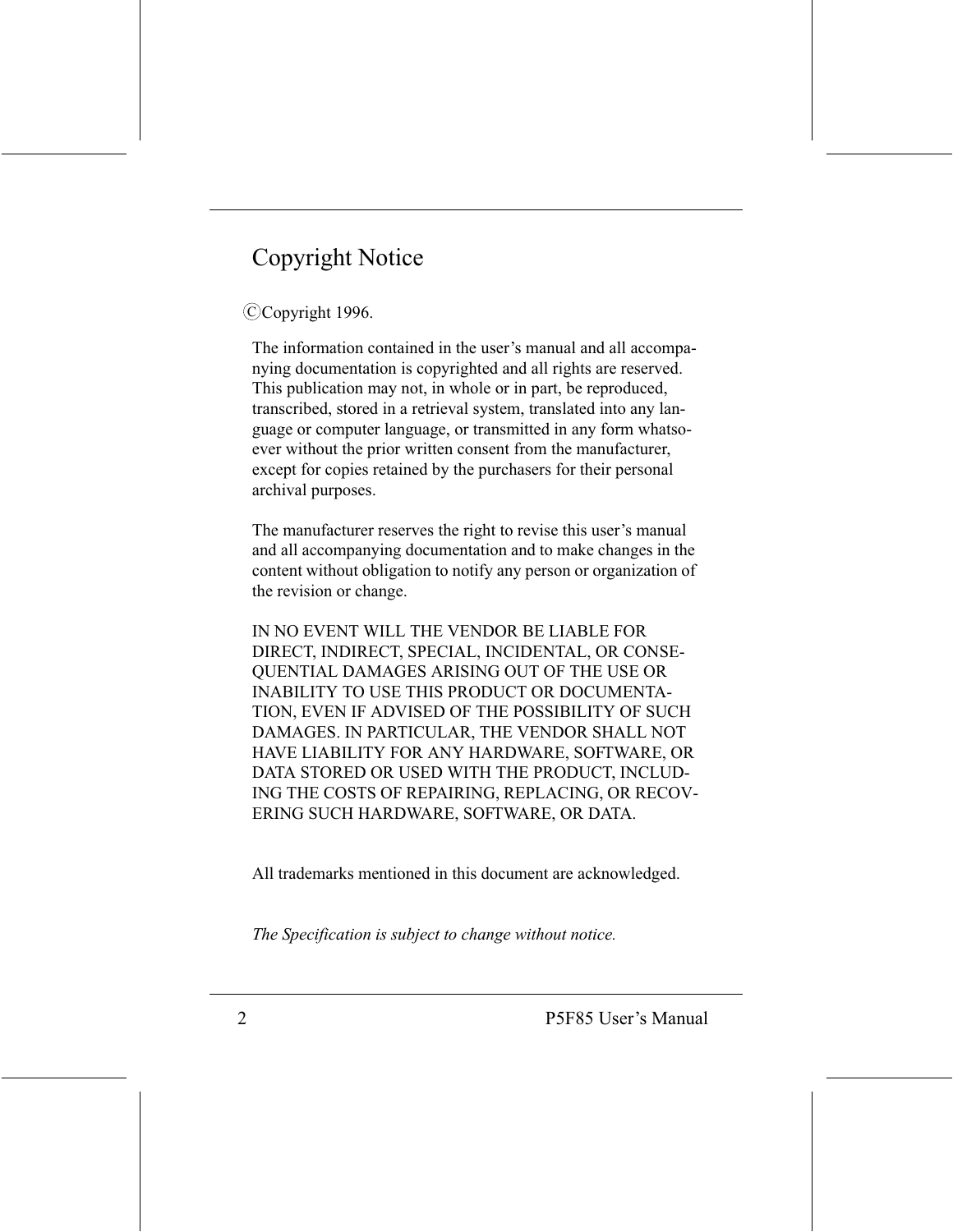# Table Of Contents

| Chapter 1                                  |    |
|--------------------------------------------|----|
| <b>Introduction</b>                        |    |
| 1.1 Overview                               | 5  |
| 1.2 P5F85 Specifications/Features          | 7  |
| 1.3 P5F85 Mainboard Layout                 | 10 |
| 1.4 Microprocessor                         | 11 |
| 1.5 Level 2 Cache                          | 11 |
| 1.6 Chipset                                | 12 |
| 1.7 Main Memory                            | 12 |
| 1.8 Switching Regulator                    | 13 |
| 1.9 Enhanced IDE Support                   | 13 |
| 1.10 USB (Universal Serial Bus)            | 14 |
| 1.11 Real-time Clock, CMOS RAM and Battery | 15 |
| 1.12 IrDA Infra-red Support                | 15 |
| 1.13 Power Management                      | 15 |
| 1.14 System Power On/Off Control           | 16 |
| 1.15 System Sleep / Resume                 | 17 |
| 1.16 System Manageability                  | 17 |
| 1.17 Power Supply                          | 17 |
|                                            |    |

#### Chapter 2

#### **Hardware Installation**

| 2.1 Unpacking                  | 18 |
|--------------------------------|----|
| 2.2 Installation               | 18 |
| 2.2.1 Setting DIP Switches     | 20 |
| 2.2.2 Attaching Connectors     | 25 |
| 2.2.3 Installing CPU           | 30 |
| 2.2.4 Installing System Memory | 31 |
| 2.2.5 Clear CMOS and Password  | 34 |

| Chapter 3 |  |
|-----------|--|
|-----------|--|

#### **BIOS** Configuration

| 3.1 Entering Setup |  |
|--------------------|--|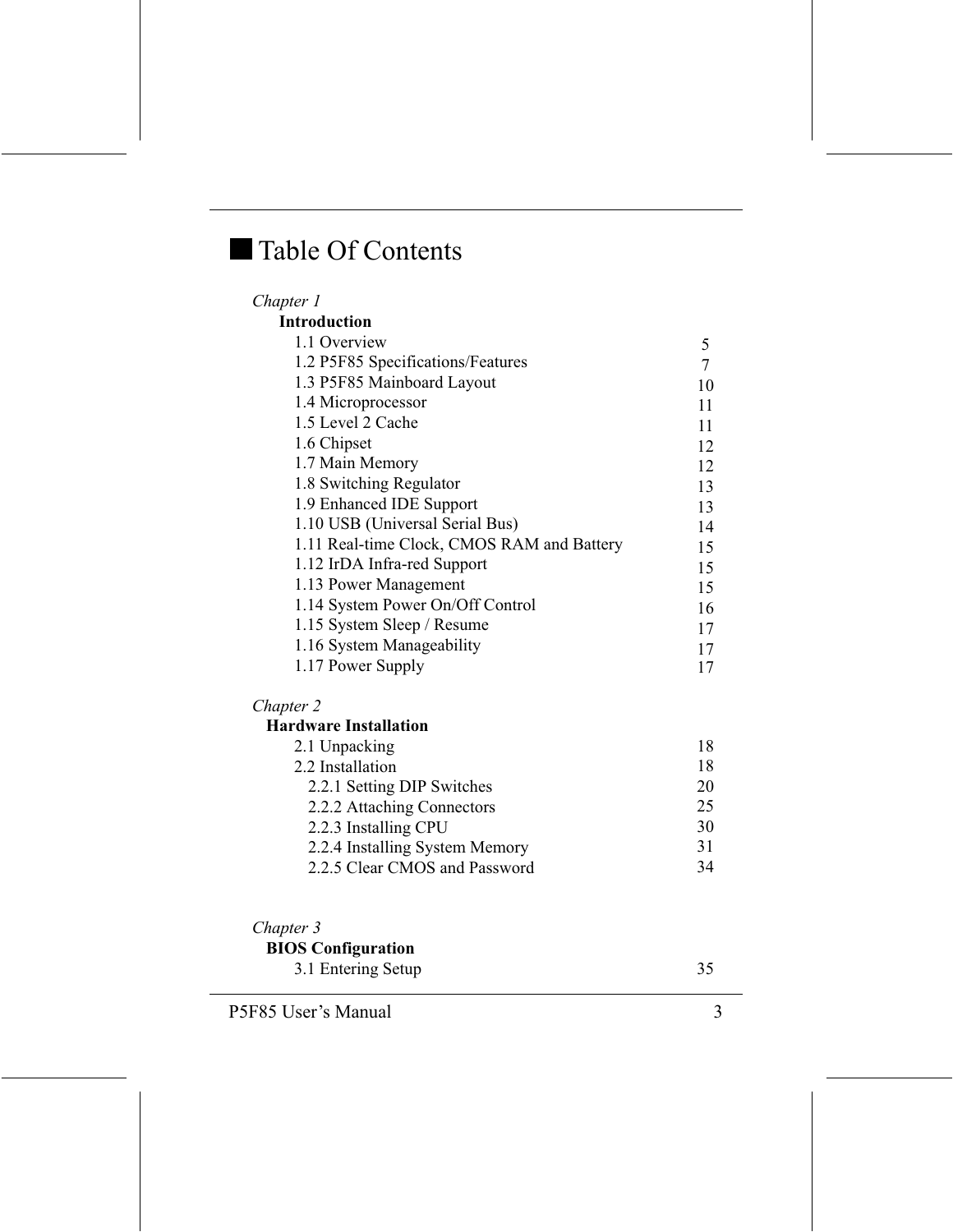| 3.2 CMOS Setup Utility          | 36 |
|---------------------------------|----|
| 3.3 Standard CMOS Setup         | 37 |
| 3.4 IDE HDD Auto Detection      | 39 |
| 3.5 Load Setup Defaults         | 40 |
| 3.6 Save & Exit Setup           | 40 |
| 3.7 Exit Without Saving         | 40 |
| 3.8 HDD Low Level Format        | 40 |
| 3.9 BIOS Features Setup         | 41 |
| 3.10 Chipset Features Setup     | 44 |
| 3.11 Power Management Setup     | 48 |
| 3.12 PnP/PCI Configuration      | 52 |
| 3.13 Integrated Peripherals     | 54 |
| 3.14 Supervisor / User Password | 57 |

#### Chapter 4

| <b>Driver and Utility</b>  |    |
|----------------------------|----|
| 4.1 Flash Utility          | 58 |
| 4.2 EIDE Bus Master Driver | 58 |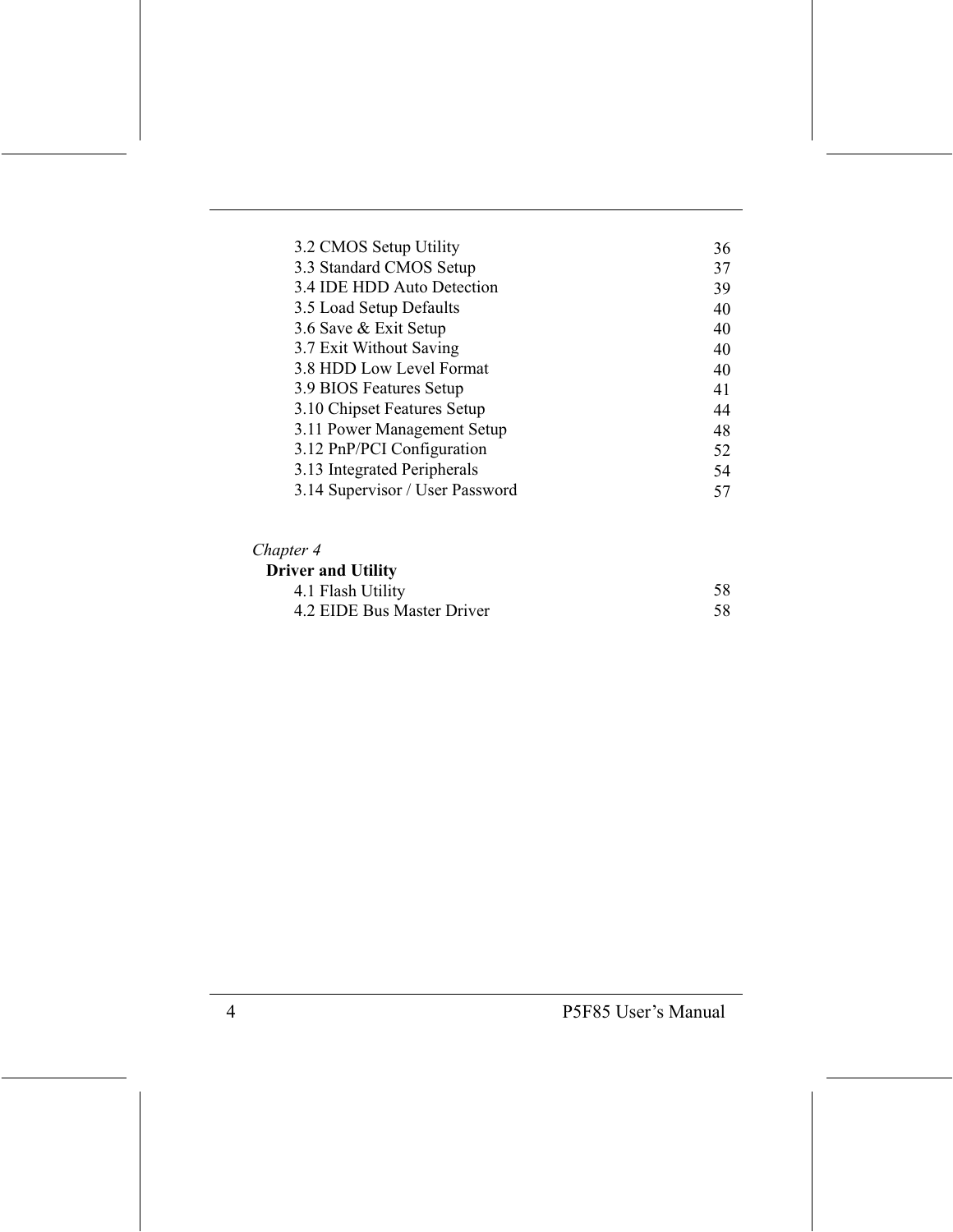## 1 Introduction

## 1.1 Overview

The P5F85 is a quality, high performance, function enhanced mainboard based on the Pentium class processor. This mainboard is designed around the latest and fastest Intel 82430TX chipset in a mini-baby AT form factor.

The P5F85 mainboard is a flexible mainboard which is designed to operate with all members of the Pentium class processors: Intel Pentium and Pentium with MMX technology, Cyrix/IBM 6x86, 6x86L and 6x86MX, AMD K5 and K6.

The P5F85 mainboard delivers superior performance with its integrated Bus Mastering EIDE (Enhanced IDE) controller, concurrent PCI bus, 512KB level 2 Pipelined Burst cache, and its ability to accommodate new technology EDO (Extended Data Out) and SDRAM (Synchronous DRAM) memory.

The P5F85 mainboard offers outstanding I/O capabilities. It contains a full set of PC I/O, such as dual channel PCI EIDE interfaces, a floppy controller, two FIFOed serial port, an EPP/ECP capable bidirectional parallel port, an IrDA compatible infrared port, two USB (Universal Serial Bus) port, and a PS/2 mouse connector. Four PCI local bus slots and four ISA bus slots provide expandability to add on peripheral cards.

P5F85 mainboard is the foundation of OnNow PC, Managed PC and PC97. It offers optimized system performance, integrated power management and system manageability.

**Optimized System Performance:** Ultra DMA/33 speeds up disk drive access, Enhanced SDRAM support for fastest access to memory, and Concurrent PCI enables simultaneous data transfer.

**Integrated Power Management:** ACPI (Advanced Configuration and Power Interface) support enables O/S and application programs to direct the system power management.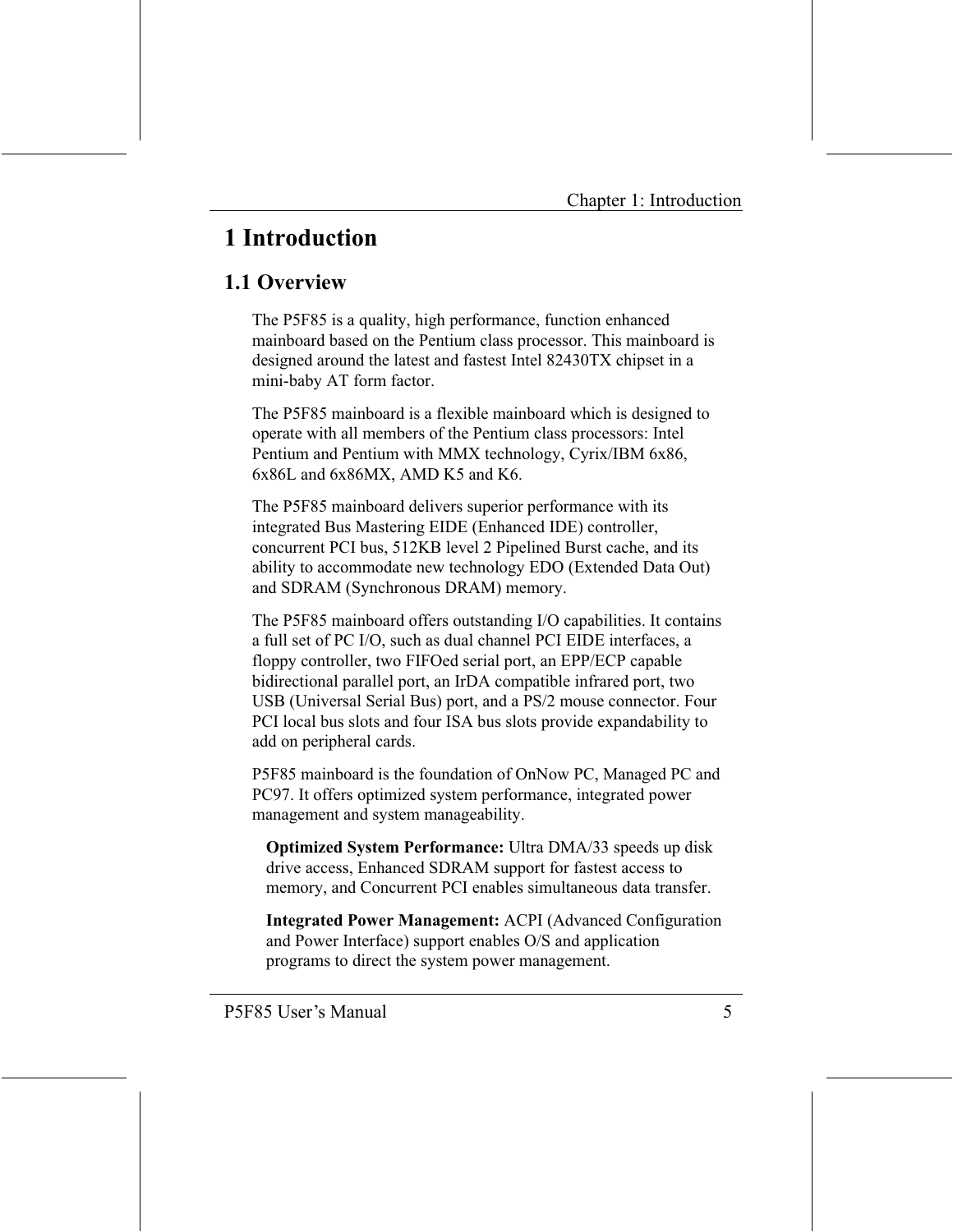System Manageability: Optional LM78 Module with LDCM (LanDesk Client Manager) enables the ability to monitor and control system features and functionalities such as fan speed, system temperature, system operating voltages, and system configuration.

In addition to superior hardware capabilities, features like bus mastering EIDE driver, Plug and Play, Soft-off, APM (Advanced Power Management), Modem ring on, Watchdog timer wake up, Sleeping state indicator, fan off in sleeping state and BIOS upgradability are provided on the P5F85 platform.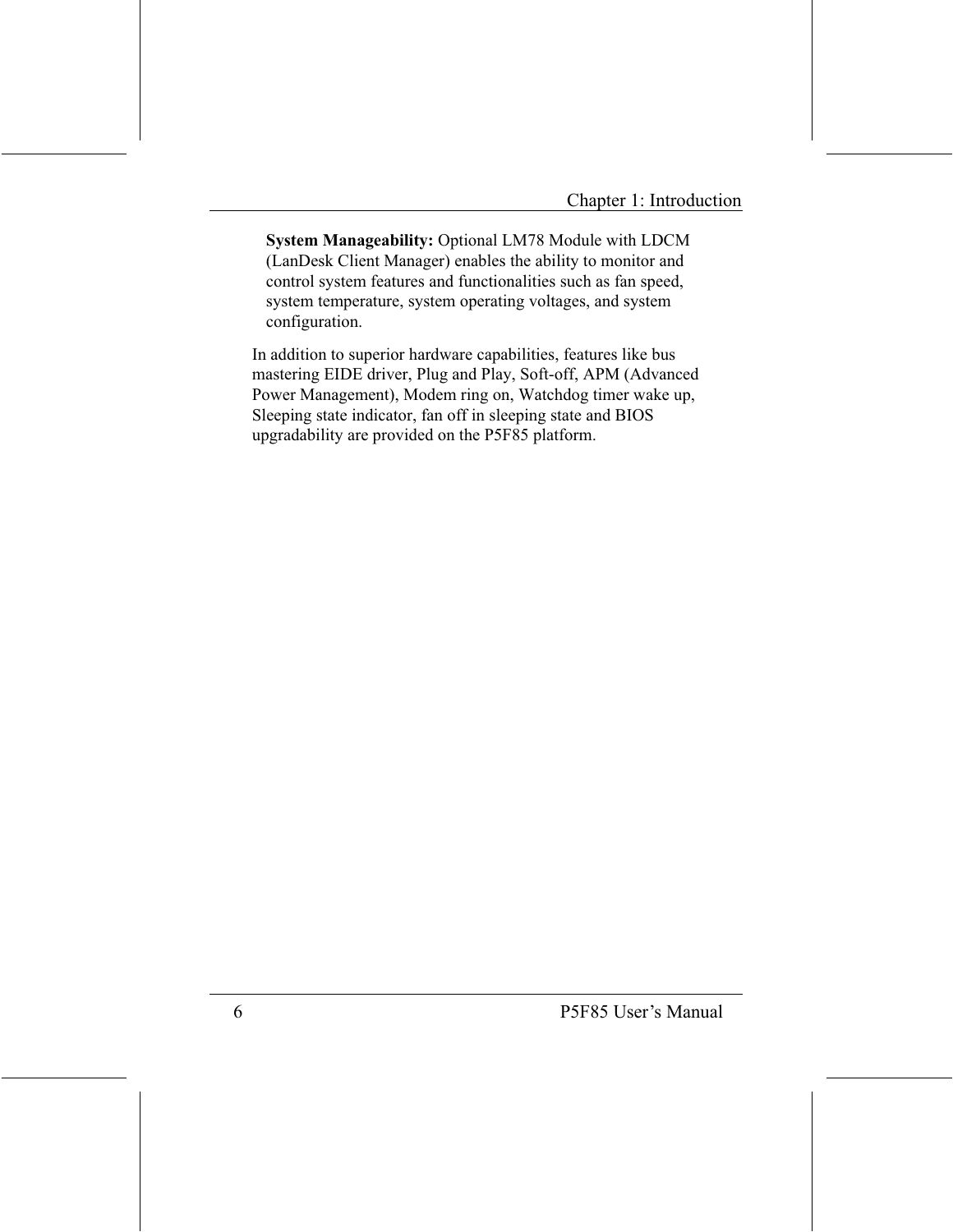## 1.2 P5F85 Specifications/Features

### Hardware

| <b>CPU</b>             | Supports the following CPUs in a ZIF Socket 7<br>Intel Pentium $90 \sim 200$ MHz.<br>Intel MMX Pentium $166 \sim 233$ MHz.<br>Cyrix/IBM 6x86 PR133 $\sim$ 166MHz.<br>Cyrix/IBM 6x86L PR133 $\sim$ 166MHz.<br>Cyrix/IBM 6x86MX PR166 ~ PR200MHz,<br>(PR233MHz and PR266MHz are reserved)<br>AMD K5 PR90 ~ 166MHz,<br>AMD K6/166 ~ 233 MHz, (K6/266MHz and K6/<br>300MHz are reserved) |
|------------------------|--------------------------------------------------------------------------------------------------------------------------------------------------------------------------------------------------------------------------------------------------------------------------------------------------------------------------------------------------------------------------------------|
| Coprocessor            | CPU built-in floating point unit                                                                                                                                                                                                                                                                                                                                                     |
| Speed                  | System bus clock 50/55/60/66/68/75 MHz<br>PCI bus clock 25/27.5/30/33/34/37.5 MHz<br>ISA bus clock 6.3/6.9/7.5/8.3/8.5/9.4 MHz                                                                                                                                                                                                                                                       |
| Chipset                | Intel 82430TX PCIset<br>Winbond 83977 I/O chip                                                                                                                                                                                                                                                                                                                                       |
| L <sub>2</sub> Cache   | Synchronous Pipelined Burst SRAM 512KB                                                                                                                                                                                                                                                                                                                                               |
| <b>DRAM</b>            | 2 x 72-pin SIMM and 2 x 168-pin DIMM sockets<br>Supports 8MB to 256MB memory<br>Supports FPM, EDO and SDRAM memory                                                                                                                                                                                                                                                                   |
| <b>EIDE</b> Controller | Supports four IDE devices in two channels<br>Supports PIO mode 0 through mode 4 drives<br>Supports Bus Mastering DMA mode 2 drive<br>Supports Bus Mastering Ultra DMA/33 drive<br>Supports LS-120 drive                                                                                                                                                                              |
| Enhanced I/O           | One floppy disk controller<br>One Standard/EPP/ECP parallel port<br>Two 16550 compatible serial ports<br>One IrDA compatible Infrared port<br>Two USB (Universal Serial Bus) ports                                                                                                                                                                                                   |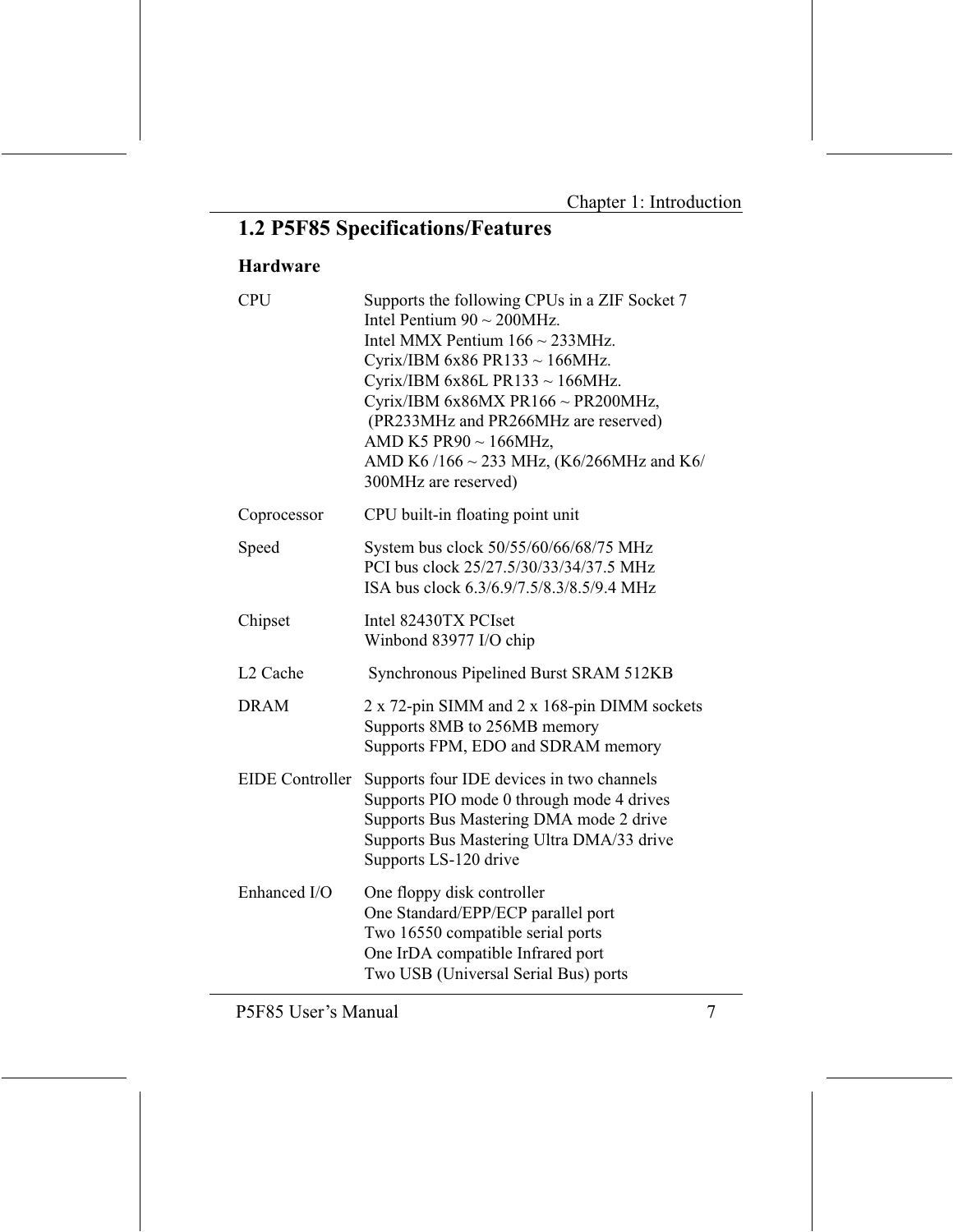| Mouse/Keyboard         | PS/2 mouse port<br>AT keyboard connector                                                                                                                                                                                                                          |
|------------------------|-------------------------------------------------------------------------------------------------------------------------------------------------------------------------------------------------------------------------------------------------------------------|
| <b>Expansion Slots</b> | Four 32-bit PCI slots<br>Four 16-bit ISA slots (one PCI/ISA shared slot)                                                                                                                                                                                          |
| Power Management       | Compliant with EPA, APM 1.2 and ACPI<br>ATX soft-off power control<br>Power - On by Ring<br>Power - On by Alarm<br>Sleep state indicator<br>Fan off in sleep mode                                                                                                 |
| Voltage Regulator      | 10 Amp Switching regulator<br>CPU voltage auto-detection                                                                                                                                                                                                          |
| Power Supply           | Two power connectors to support either AT or<br>ATX power supply                                                                                                                                                                                                  |
| Form Factor            | Mini baby AT, 8.7" x 9.1", 220mm x 230mm                                                                                                                                                                                                                          |
| Options                | External dual USB ports cable with a mounting<br>bracket<br>LM78 Module                                                                                                                                                                                           |
| <b>Software</b>        |                                                                                                                                                                                                                                                                   |
| <b>BIOS</b>            | <b>AWARD Pentium PCI BIOS</b><br>Flash BIOS with ESCD (Extended System<br>Configuration Data) block<br>Supports APM, PnP, Multi-Boot, DMI and<br><b>EIDE</b> devices<br>Built-in SymBIOS (NCR) SCSI BIOS<br>Support High-Capacity LS-120 Removable<br>Media Drive |
| Driver                 | IDE Bus mastering Ultra DMA driver                                                                                                                                                                                                                                |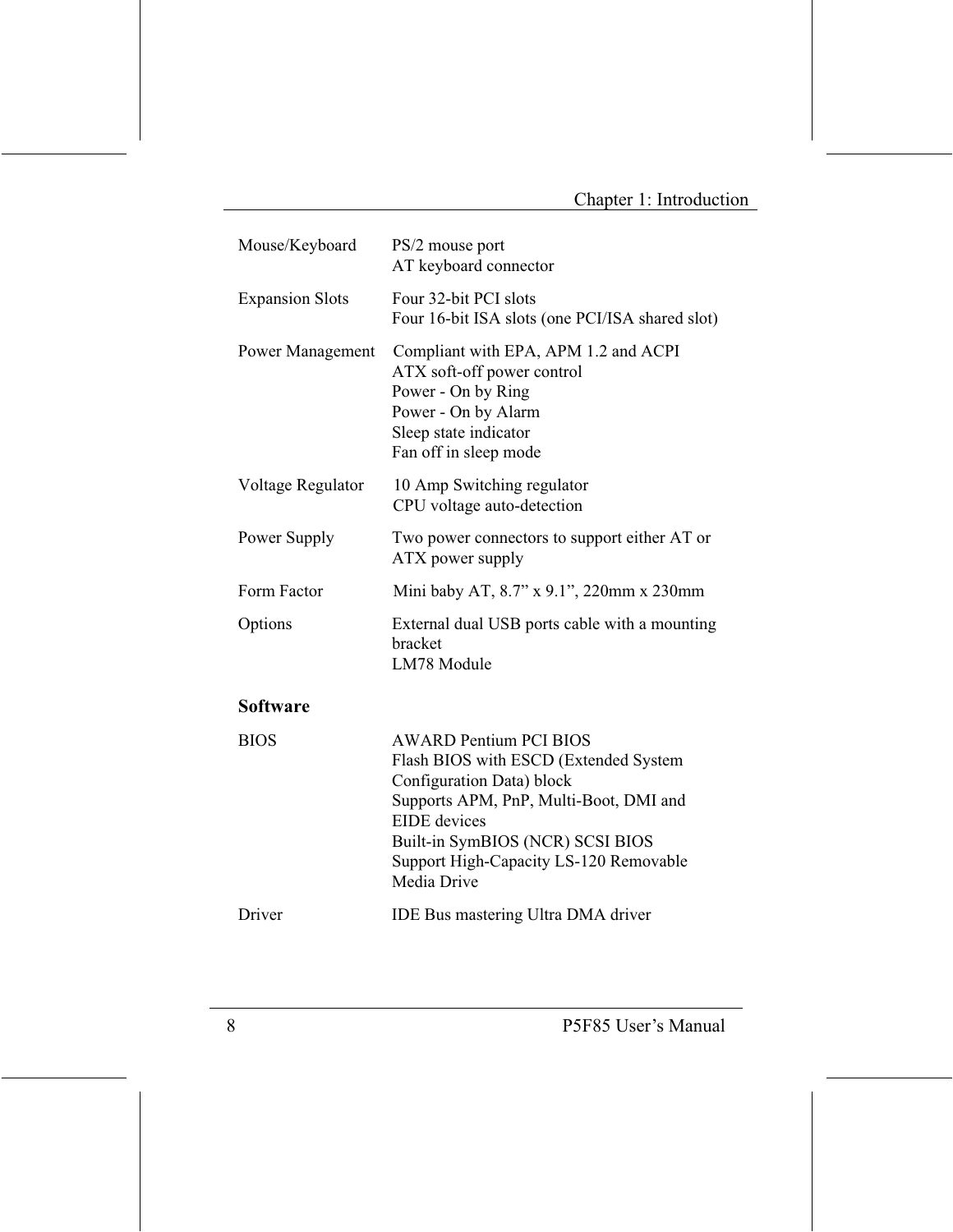| Utility | Flash utility for BIOS upgrade<br>DMI browser                                                                                                               |
|---------|-------------------------------------------------------------------------------------------------------------------------------------------------------------|
| O.S.    | Operates with MS DOS, Windows 3.x,<br>Windows for Work Groups 3.x, Windows 95,<br>Windows NT, OS/2, Novell Netware, Novell<br>UnixWare 1.1 and SCO Unix 4.2 |

#### **Environment**

| <b>Ambient Temperature</b> | $0^0$ C to 50 <sup>0</sup> C (Operating)         |
|----------------------------|--------------------------------------------------|
| Relative Humidity          | 0 to $85\%$ (Operating)                          |
| Vibration                  | 0 to 500 $Hz$                                    |
| DC Voltage                 | 4.9V to 5.2V                                     |
| DC Voltage                 | 3.15V to 3.50V                                   |
| DC Voltage                 | $-5V$ , $+12V$ , $-12V$ , $+5V$ s $5%$ tolerance |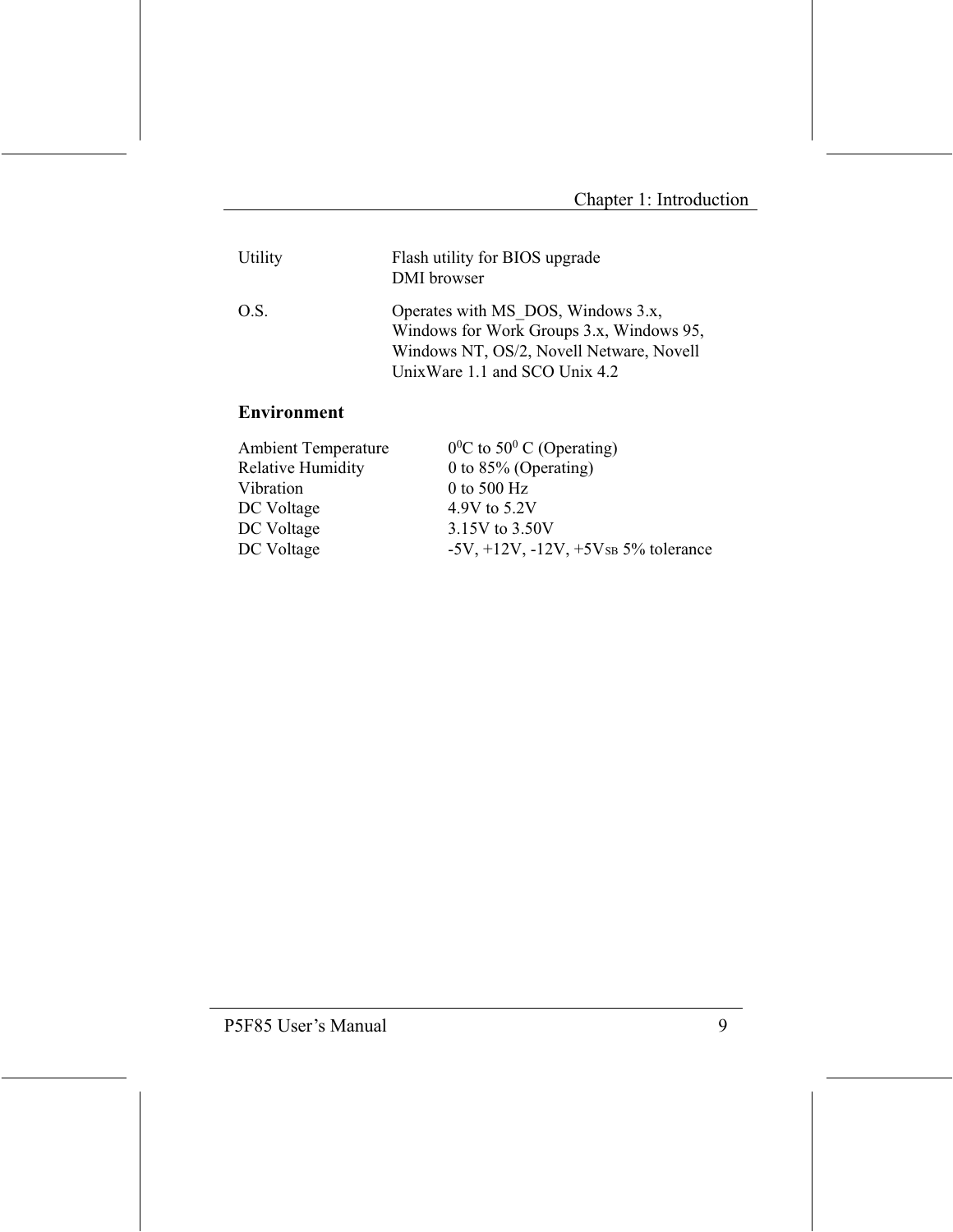

 $1:$ CPU 2:TAG SRAM Chip 3:Cache SRAM Chip 4:ISA Expansion Slots 5:PCI Expansion Slots 6:SIMM Module Sockets 7:DIMM Module Sockets

8:IDE Connectors

10:Serial Port Connectors 11: Parallel Port Connector 12:IR Port Header 13:ATX Power Connector 14:AT Power Connector 15: Keyboard Connector 16:PS/2 Mouse Connector 17: Flash BIOS 9:Floppy Drive Connector 18:Switching Regulator

19: Front panel Connectors 20:Battery (CR2032 Lithium) 21:USB Connector 22:DIP Switch 23:FAN Connector 24:LM78 Module Socket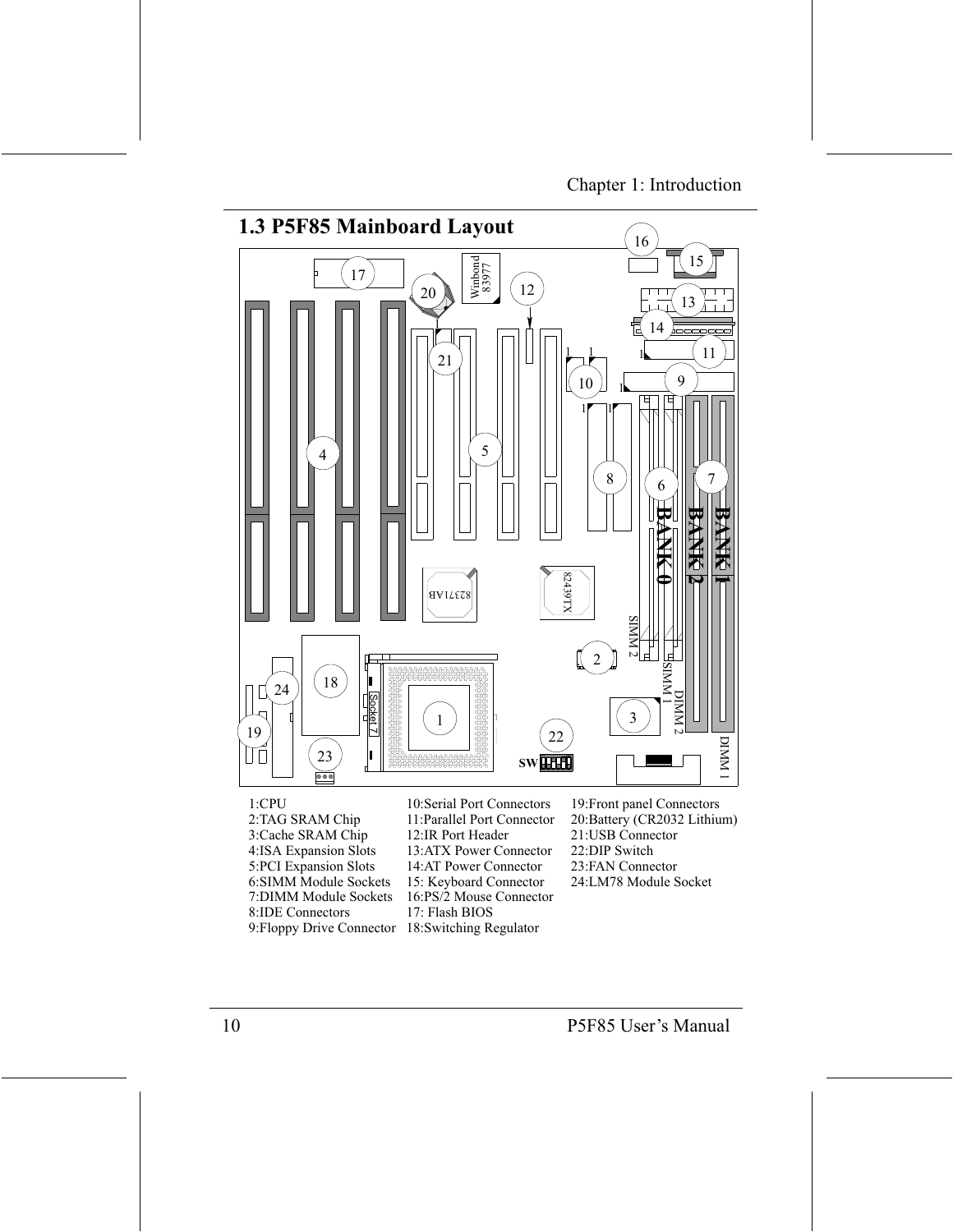## **1.4 Microprocessor**

The P5F85 meets all requirements of a Pentium flexible mainboard which is defined as a mainboard capable of supporting all members of the Pentium class of processors.

The requirements for a Pentium flexible mainboard are:

- 1. CPU ZIF socket is Socket 7.
- 2. BIOS can support various Pentium class processors with different CPU core frequency.
- 3. On-board switching regulators and heat sinks meet CPU's core and I/O voltage/current/thermal specifications.

The P5F85 mainboard can support the following CPUs Intel Pentium  $90 \sim 200 MHz$ . Intel MMX Pentium  $166 \sim 233 \text{MHz}$ . Cyrix/IBM 6x86 PR133  $\sim$  166MHz Cyrix/IBM 6x86L PR133  $\sim$  166MHz Cyrix/IBM 6x86MX PR166 ~ PR200MHz, PR233MHz and PR266MHz are reserved AMD K5 PR90 ~ 166MHz. AMD K6/166 ~ 233 MHz, K6/266MHz and K6/ 300MHz are reserved

#### A cooling fan and heat sink assembly are required to protect the CPU from being damaged due to overheating.

**P-rating:** The "P-rating" is a performance rating scale. It expresses the performance of AMD or Cyrix/IBM Pentium class CPU relative to Intel Pentium CPU. For example, the Cyrix/IBM 6x86L P166+ can reach the same or better performance than Intel Pentium 166 MHz. But the actual Cyrix/IBM 6x86L P166+ internal core clock is only 133MHz.

## 1.5 Level 2 Cache

The P5F85 mainboard provides standard 512KB synchronous pipelined burst SRAM cache on board.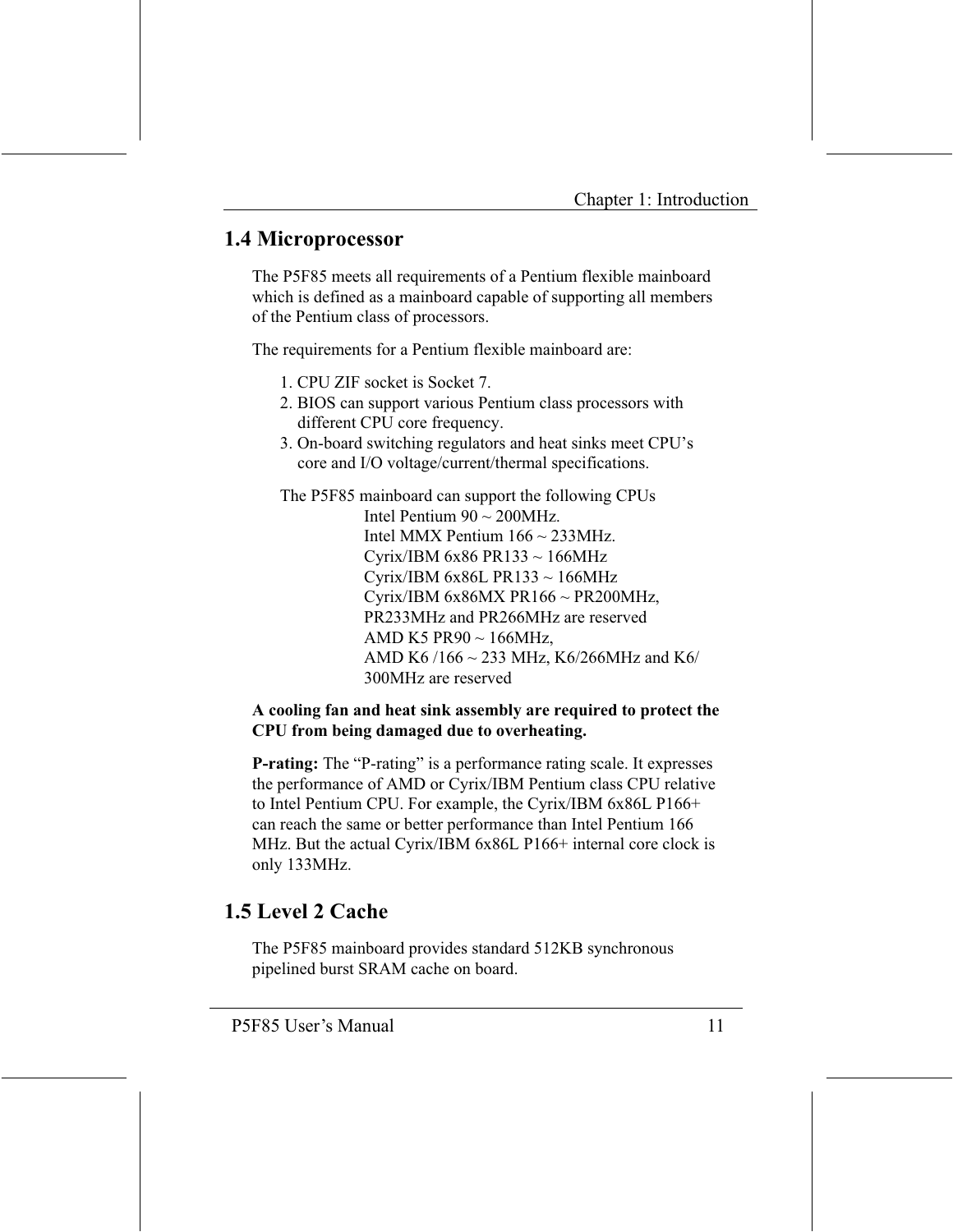## 1.6 Chipset

The Intel 82430TX PCIset consists of one 82439TX (MTXC) System Controller, and one 82371AB (PIIX4) PCI ISA/IDE Accelerator

| 82439TX (MTXC):  | - CPU interface controller<br>- Cache and DRAM controllers |
|------------------|------------------------------------------------------------|
|                  | - Fully synchronous PCI 2.1 bus<br>interface               |
|                  | - Extensive CPU-to-DRAM, PCI-to-                           |
|                  | DRAM and CPU-to-PCI data                                   |
|                  | buffering                                                  |
| 82371AB (PIIX4): | - Interface between the PCI and                            |
|                  | <b>ISA</b> buses                                           |
|                  | - Power Management Logic                                   |
|                  | - USB controller                                           |
|                  | - EIDE controller                                          |
|                  | - Seven DMA channels, one timer/                           |
|                  | counter, two eight-channel                                 |
|                  | interrupt controllers, NMI logic,                          |
|                  | SMI interrupt logic, and PCI/ISA                           |
|                  | bus arbitrator.                                            |
|                  | - SMBus interface                                          |
|                  | - Real-Time clock                                          |
|                  | - Power Management Logic                                   |

## 1.7 Main Memory

The P5F85 mainboard provides two 72-pin SIMM and two 168-pin DIMM sockets to support 8MB to 256MB of system memory. The sockets support 1M x 32 (4MB), 2M x 32 (8MB), 4M x 32 (16MB), 8M x 32 (32MB), 16Mx32(64MB) and 32Mx32(128MB) SIMM and 1M x 64 (8MB), 2M x 64 (16MB), 4M x 64 (32MB), 8M x 64 (64MB), 16Mx64(128MB) and 32Mx64(256MB) DIMM in singleor double-sided modules.

The P5F85 supports three types of DRAMs, Fast Page Mode (FPM), Extended Data Out (EDO), and Synchronous DRAM (SDRAM).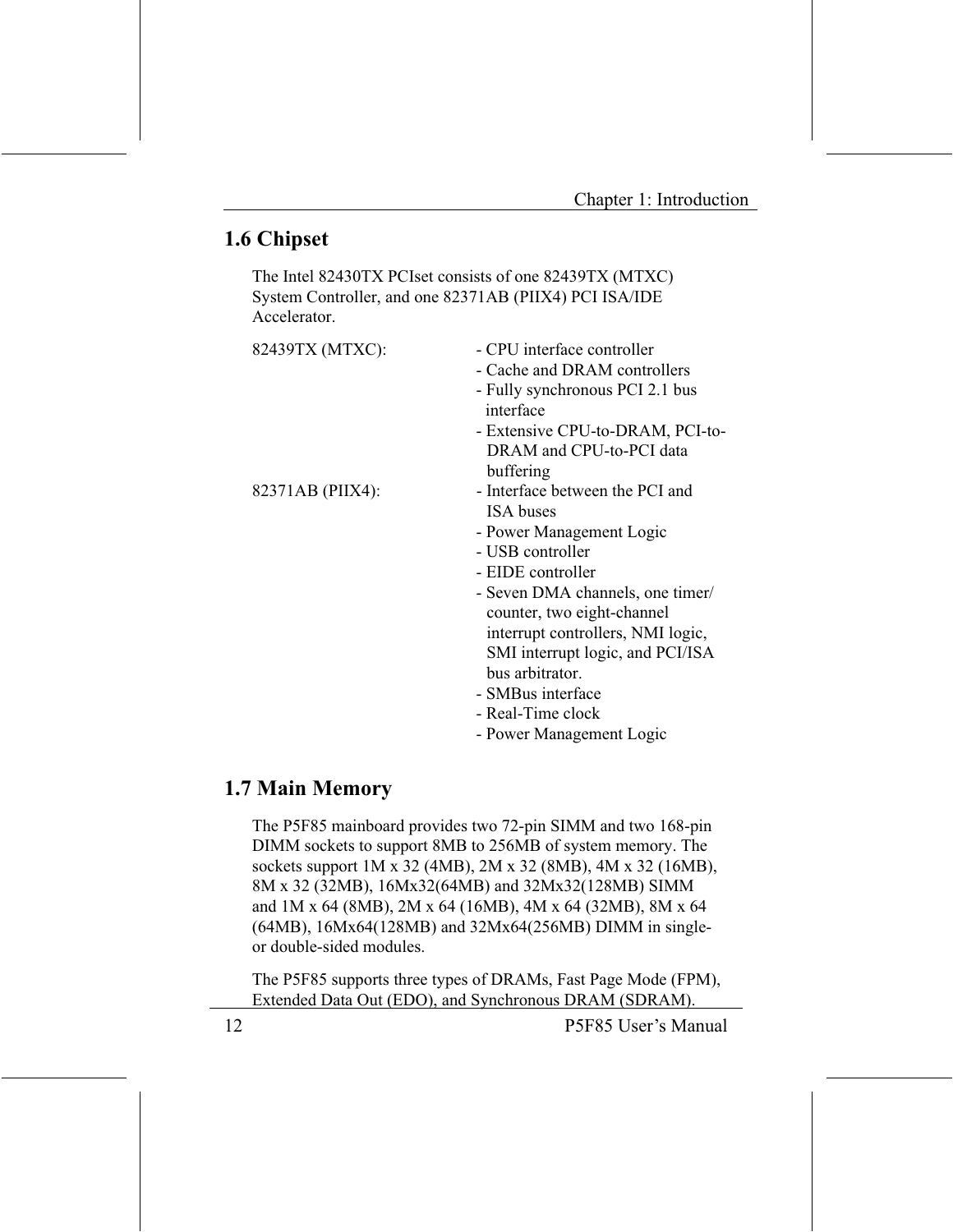Memory Timing requires 70ns or faster for FPM and EDO, and 66.7MHz speed grade for SDRAMs.

Both SIMMs in a bank must be of the same memory size, type and speed. There are no jumper settings required for the memory size and type, which are automatically detected by the BIOS.

EDO DRAM is designed to improve the DRAM read performance. It holds the memory data valid until the next memory access cycle, unlike FPM DRAM that tri-states the memory data when the precharge cycle occurs, prior to the next memory access cycle.

SDRAM uses the system clock to synchronize the flow of addresses, data, control and the pipelining of operation. This yields a significant memory performance improvement.

## **1.8 Switching Regulator**

The P5F85 mainboard uses 10 Amp switching regulator design instead of a linear one to improve power efficiency and system reliability. There is no hardware or BIOS setting needed for CPU operating voltage. The "SMART" switching regulator can autodetect the CPU type on the P5F85 mainboard and supply the proper operating voltage for the CPU. This unique design will prevent the CPU from being damaged by the incorrect voltage.

## **1.9 Enhanced IDE Support**

The P5F85 mainboard provides two enhanced high performance PCI IDE interfaces capable of supporting four PIO mode 0 through mode 4, bus-mastering DMA mode 2, and bus-mastering Ultra DMA/33 ATAPI devices. Detection of IDE device type and transfer rate is automatically performed by the BIOS.

The traditional PIO IDE requires a substantial amount of CPU bandwidth to handle all the activities of IDE access including waiting for mechanical activities. The Bus Master logic designed in the Intel 82430TX chipset is intended to reduce the workload of the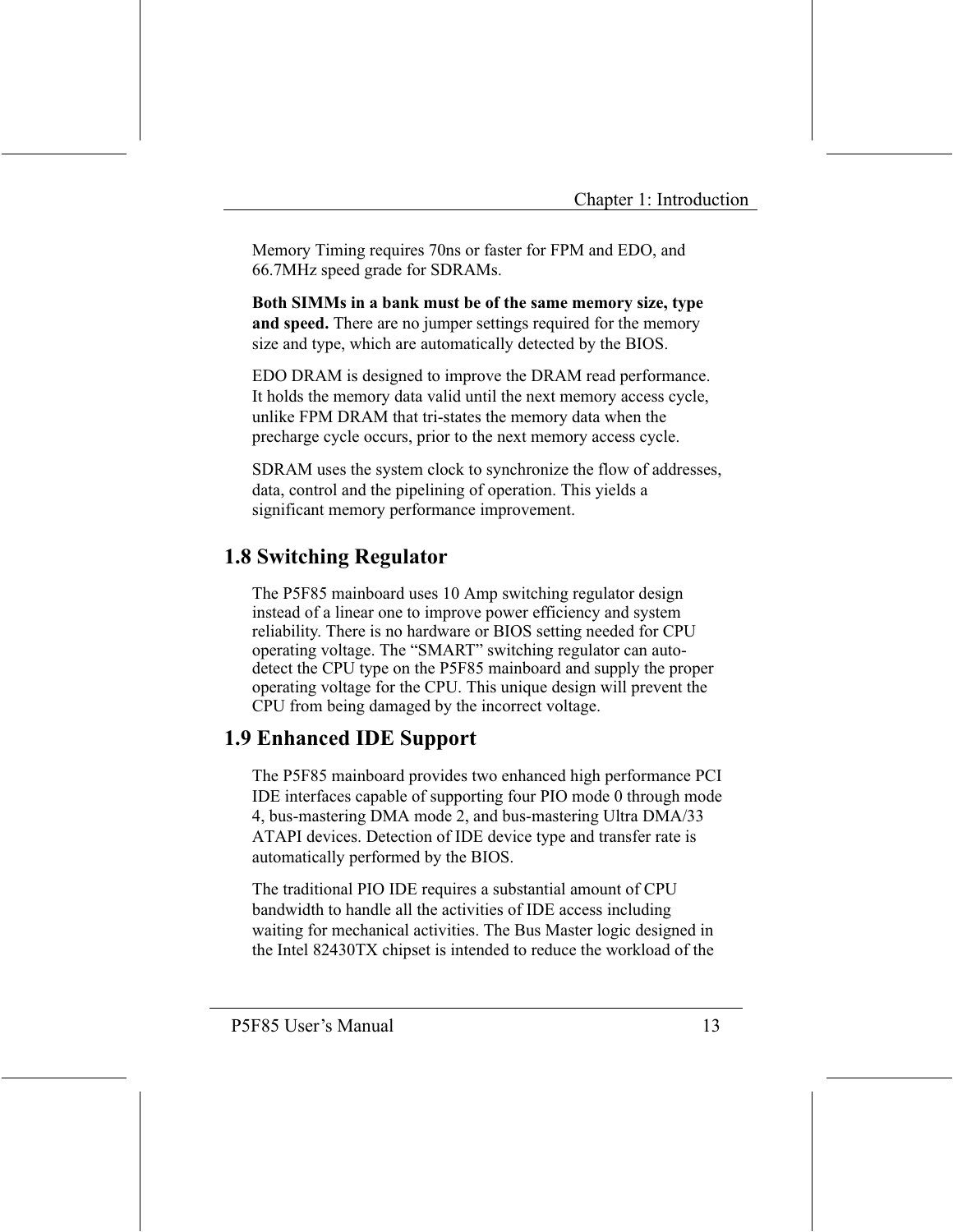CPU, hence to increase CPU efficiency. The Bus Master will take care of the data transfer between IDE and memory and let the CPU handle other tasks. In true multi-tasking operating systems such as Windows 95, Windows NT, and OS/2, by using bus-mastering IDE, the CPU bandwidth can be freed up to complete other tasks while disk data transfers are occurring. The driver must be loaded in order to make the EIDE drive operating at bus-mastering DMA mode.

The following is a data transfer rate comparison table for different IDE operating modes:

| <b>Operating Mode</b> | Maximum Data Transfer Rate |
|-----------------------|----------------------------|
| PIO Mode 3            | 11.1 MB/Second             |
| PIO Mode 4            | 16.6 MB/Second             |
| DMA Mode 1            | 13.3 MB/Second             |
| DMA Mode 2            | 16.6 MB/Second             |
| Ultra DMA/33          | 33.2MB/Second              |

## 1.10 USB (Universal Serial Bus)

The P5F85 mainboard has a dual-row 10-pin connector to support two USB ports. The USB is a serial bus interface standard that is designed to bring the "Plug and Play" concept to the outside of the computer system chassis. The bus allows devices to be attached, configured, used and detached while the host system is in operation.

The USB will allow as many as 63 devices to be daisy chained in any combination per port. With up to 12Mbits/sec transfer rate, USB is suitable for devices such as keyboard, mouse, digital joystick, game pad, fax/modem, scanner, printer, ISDN and telephony device.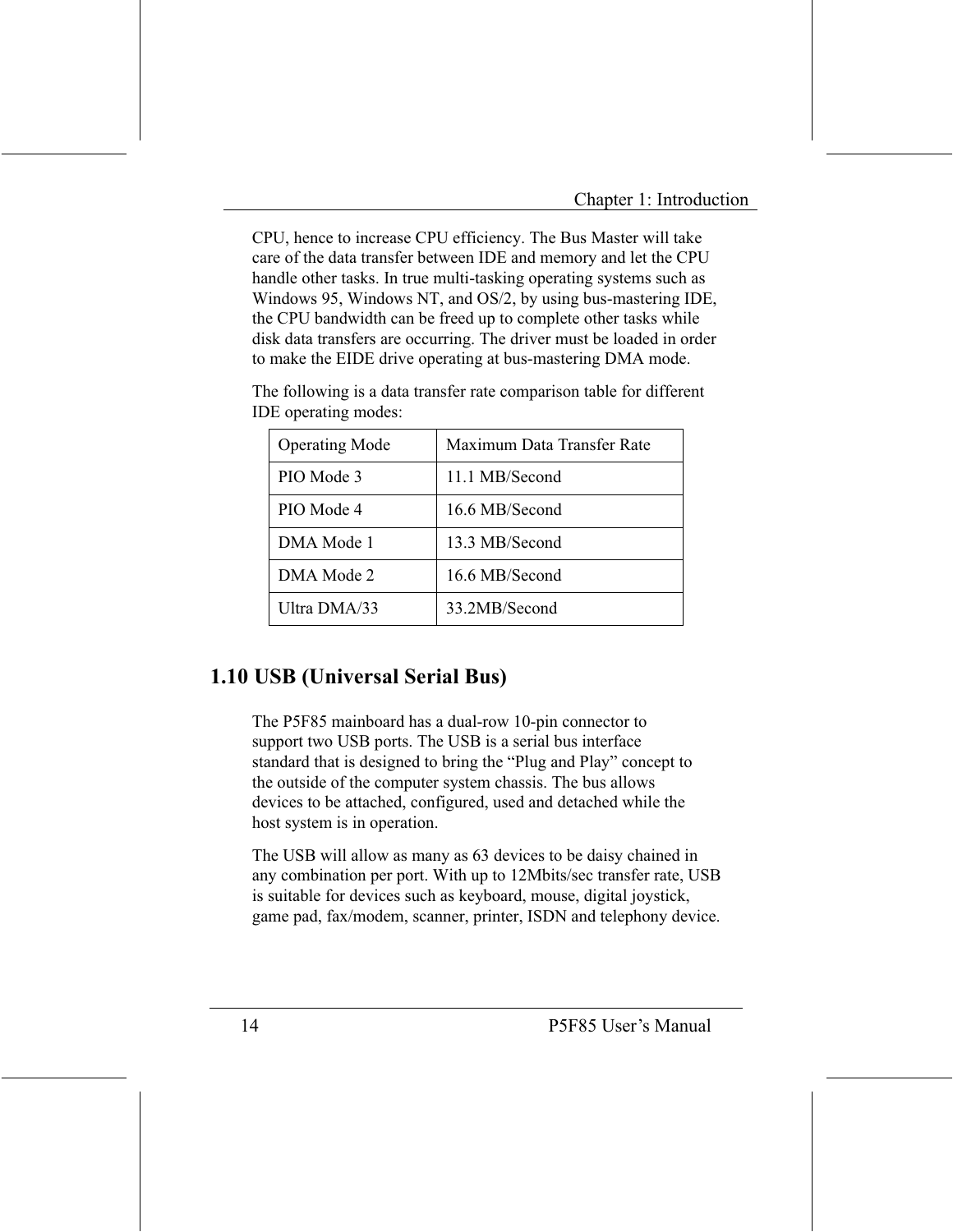## 1.11 Real-time Clock, CMOS RAM and Battery

The integrated real-time clock (RTC) provides a time of day clock, and a 85-year calendar with alarm features. The RTC also has 242 bytes battery backed CMOS RAM which stores the system setup information and password. The RTC and CMOS RAM can be set via the BIOS SETUP program. The content of the CMOS RAM can be cleared by placing a shunt to short pin2 and pin3 of JP1 for 5 seconds when the system power is off.

An external coin-cell style Lithium CR2302 battery is used to provide power to the RTC and CMOS memory. The battery has a three year life if the system is not powered up. When the system powers up, the power for the RTC and CMOS RAM is supplied from the 5 V power supply to extend the life of the battery.

## 1.12 IrDA Infra-red Support

A 5-pin header connector is used to connect a Hewlett Packard HSDSL-1000 compatible IrDA or Sharp ASKIR Infrared module. Once the module is installed, the user can use application software such as Laplink to transfer files between the computer system and portable devices such as laptops and printers.

## **1.13 Power Management**

The integrated DPMA (Dynamic Power Management Architecture) features in the Intel 430TX PCISet go far beyond the original vision of the "Green PC" to create exciting new application models for the "OnNow" PC platform. The "OnNow" PC is a PC which is always on and ready for use but appears to be off when not in use. The P5F85 not only complies with EPA, APM1.2 and ACPI (Advanced Configuration and Power Interface), but also provides the following power management features: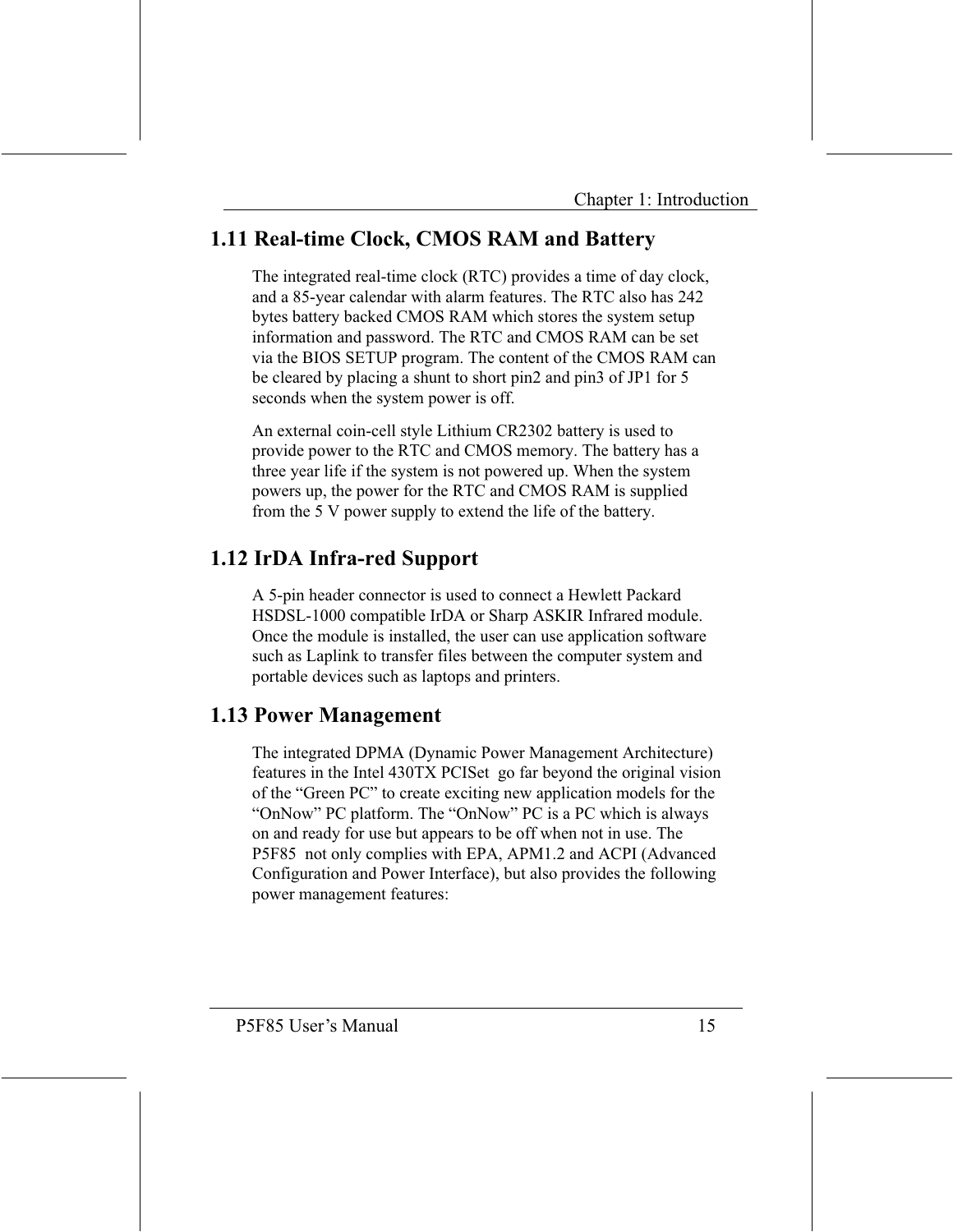- Power-on by a modem ring or a watchdog timer (Alarm) System could be powered on by phone ring, or by software that has requested the PC to wake up at a predetermined time.

- Sleep mode indicator

The power LED becomes dim when system is in sleep mode.

- Fan off in sleep mode

The CPU cooling fan will be turned off when system is in sleep mode.

## **1.14 System Power On/Off Control**

If ATX power supply is used, you may enjoy a lot of special features as mentioned in the following. System power can be turned on by a power button, a modem ring, or an alarm. To enable the "modem ring on" feature, the option "Power-On by Ring" in the BIOS Power Management Setup has to be set to "Enabled". To enable the "alarm on" feature, the option "Power -On by Alarm" in the BIOS Power Management Setup has to be set to "Enabled".

System power can be turned off in one of two ways: a front panel power button or soft-off control. When the option "Power-Off by PWR-BTTN" in the BIOS Power Management Setup is set to "Instant-Off", pressing the power button will immediately turn off the system power. But if the "Power-Off by PWR-BTTN" option is set to "Delay 4 Sec.", you have to press the power button and hold it for more than 4 seconds to turn off the system power. The system power can also be turned off via software control. The system BIOS will turn the system power off when it receives the proper APM command from the Operating System. For example, Windows 95 will issue Soft Off APM command when the user selects "Shutdown" in Start Menu. In order for the Soft Off feature to work properly, Power Management/APM must be enabled in the system BIOS and Operating System.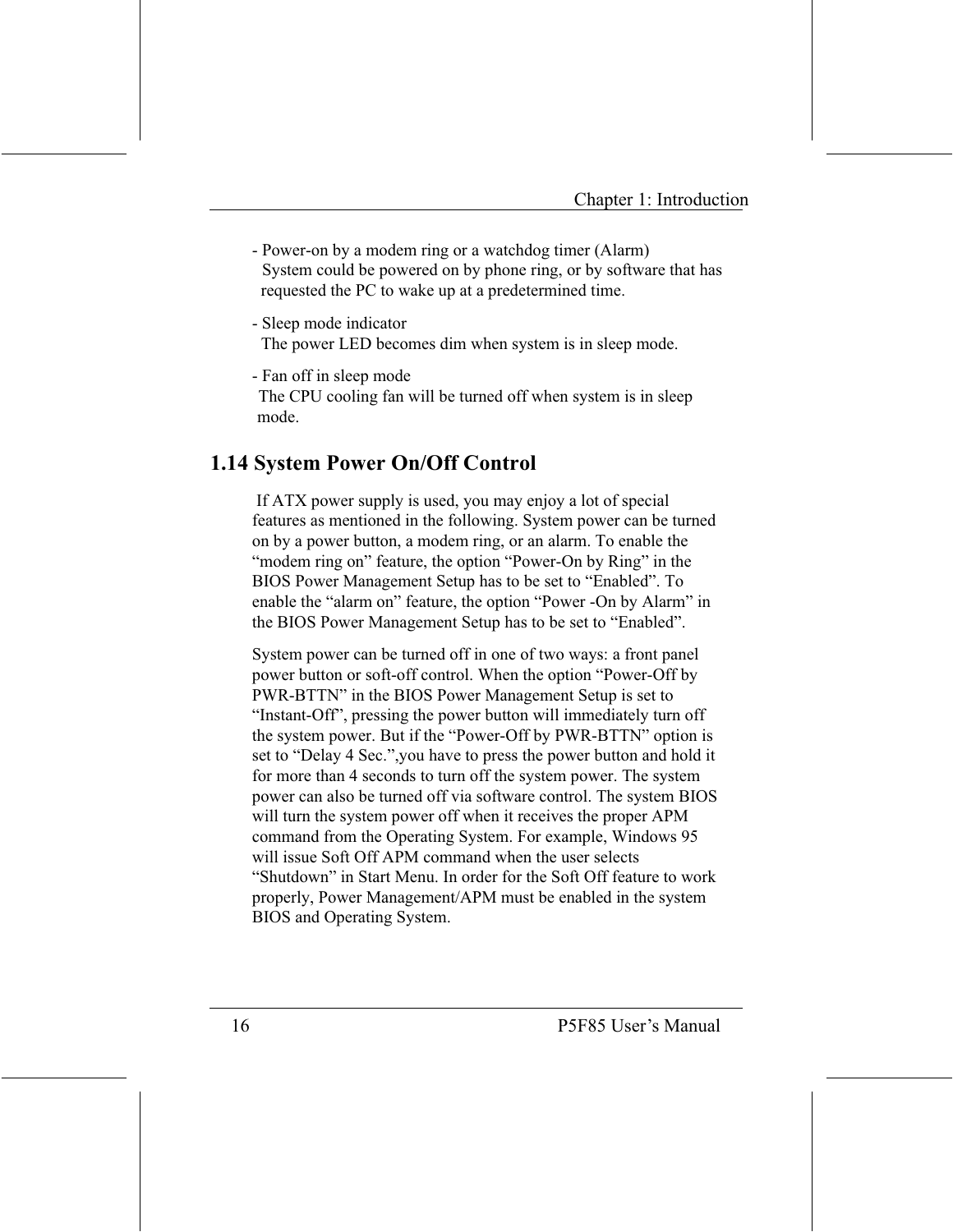## 1.15 System Sleep / Resume

When Advanced Power Management (APM) is activated in the system BIOS and the Operating System 's APM/ACPI driver is loaded, Sleep mode (Suspend) can be entered in one of three ways: press the front panel power button, select "Suspend" in Windows 95 Start Menu or no system activity for a pre-defined length of time. To use the power button to control system sleep/resume, the option "Power-Off by PWR-BTTN" in the BIOS Power Management Setup has to be set to "Delay 4 Sec."

When the system enters the sleep mode, the CPU stops running, the 82430TX PCIset and related circuits stay in the lower power state, the HDD stops spinning, the monitor screen becomes blank, the power LED indicator on the front panel dims, and the CPU cooling fan is turned off (Note: in order to turn off the fan in sleep mode, you need to connect the CPU cooling fan to the on-board fan power connectors marked FAN1)

## **1.16 System Manageability**

An optional LM78 Module with software LDCM (LandDesk Client Manager) allows the local client or system administrator to monitor and control system features and functionalities such as fan speed (requires fan with tachometer output), system temperature, system operating voltages and system configuration.

## 1.17 Power Supply

The P5F85 mainboard provides two power connectors to give you the flexibility of using either AT or ATX power supply in your system. To have the features of "Power-On by modem ring", "Power-On by alarm" and "Soft-off control", you need to use an ATX power supply.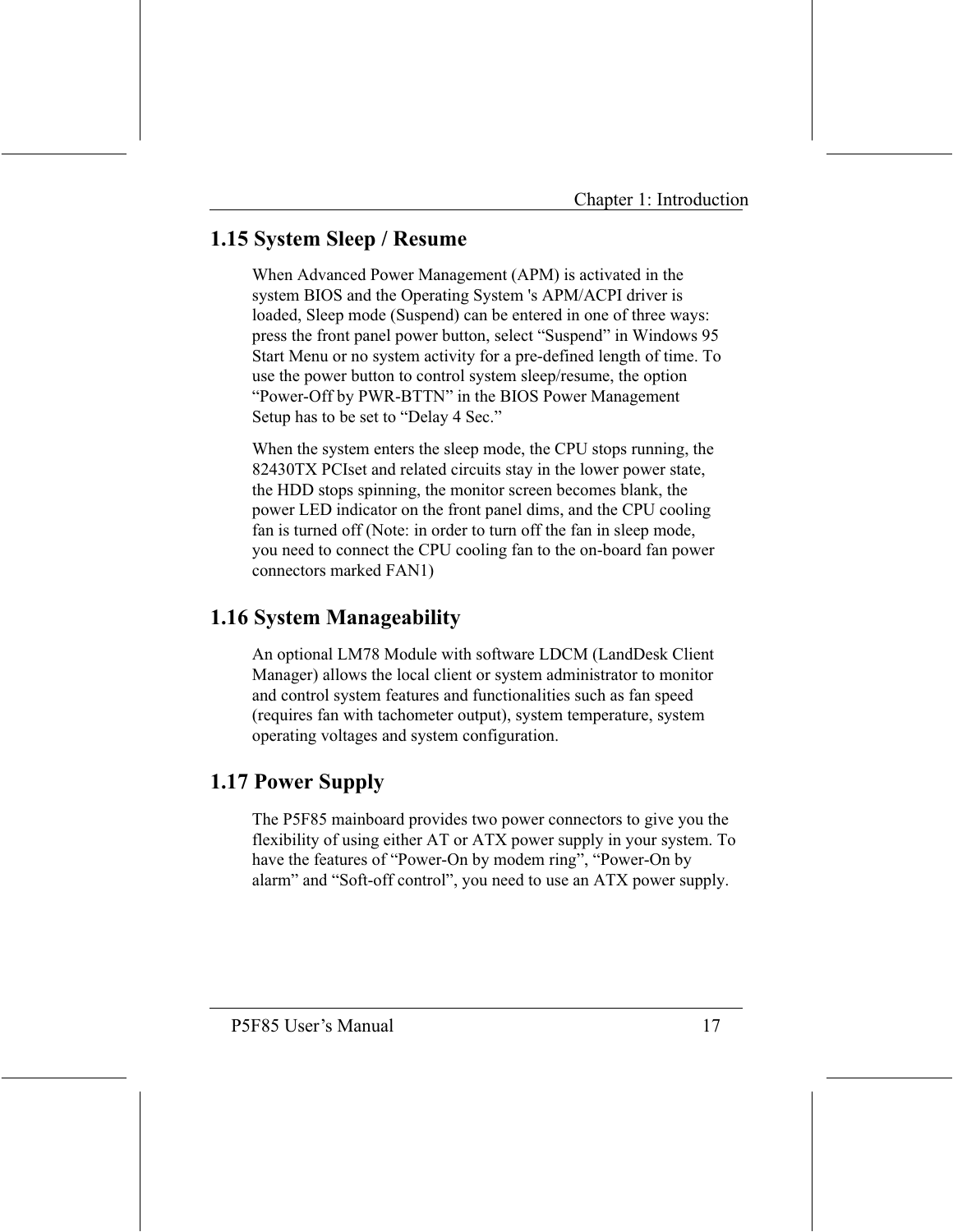## 2 Hardware Installation

## 2.1 Unpacking

The P5F85 mainboard package contains the following:

- \* P5F85 mainboard
- \* One IDE 40-pin ribbon cable
- \* One floppy 34-pin ribbon cable
- \* Two serial ports cable with a mounting bracket
- \* One parallel port cable and one PS/2 mouse port cable with a mounting bracket
- \* One driver/utility diskette
- \* User's manual

Before removing the mainboard from its anti-static bag, you need to eliminate any static electricity that may be accumulated on your body by touching a grounded or anti-static surface. If nothing is available, touch the housing of the power supply which is plugged into the AC outlet.

After removing the mainboard from its anti-static bag, place it only on a grounded or anti-static surface, component side up. Inspect the mainboard and call the vendor immediately if it is damaged.

## 2.2 Installation

The P5F85 is designed to fit into a standard AT form factor chassis. The pattern of the mounting holes and the position of the keyboard connector meet the AT system board specification. Chassis may come with various mounting fasteners which are made of metal or plastic. It is highly recommended to use as many metal fasteners as possible to mount the mainboard in the chassis for better grounding.

To install the mainboard you need to set DIP switches, attach connectors, install CPU and SIMM/DIMM memory modules.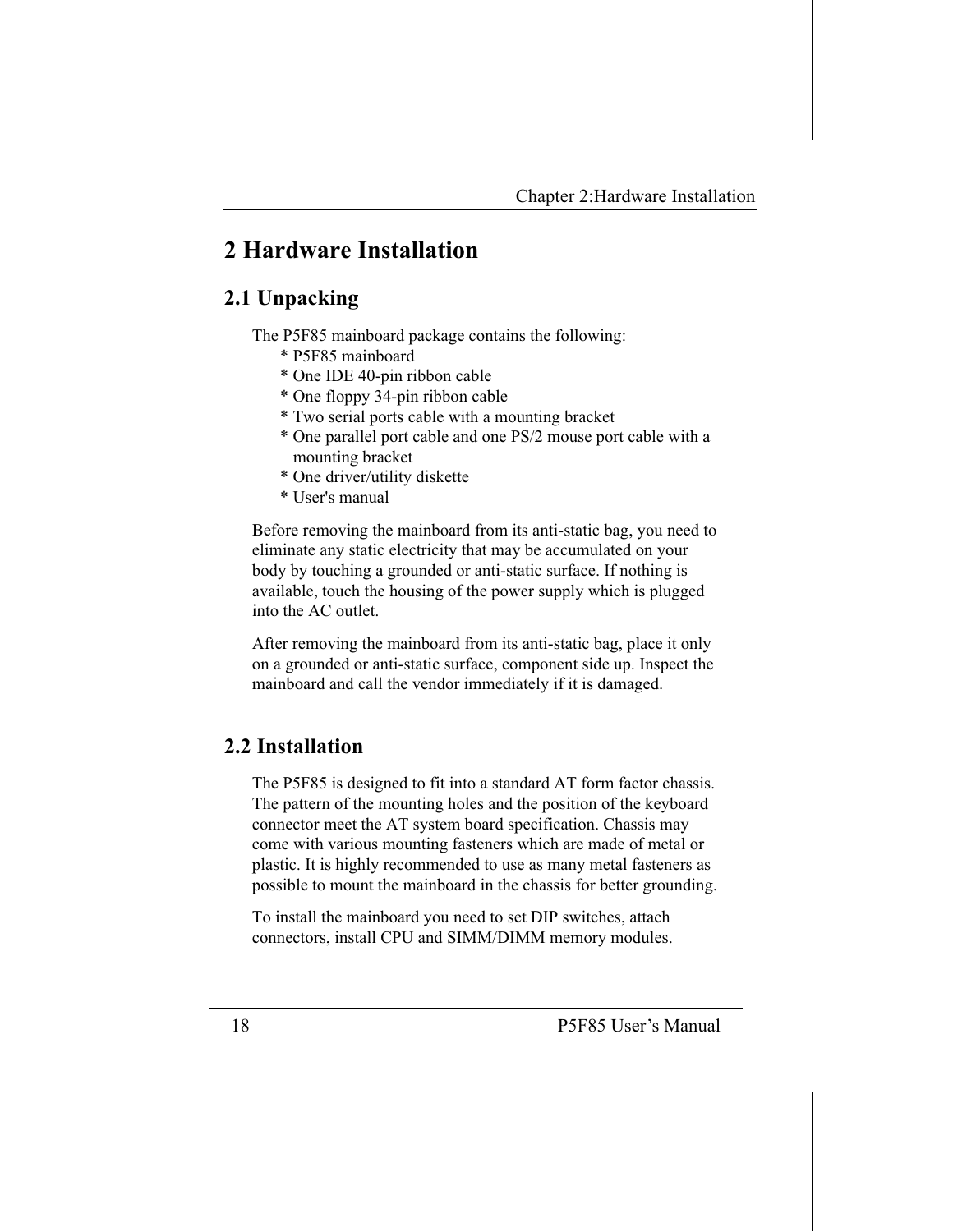#### P5F85 Mainboard DIP Switch and Jumper Location

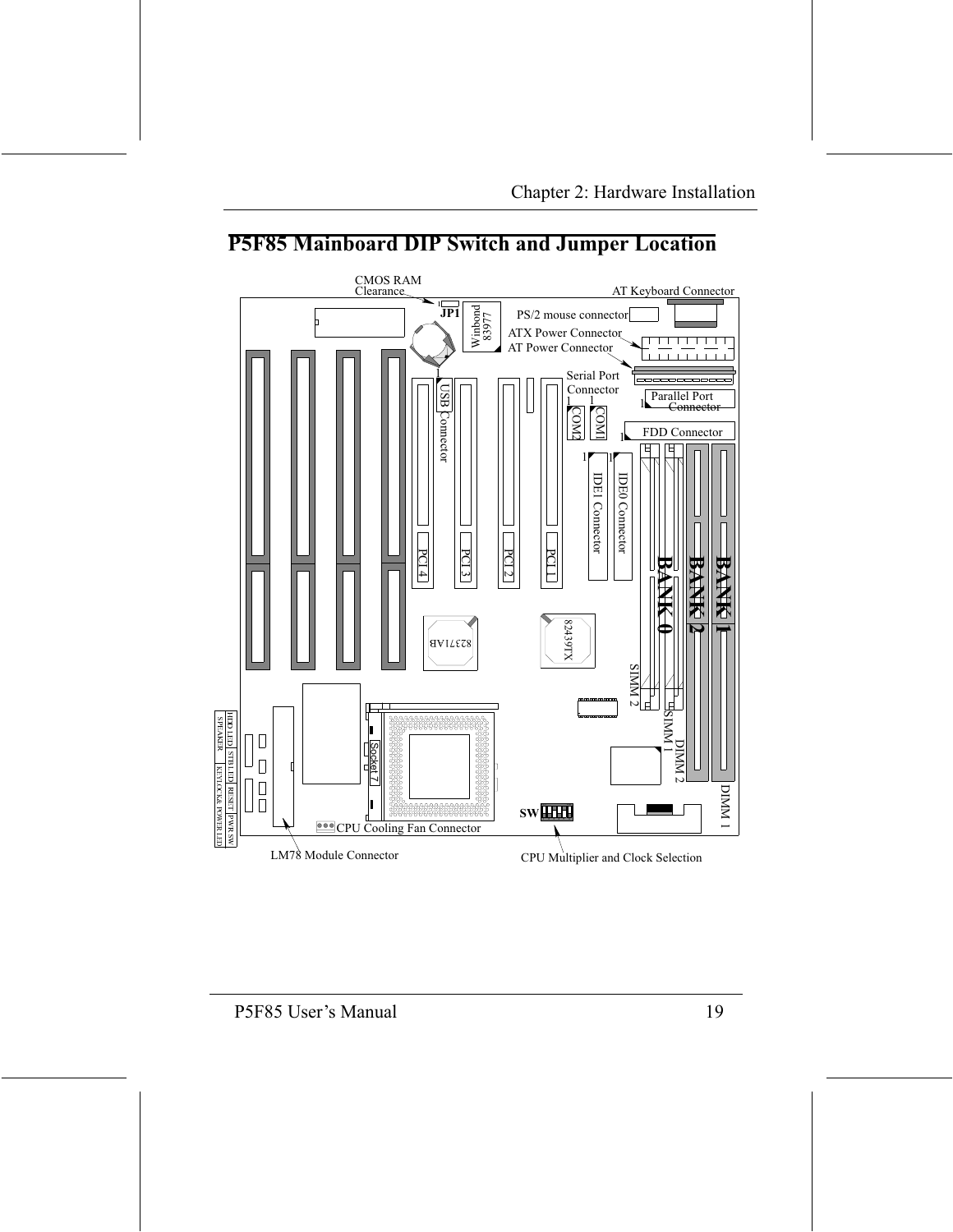#### 2.2.1 Setting DIP Switches

This section provides the DIP Switches settings for the P5F85 mainhoard

You need to configure DIP Switch to set the

- 1) CPU core to bus clock multiplier
- 2) CPU bus clock

**CPU Core to Bus Clock Multiplier:** The CPU internal core clock is equal to the "CPU Bus Clock" times the "CPU Core to Bus Clock" Multiplier". For example, if the CPU Bus Clock is 66MHz and the CPU Core to Bus Multiplier is 3, the actual CPU core clock will be  $200MHz$ 

**CPU Bus Clock:** The CPU Bus Clock is defined as the CPU input clock. For example: the CPU Bus Clock for Intel Pentium 100, 133 and 166 MHz are 66 MHz.

**CPU Voltage:** There is no hardware or BIOS setting needed for CPU operating voltage. The switching regulator circuit can autodetect the CPU type on the P5F85 mainboard and generate the proper operating voltage for the CPU.

The following diagram should be used to clarify how DIP switch settings are to be interpreted

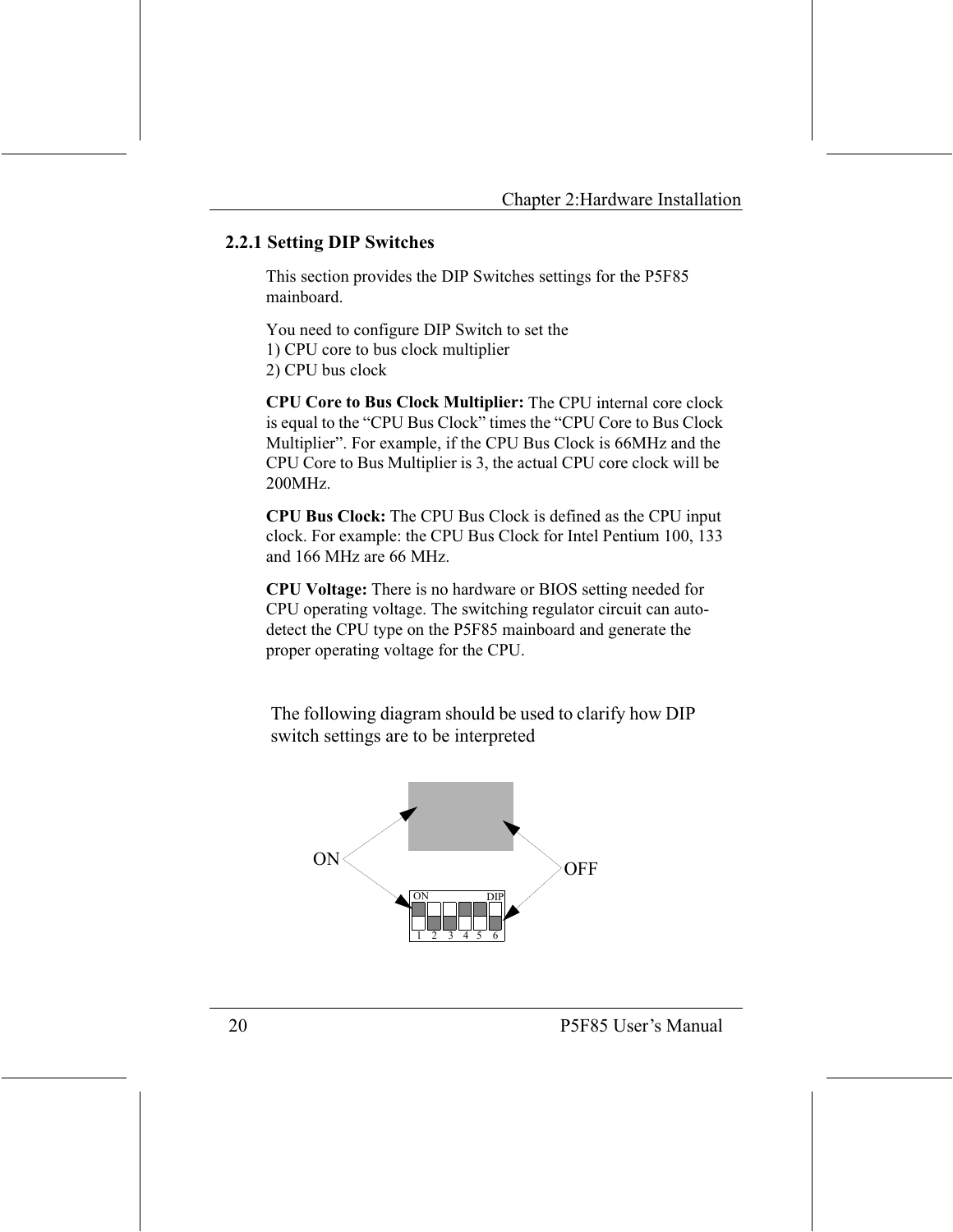

The P5F85 mainboard uses 10 Amp switching regulator design instead of a linear one to improve power efficiency and system reliability. There is no hardware or BIOS setting needed for CPU operating voltage. The "SMART" switching regulator circuit can auto-detect the CPU type on the P5F85 mainboard and generate the proper operating voltage for the CPU. This unique design will prevent the CPU from being damaged by the incorrect voltage.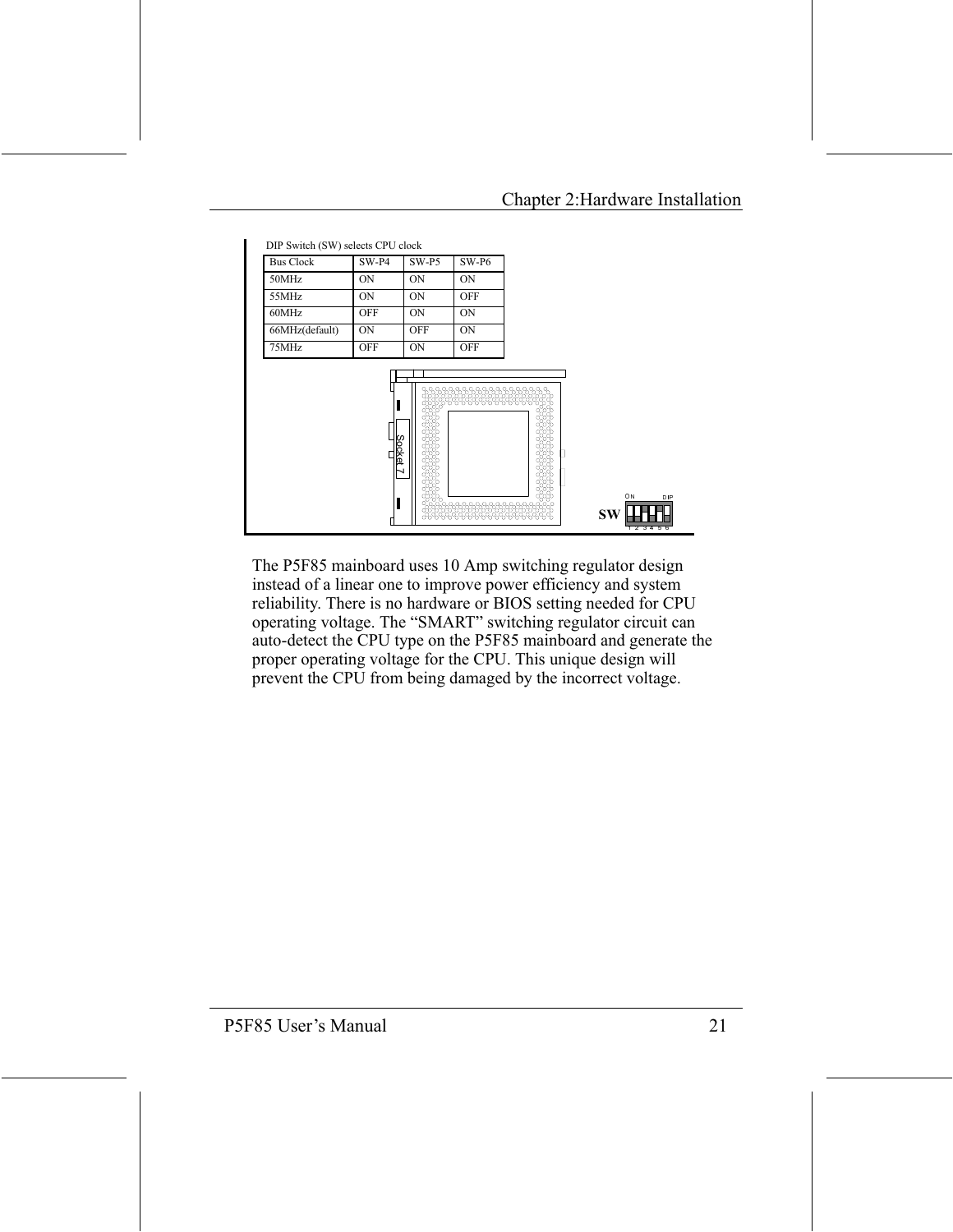# intel **Pentium CPU Clock/Voltage DIP Switch Setting**

| CPU Speed                             | <b>SW</b>                      |
|---------------------------------------|--------------------------------|
| Pentium -75<br>50MHz x1.5             | Oì<br>DIP                      |
| Pentium -90<br>60MHz x1.5             | DIP<br>ОŊ<br>4                 |
| Pentium -100<br>$66MHz \times 1.5$    | ОN<br>4                        |
| Pentium -120<br>$60MHz \times 2$      | ОÞ<br>DР<br>4                  |
| Pentium -133<br>$66MHz \times 2$      | ON<br>$\overline{4}$ 5         |
| Pentium -150<br>60MHx x 2.5           | DIP<br>OΝ                      |
| Pentium -166<br>66MHz x 2.5           | ΟN<br>DIP<br>4                 |
| Pentium - 200<br>$66MHz \times 3$     | 4<br>5<br>3                    |
| MMX Pentium - 166<br>66MHz x 2.5      | Oì                             |
| MMX Pentium - 200<br>$66MHz \times 3$ | ОŅ<br>DIP<br>$\overline{4}$ 5  |
| MMX Pentium - 233<br>66MHz x 3.5      | ΟN<br>DIP<br>$\overline{4\,5}$ |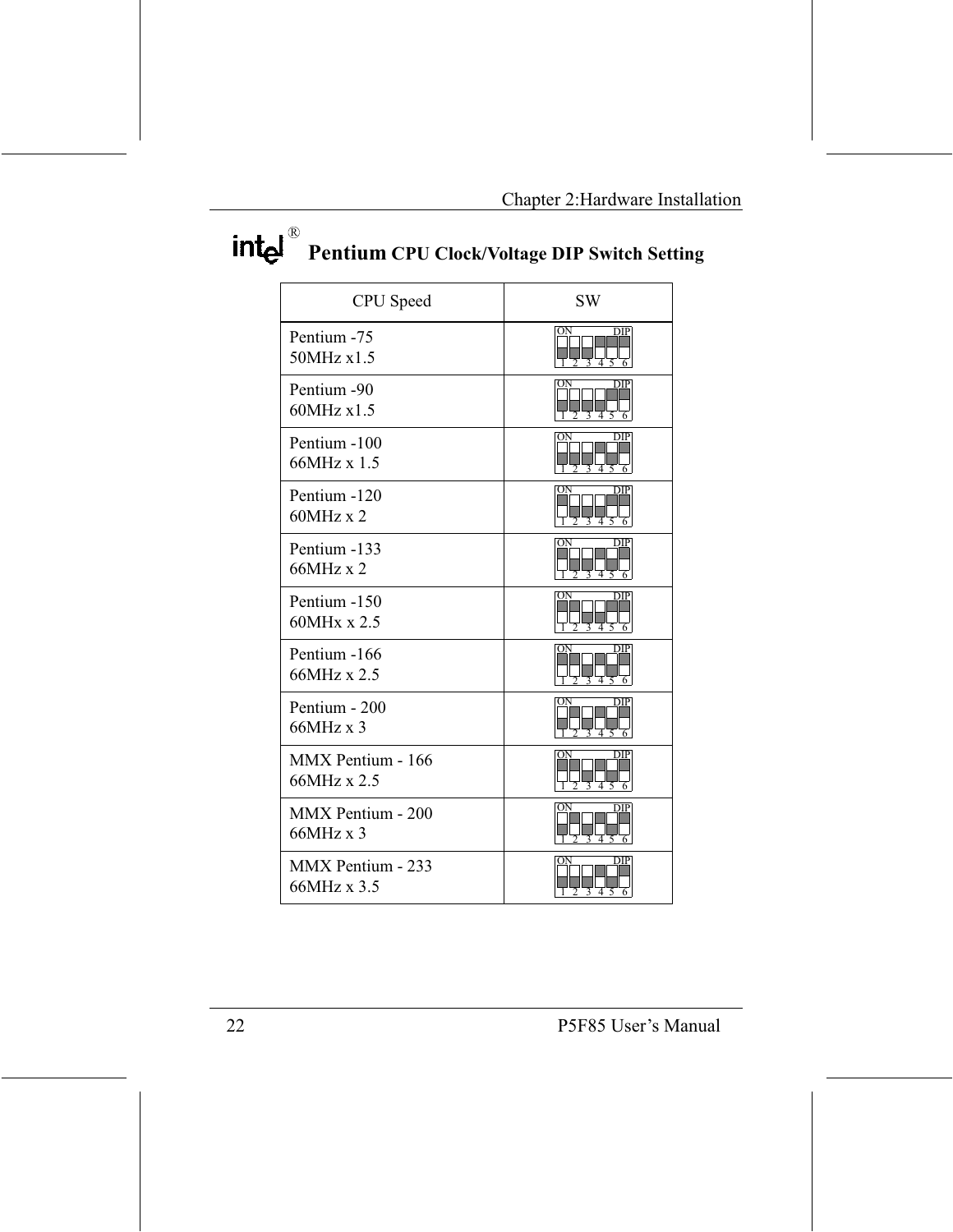#### $^\circledR$ **AMDN** CPU Clock/Voltage DIP Switch Setting

| CPU Speed                          | <b>SW</b>                                               |
|------------------------------------|---------------------------------------------------------|
| AMD-K5-PR75<br>50MHz x 1.5         |                                                         |
| AMD-K5-PR90<br>$60MHz \times 1.5$  | DIP<br>$\overline{4}$                                   |
| AMD-K5-PR100<br>66MHz x 1.5        |                                                         |
| AMD-K5-PR120<br>$60MHz \times 1.5$ | $\overline{4}$<br>3                                     |
| $AMD-K5-PR133$<br>66MHz x 1.5      | DIP<br>য়<br>$\overline{4}$<br>$\sim$<br>6              |
| AMD-K5-PR150<br>60MHz x 1.75       | DIP<br>$\overline{4}$                                   |
| AMD-K5-PR166<br>66MHz x 1.75       | $\frac{1}{3}$ 4 $\frac{1}{5}$<br>6                      |
| $AMD-K6/166$<br>66MHz x 2.5        | $\frac{2}{3}$ $\frac{1}{4}$ $\frac{1}{5}$ $\frac{1}{6}$ |
| $AMD-K6/200$<br>$66MHz \times 3$   | $\frac{1}{3}$ 4 $\frac{1}{5}$                           |
| AMD- $K6/233$<br>66MHz x 3.5       | ОN<br>DIP                                               |
| * AMD-K6/266<br>$66MHz \times 4$   | Оì                                                      |
| * AMD-K6/300<br>66MHz x 4.5        | Oř                                                      |

#### Note:

CPU with \* Mark is not available yet, DIP switch setting table is for reference only.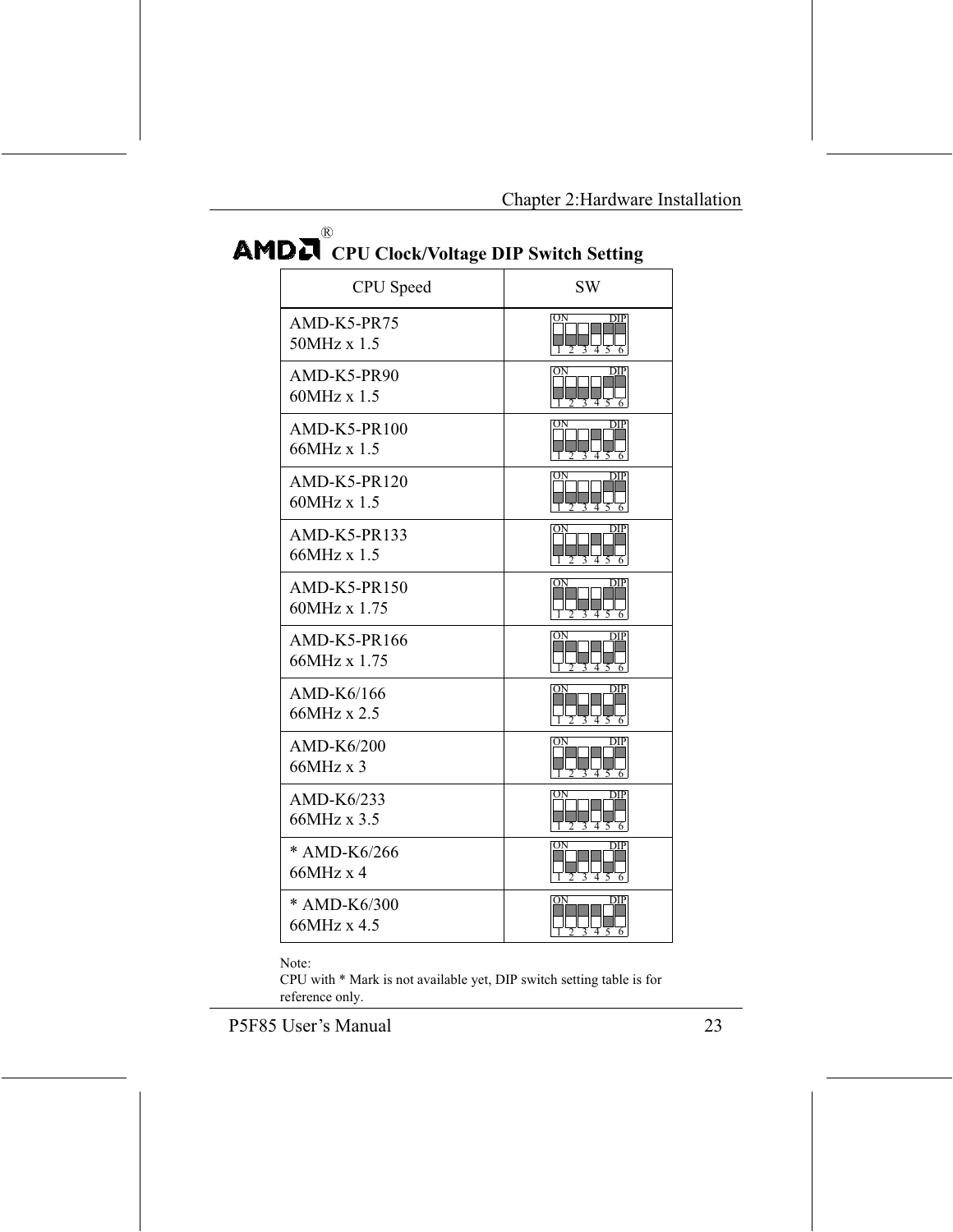

**Cyrix**  $\overline{\mathbb{E}}$   $\overline{\mathbb{E}}$   $\overline{\mathbb{E}}$  6x86 CPU Clock/Voltage DIP Switch Setting

| CPU Speed                                     | <b>SW</b>                     |
|-----------------------------------------------|-------------------------------|
| Cyrix/IBM 6x86 -P133+<br>55MHz x 2            | ON                            |
| Cyrix/IBM 6x86 -P150+<br>$60MHz \times 2$     | ОÞ                            |
| Cyrix/IBM 6x86 -P166+<br>66MHz x 2            | OΝ                            |
| Cyrix/IBM 6x86L -P133+<br>$55MHz \times 2$    | ON<br>DIP<br>73               |
| Cyrix/IBM 6x86L -P150+<br>$60MHz \times 2$    | ON<br>34                      |
| Cyrix/IBM 6x86L -P166+<br>$66MHz \times 2$    |                               |
| Cyrix/IBM 6x86MX-PR166<br>$60MHz \times 2.5$  | ОŅ<br>DIP                     |
| Cyrix/IBM 6x86MX-PR166<br>66MHz x 2           | ON<br>4                       |
| Cyrix/IBM 6x86MX -PR200<br>66MHz x 2.5        | ON                            |
| * Cyrix/IBM 6x86MX -PR233<br>$66MHz \times 3$ |                               |
| * Cyrix/IBM 6x86MX -PR266<br>66MHz x 4        | $\overline{4}$ $\overline{5}$ |

Note:

CPU with \* Mark is not available yet, DIP switch setting table is for reference only.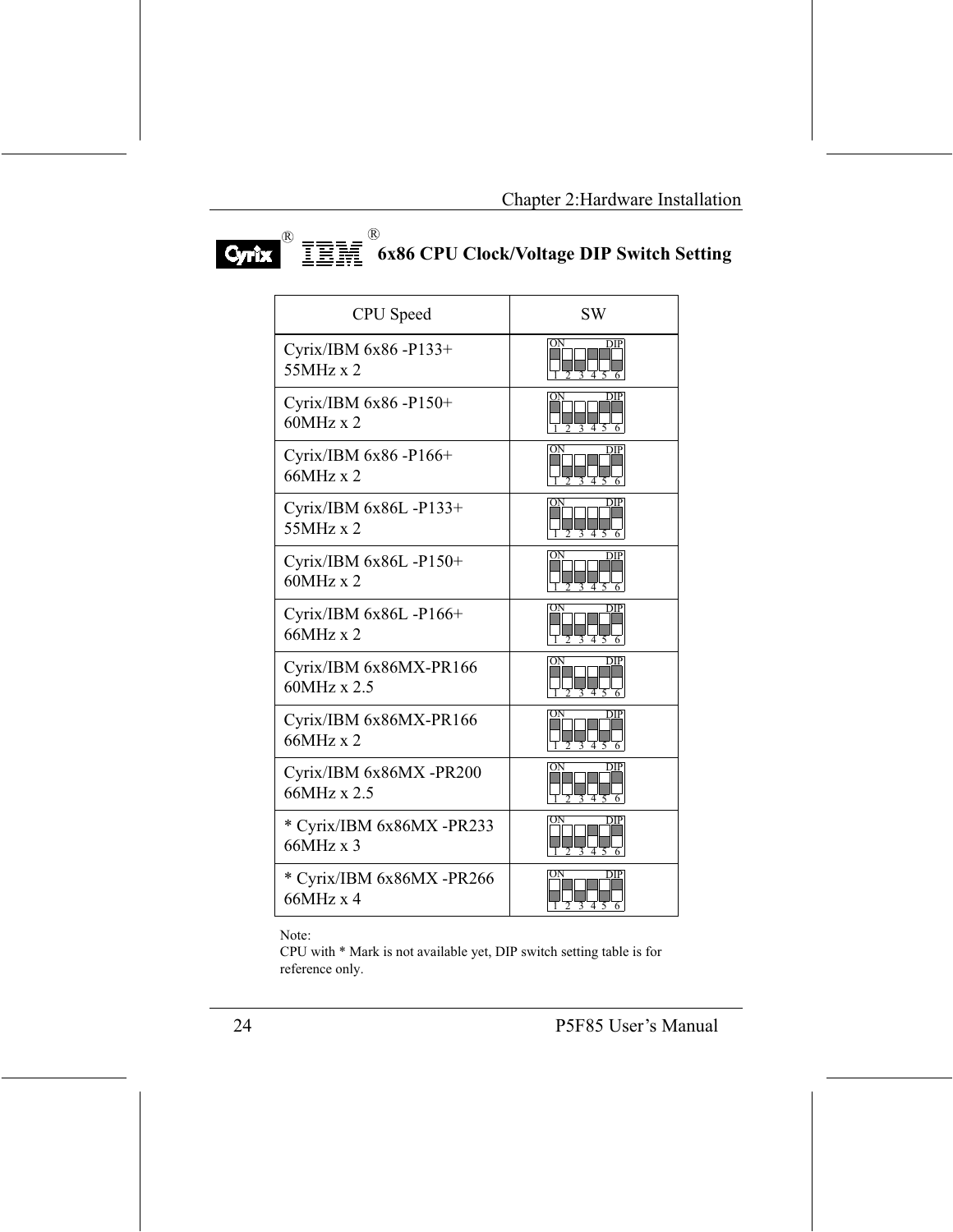#### 2.2.2 Attaching Connectors

#### **1. Front Panel Connectors**

There are 6 connectors on the mainboard for switches and indicator lights on the system's front panel.



**Speaker Connector** 



Pin Assignment 1. Speaker out

- 
- 2. Ground
- 3. Ground
- $4. +5V$

This 4-pin connector connects to the case-mounted speaker.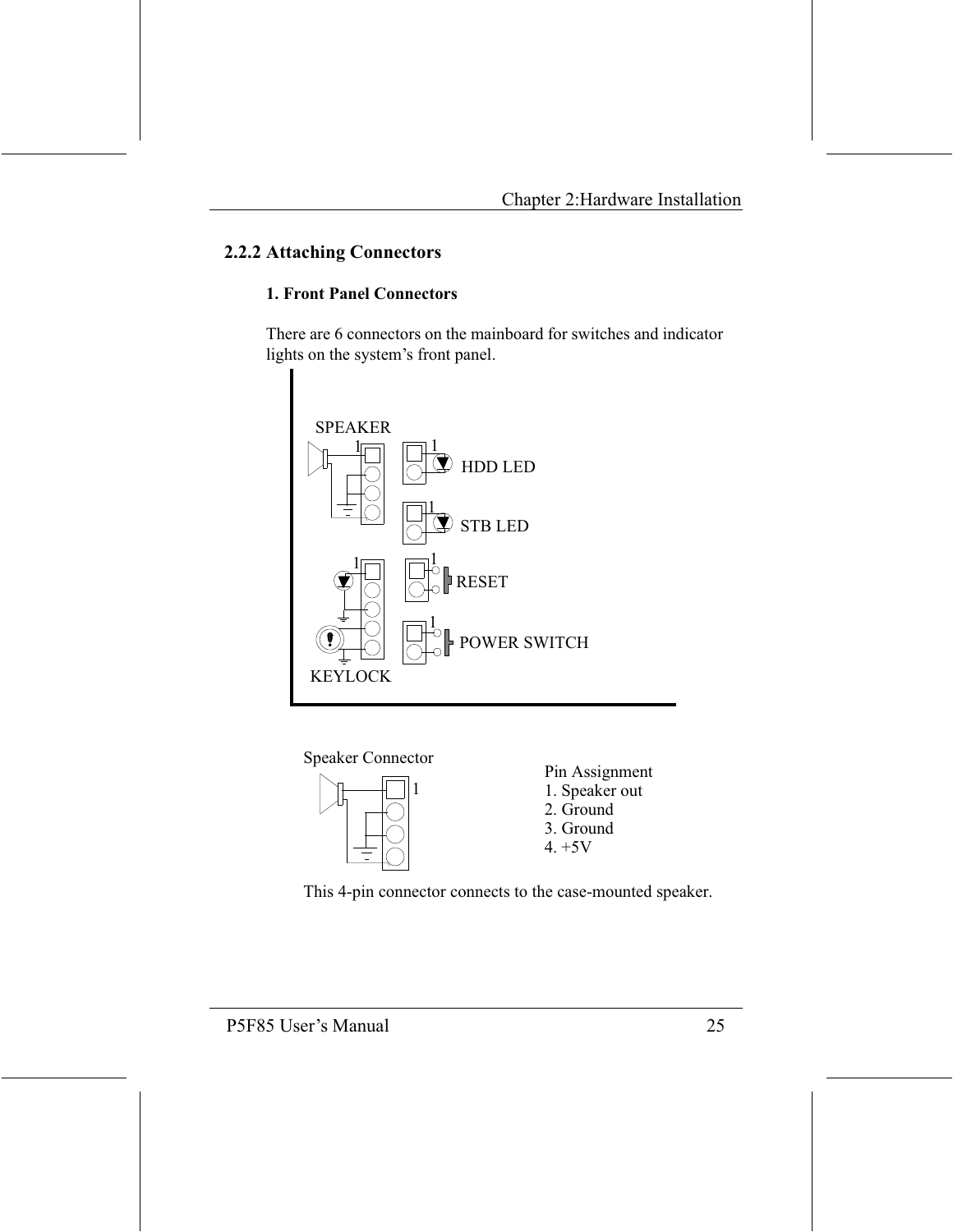Keylock Connector Pin Assignment 1. LED Cathode 2. N. C. 3. LED Anode (Ground) 4. Keylock 5. Ground

This 5-pin connector connects to the case-mounted keylock switch and the power LED. The keylock switch is used to lock the keyboard for security purposes. The brightness of the power LED becomes dim when system is in sleep mode.

**HDD LED Connector** 



Pin Assignment 1 LED Anode 2. LED Cathode

This 2-pin connector connects to the case-mounted HDD LED to indicate the hard disk activity.

**Reset Connector** 



Pin Assignment 1. Power Good 2. Ground

This 2-pin connector connects to the case-mounted reset switch and is used to reboot the system.





Pin Assignment 1. LED Cathode 2. LED Anode (Ground)

This 2-pin connector connects to the case-mounted standby power LED. The standby power LED is used to indicate that the power supply is in standby mode or completely off.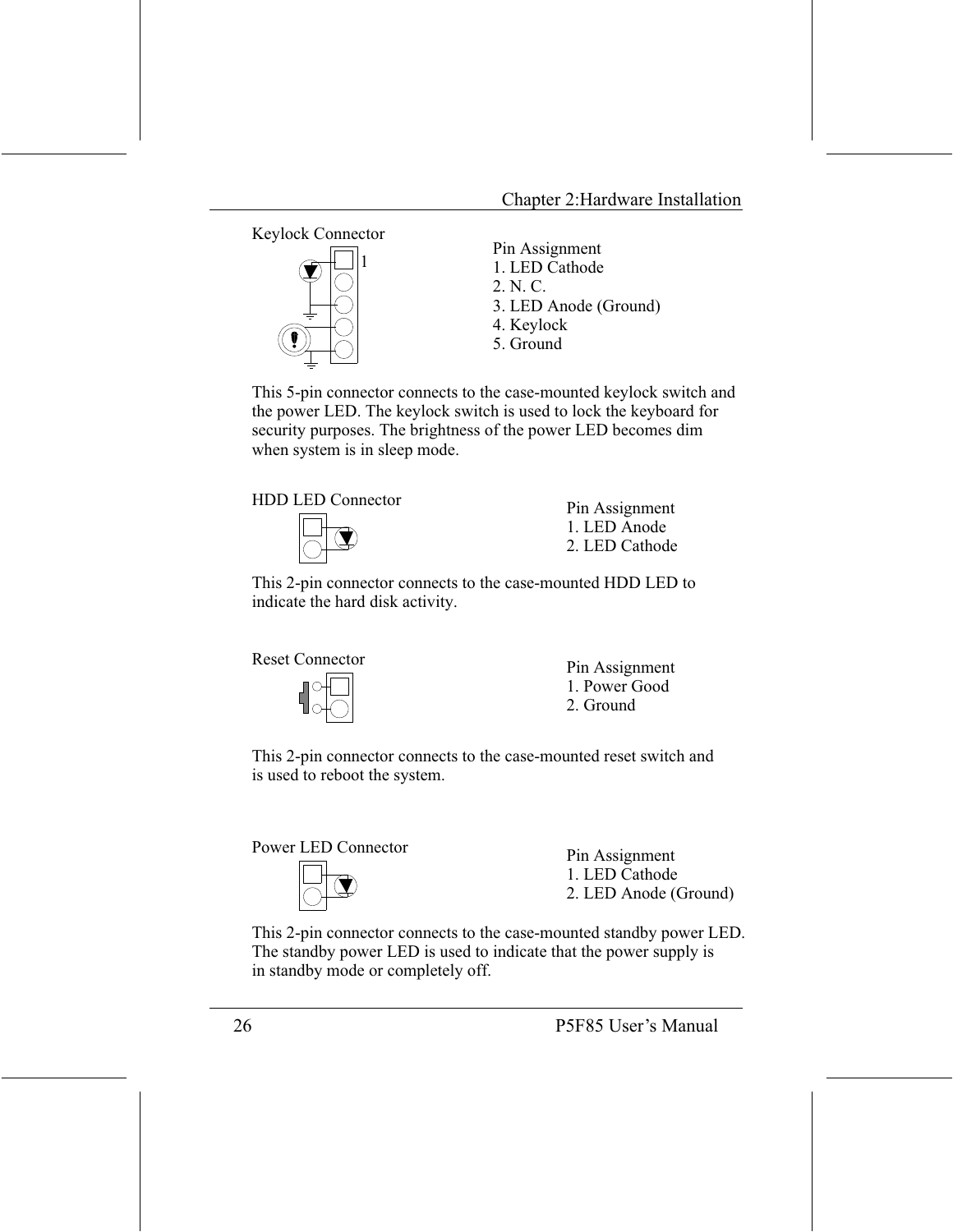



Pin Assignment 1. Power On/Off 2. Ground

This 2-pin connector connects to the case-mounted power switch.

The front panel on your case may have a turbo switch to deactivate the Turbo mode when a slower speed is required for a specific application. The Intel 82430TX chipset does not support the hardware deturbo function. An alternative method of using <CTRL><ALT><+/-> keys to change the speed may be used if necessary.

#### 2. Fan Connectors

Pin Assignment  $1.$  GND  $2. + 12V$ 3. SPEED / RPM

There is a fan connector on the P5F85 mainboard for the CPU cooling fan. The connector supports fan of 500mAMP (6 WATT) or less. When the system goes into its sleep state, this fan will be shut down to eliminate audible noise and reduce power consumption. To give the ability to the P5F85 to monitor the fan speed, you need an optional LM78 Module, and the fan must come with a tachometer output.

#### 3. IrDA-compliant IR (Infrared) Connector



This 5-pin connector connects to an optional wireless transmitting and receiving infrared module via a cable and a bracket. You must also configure the setting through BIOS setup to direct UART2 for use with IrDA.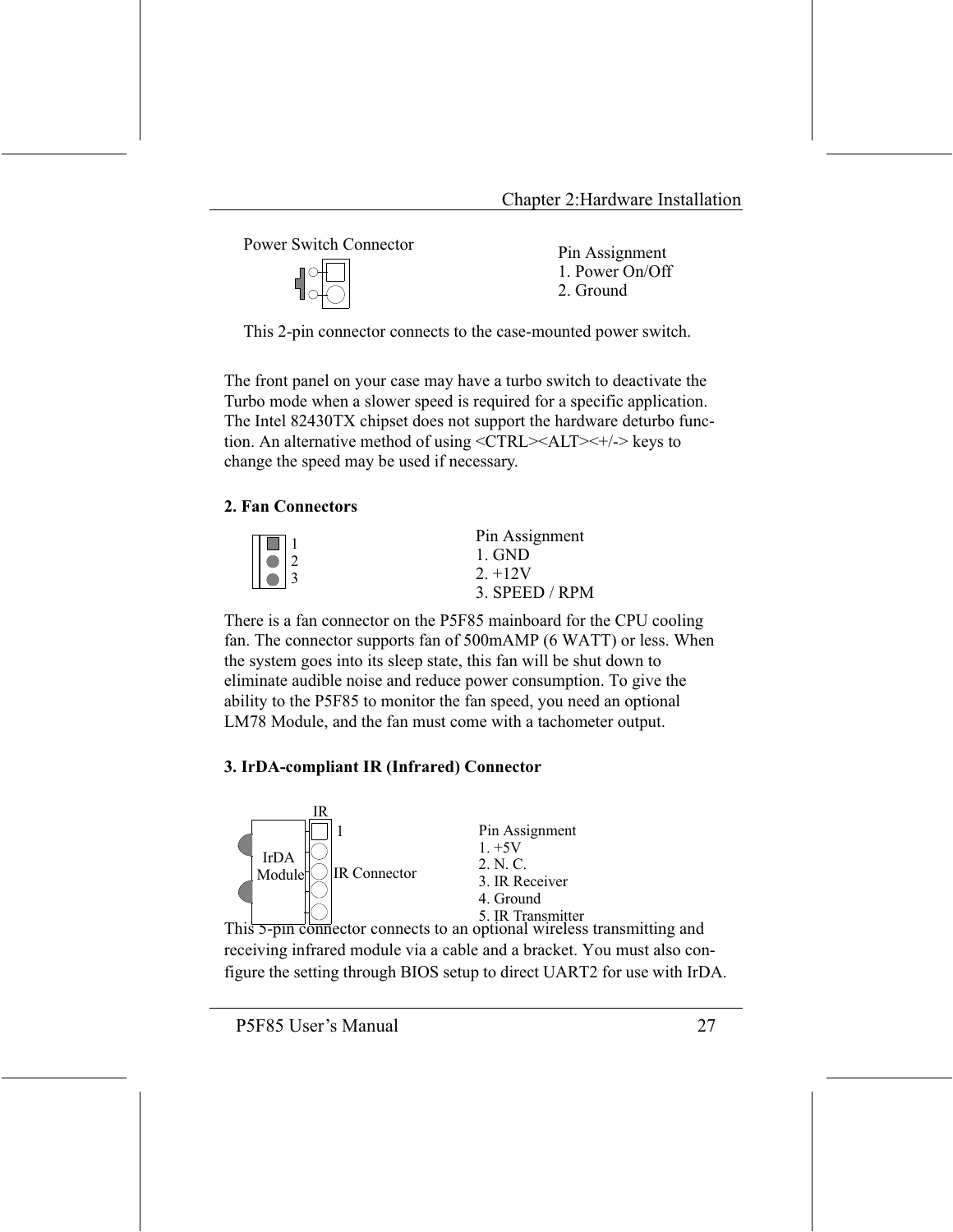#### **4. USB Connector**



This dual-raw 10 pin connector connects to an optional dual USB ports cable with a mounting bracket.

#### **5. PS/2 Mouse Connector**

| Pin Assignment |
|----------------|
| 2. N.C.        |
| 4. N.C.        |
| 6. N.C.        |
| 8. MSCLK       |
|                |

This dual-row 8 pin connector connects to the PS/2 ports cable with a mounting bracket.

#### 6. Floppy Drive Connector (One 34-pin Block)

A floppy disk drive ribbon cable has 34 wires and 2 connectors to support 2 floppy disk drives. The connector with twisted wires always connects to drive A, and the connector which does not have twisted wire connects to drive B. You must orient the cable connector so that the pin 1(color) edge of the cable is at the pin 1 of the I/O port connector.

#### 7. IDE Connectors (Two 40-pin Block)

An IDE drive ribbon cable has 40 wires and 2 connectors to support two IDE drives. If a ribbon cable connects to two IDE drives at the same time, one of them has to be configured as Master and the other has to be configured as Slave by setting the drive select jumpers on the drive. Consult the documentation that comes with your IDE drive for details on jumper locations and settings. You must orient the cable connector so that the pin 1(color) edge of the cable is at the pin 1 of the I/O port connector.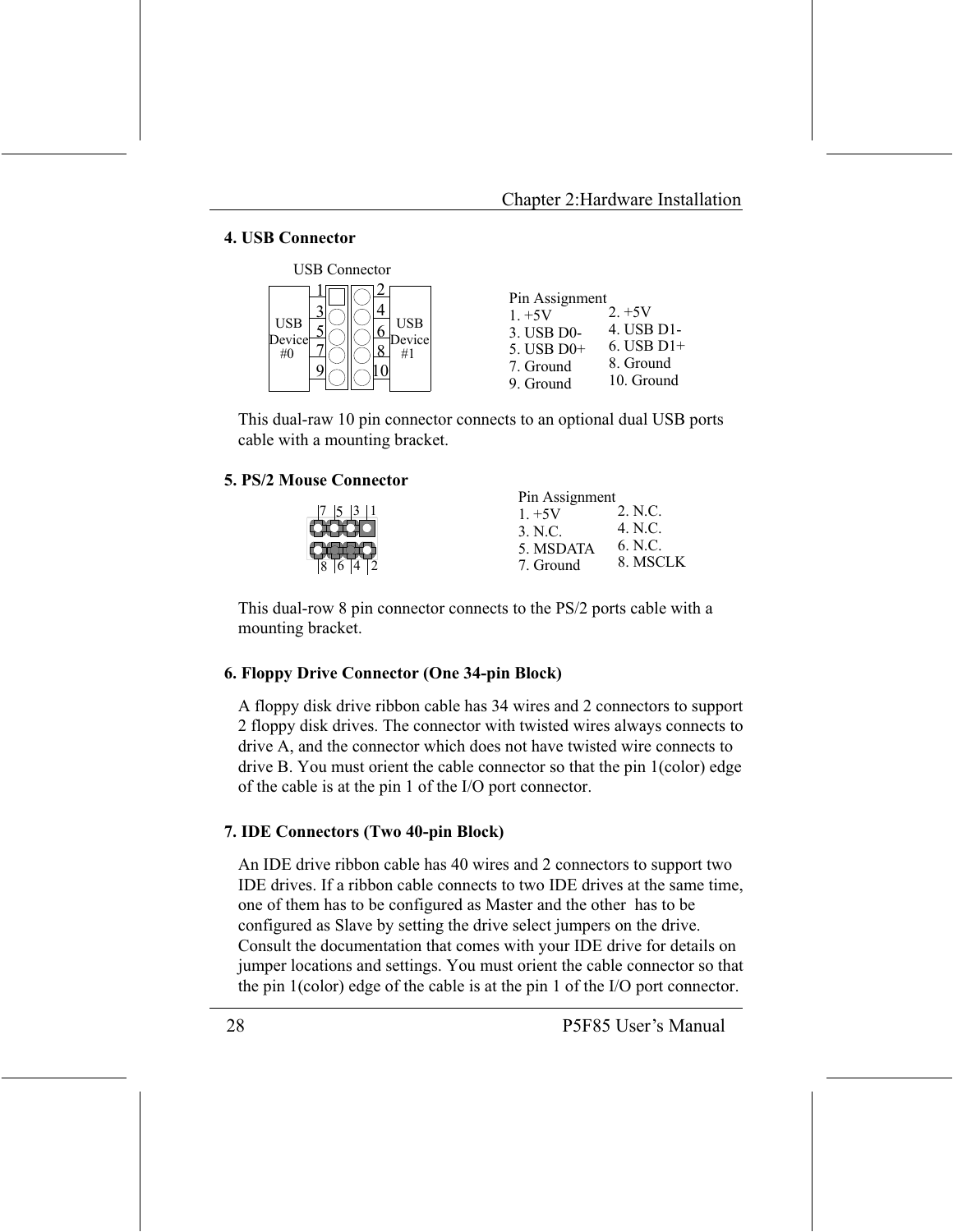#### **7. Power Supply Connector**

The P5F85 mainboard provides two power connectors to support either AT or ATX power supplies connectors. This gives you the flexibility to use either an AT power supply or an ATX power supply in your system. There are no jumper settings required for the AT or ATX power supply, which is automatically take care by the Mainboard BIOS.

#### **AT Power Connector**



Most AT power supplies have two connectors. Each connector has six wires, two of which are black.

Orient the two connectors so the black wires are along side each other, making the black wires plug in the middle of the connector. Align the plastic guide pins on the lead cables with the connector on the mainboard. Press the lead connector so that its plastic clips snap into place and secure the leads in the connector.



The ATX power supply has a single lead connector with a clip on one side of the plastic housing. There is only one way to plug the lead into the ATX power connector. Press the lead connector down until the clip snaps into place and secures the lead onto the connector.

Incorrect installation of the power supply could result in serious damage to the mainboard and connected peripherals. Make sure the power supply is unplugged from the AC outlet before connecting the leads from the power supply.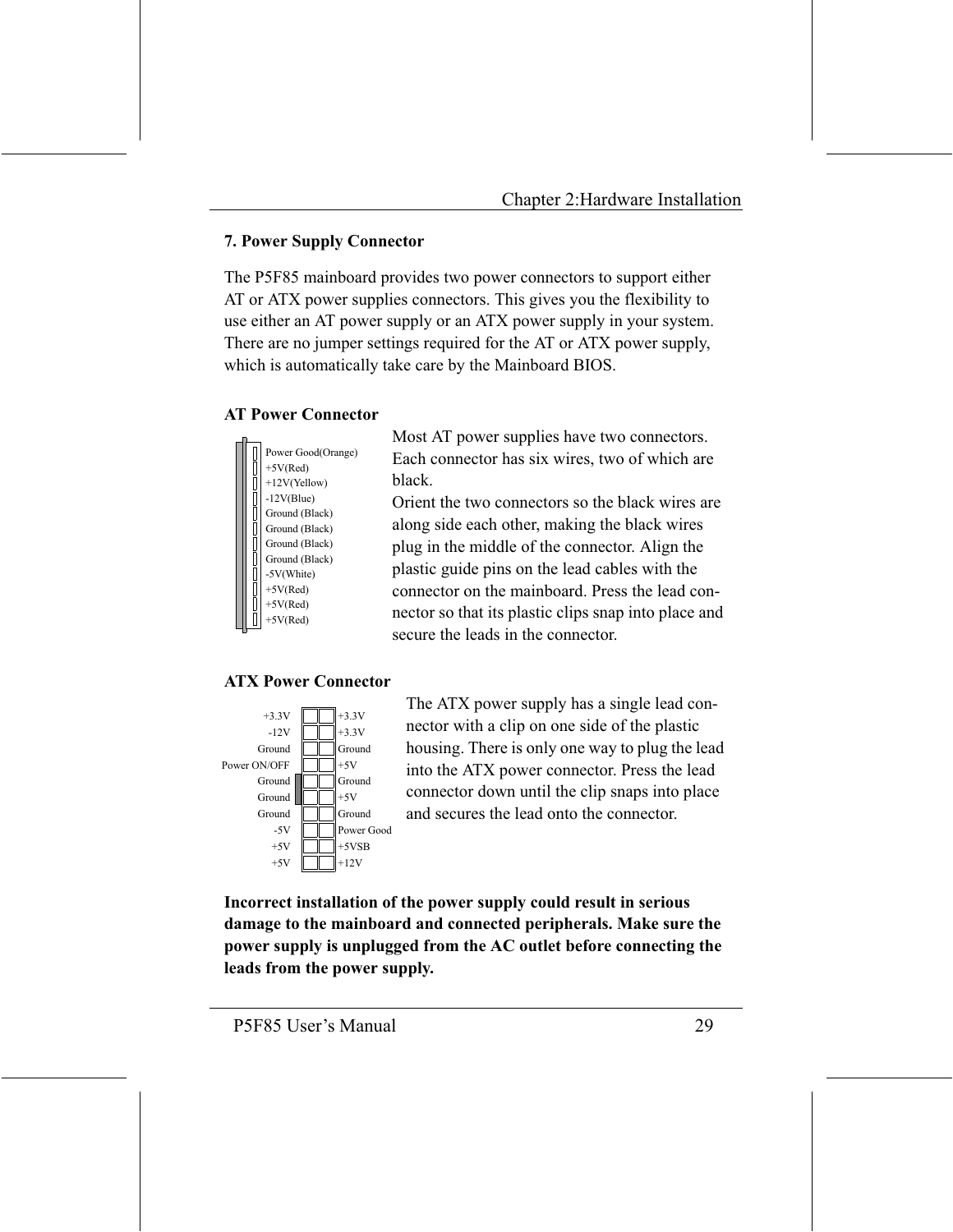#### 2.2.3 Installing CPU

To avoid being damaged by the pressure of CPU insertion, the mainboard must be placed on a flat anti-static surface when the CPU is installed. Do not touch the CPU pins with your fingers during the installation

- 1. Push the CPU ZIF socket's lever to the side a little and lift it as far as it can go.
- 2. Align the CPU with the ZIF Socket 7 so that the pin 1 (cut corner) of CPU is at the pin 1 of the Socket 7 as shown in the figure below, then insert the CPU into the socket.
- 3. Press the lever down to snap it into place at the side of socket. You will feel some resistance as the pressure starts to secure the CPU in the socket.
- 4. Install a heatsink with a cooling fan which are required to protect the CPU from being damaged due to overheating.

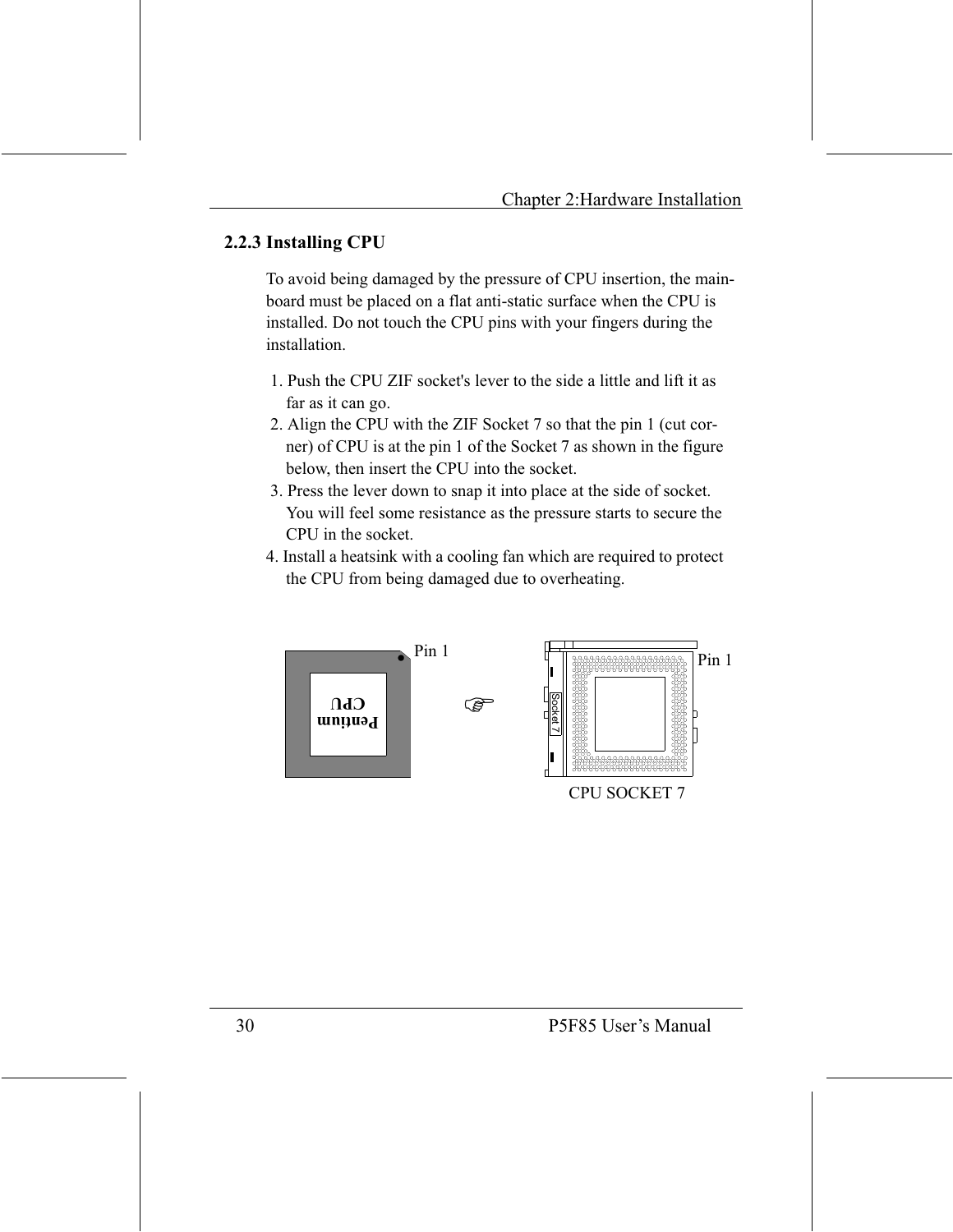#### 2.2.4 Installing System Memory

The maximum system memory supported by the Intel 430TX PCIset is 256 MB. If more than 256MB memory are populated on the P5F85 mainboard, the portion of the memory which exceed the 256MB boundary will be invalidated.

The P5F85 Mainboard has two SIMM Sockets and two DIMM Sockets to support up to 256MB of system memory. The two SIMM sockets (SIMM1, SIMM2) is Bank0. Two SIMM modules must be installed at a time, and each pair of modules must be of the same size, type and speed.

Memory can be installed by using 72-pin EDO/ FPM SIMM and/or 168-pin SDRAM/EDO DIMM memory modules. There are no jumper settings required for the memory size or type. which is automatically detected by the BIOS. Due to the P5F85 Mainboard high speed design, the memory modules for the P5F85 must meet all of the following requirement:

![](_page_30_Figure_5.jpeg)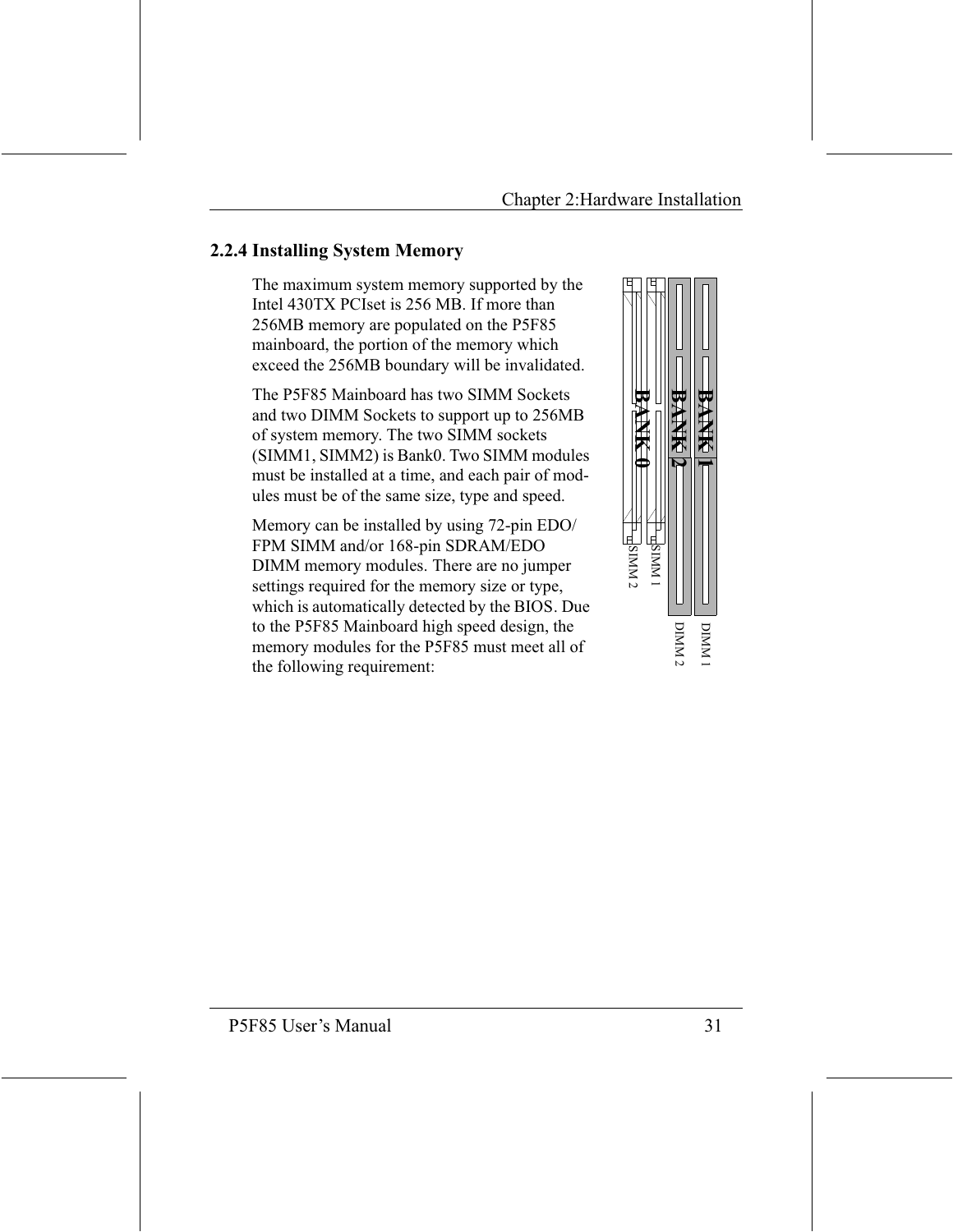| <b>DRAM TYPE</b> | EDO (Extended Data Output)<br>FPM (Fast Page Mode)                                                                                                                                                                            | SDRAM (Synchronous DRAM)                                                                                                                       |
|------------------|-------------------------------------------------------------------------------------------------------------------------------------------------------------------------------------------------------------------------------|------------------------------------------------------------------------------------------------------------------------------------------------|
| Module Size      | Single-Sided<br>Symmetric: 1Mx32, 4Mx32,<br>16Mx32<br>Asymmetric: 1Mx32, 2Mx32,<br>4Mx32, 8Mx32<br>Double-Sided<br>Symmetric: 2Mx32, 8Mx32,<br>32Mx32<br>Asymmetric: 1Mx32, 2Mx32,<br>4Mx32, 8Mx32,                           | Single-sided<br>Asymmetric: 1Mx64, 2Mx64,<br>4Mx64, 8Mx64,<br>16Mx64.<br>Double-Sided<br>Asymmetric: 2Mx64, 4Mx64,<br>8Mx64, 16Mx64,<br>32Mx64 |
|                  | 16Mx32                                                                                                                                                                                                                        |                                                                                                                                                |
| Requirements     | DRAM Speed: 60ns or 70ns<br>RAS Access Time : $60ns \sim 70ns$<br>CAS Access Time: $10ns \sim 20ns$<br>Two SIMM modules must be<br>installed at a time, and each pair<br>of modules must be the same<br>size, type and speed. | 3.3V unbuffered DIMM module<br>Speed grade: 66.7MHz<br>CAS latency: 3 or faster                                                                |

Install 72-pin SIMM modules in any combination as follows:

#### Memory Configuration for 72-Pin SIMM Module installed with no DIMM installed

| <b>BANK 0</b>                 | EDO/FPM 4MB, 8MB, 16MB, 32MB, 64MB, |
|-------------------------------|-------------------------------------|
| (SIMM1 & SIMM2)               | 128MB                               |
| Total<br><b>System Memory</b> | 8MB to Max. 256MB                   |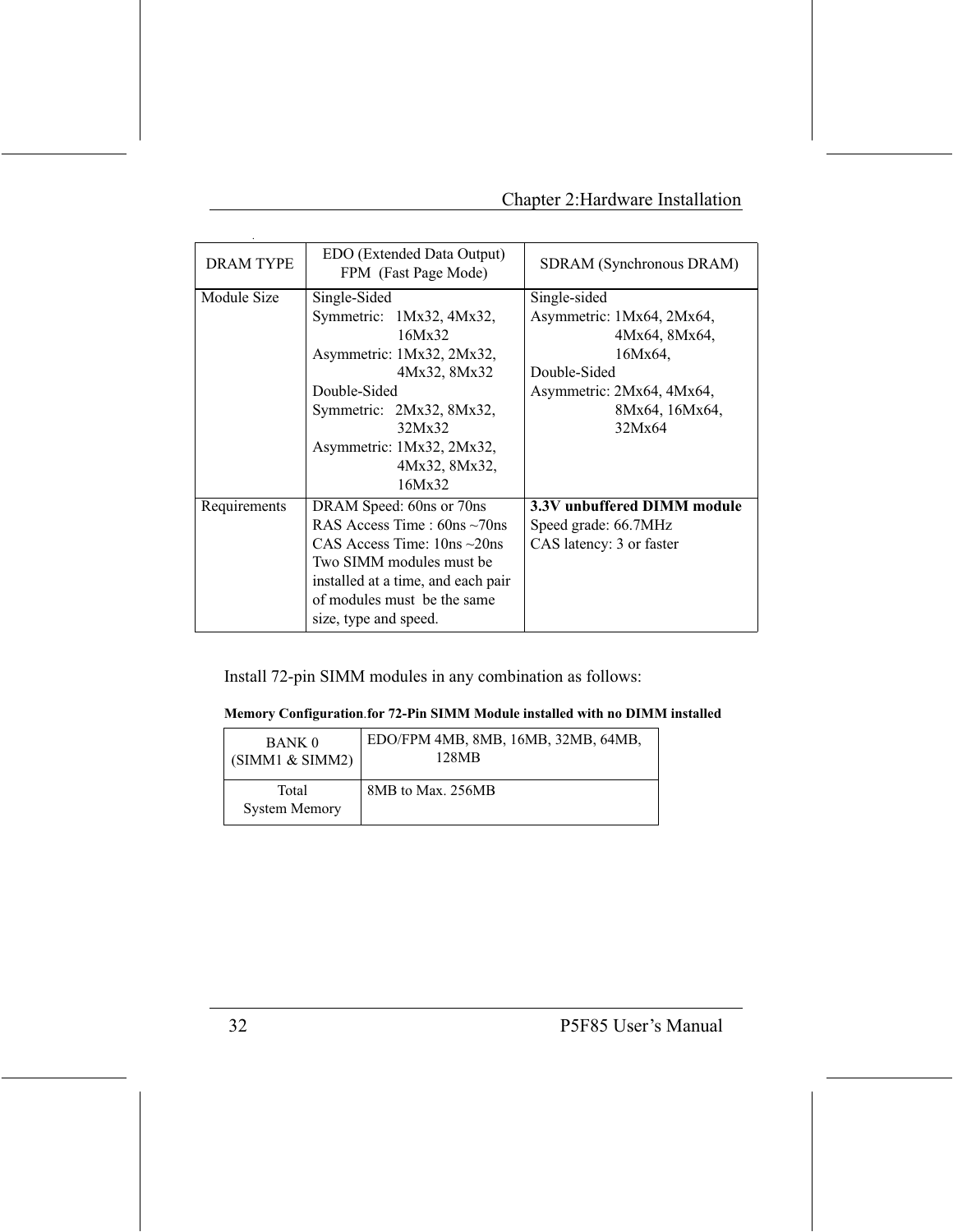Install 168-pin DIMM modules in any combination as follows:

| BANK 1<br>(DIMM1)             | SDRAM/EDO 8MB, 16MB, 32MB, 64MB, 128MB |
|-------------------------------|----------------------------------------|
| BANK <sub>2</sub><br>(DIMM2)  | SDRAM/EDO 8MB, 16MB, 32MB, 64MB, 128MB |
| Total<br><b>System Memory</b> | 8MB to Max. 256MB                      |

#### 168-Pin DIMM Modules only Memory Configuration.

Install 72-pin SIMM and 168-pin DIMM mix memory configuration as follows:

.72-Pin SIMM and 168-Pin DIMM Mix Memory Configuration

| BANK <sub>0</sub>                                         | 4MB, 8MB, 16MB     | 4MB, 8MB, 16MB     | 4MB, 8MB, 16MB     |
|-----------------------------------------------------------|--------------------|--------------------|--------------------|
| (SIMM1, 2)                                                | 32MB               | 32MB               | 32MB               |
| <b>BANK 1</b><br>(DIMM1)<br>$*16M$ -bit<br>SDRAM only     | 8MB, 16MB,<br>32MB | empty              | 8MB, 16MB,<br>32MB |
| BANK <sub>2</sub><br>(DIMM2)<br>$*16M$ -bit<br>SDRAM only | 8MB, 16MB,<br>32MB | 8MB, 16MB,<br>32MB | Empty              |
| Total                                                     | 8MB to Max.        | 8MB to Max.        | 8MB to Max.        |
| <b>System Memory</b>                                      | 128MB              | 96MB               | 96MB               |

\* If SDRAM DIMM module with 64M-bit SDRAM is used on Bank1 (DIMM1) or Bank2 (DIMM2), Bank 0 (SIMM1 and SIMM2) must be empty.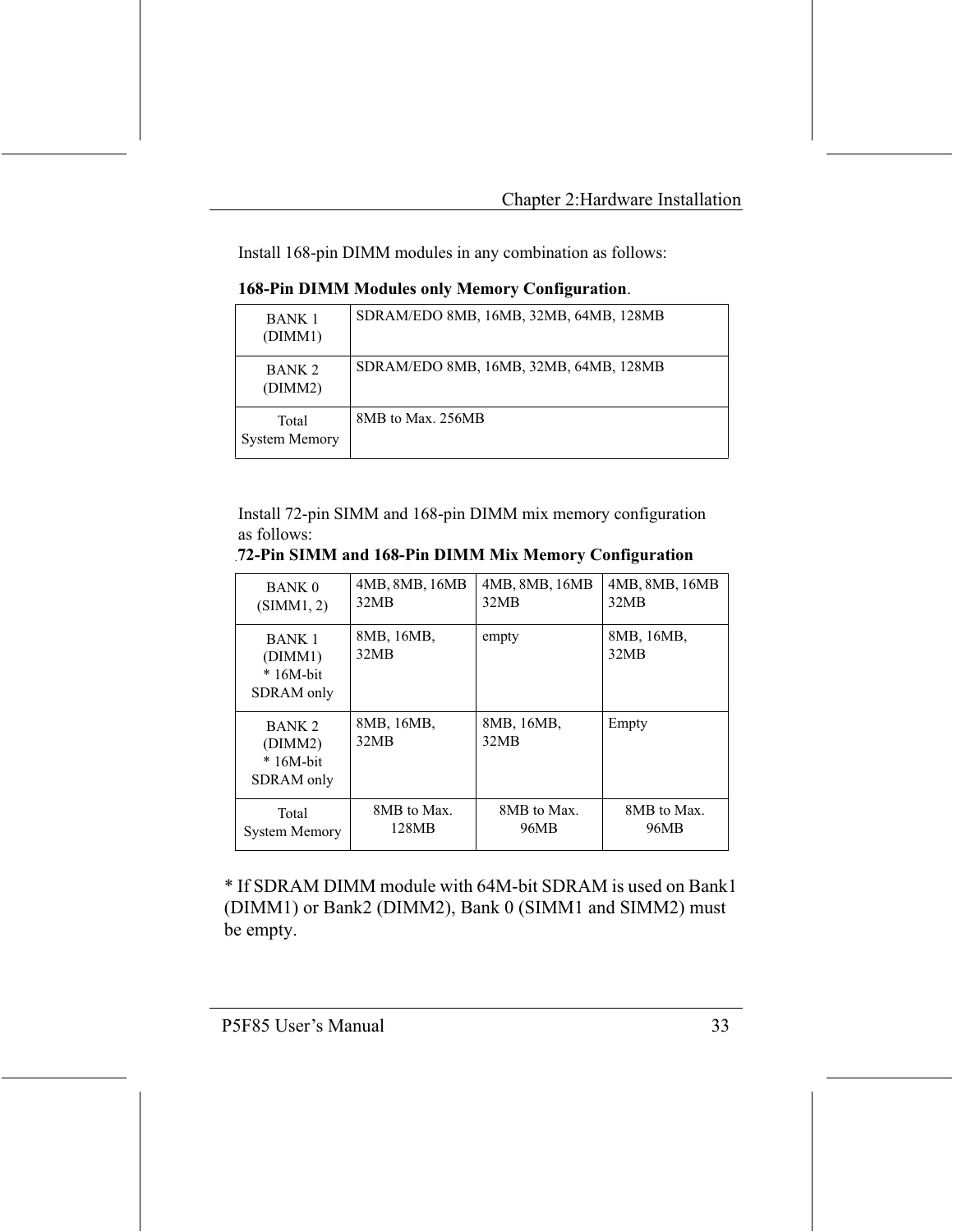#### 2.2.5 Clear CMOS and Password

If your system can not boot up because you forget your password, or the CMOS settings need to be reset to default values after the system BIOS has been updated, the following instructions can be performed to clear the CMOS and password.

- 1. Power off the system
- 2. Place a shunt to short pin2 and pin3 of JP1 for 5 seconds
- 3. Put the shunt back to pin1 and pin2 of JP1
- 4. Power on the system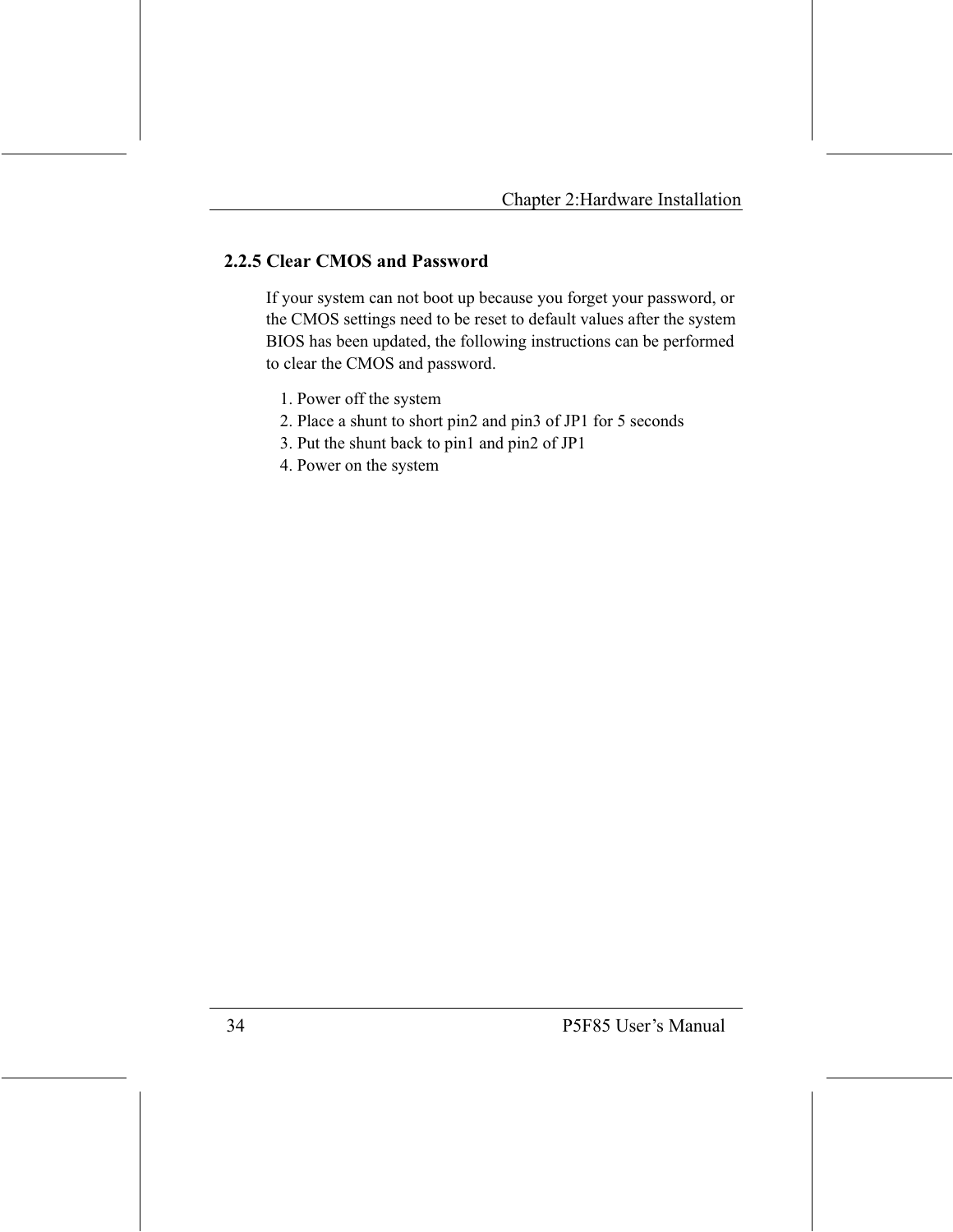# 3 BIOS Configuration

After hardware configuration of P5F85 Mainboard is completed, and system hardware has been assembled, the completed system may be powered up. At this point, CMOS setup should be run to ensure that system information is correct.

Normally, CMOS setup is needed when the system hardware is not consistent with the information contained in the CMOS RAM, whenever the CMOS RAM has lost power, or the system features need to be changed.

## **3.1 Entering Setup**

When the system is powered on, the BIOS will enter the Power-On Self Test (POST) routines. These routines perform various diagnostic checks; if an error is encountered, the error will be reported in one of two different ways. If the error occurs before the display device is initialized, a series of beeps will be transmitted. If the error occurs after the display device is initialized, the screen will display the error message.

After the POST routines are completed, the following message appears:

"Press DEL to enter SETUP"

To access the AWARD BIOS SETUP program, press the <DEL> key. The "CMOS SETUP UTILITY" screen will be displayed at this time.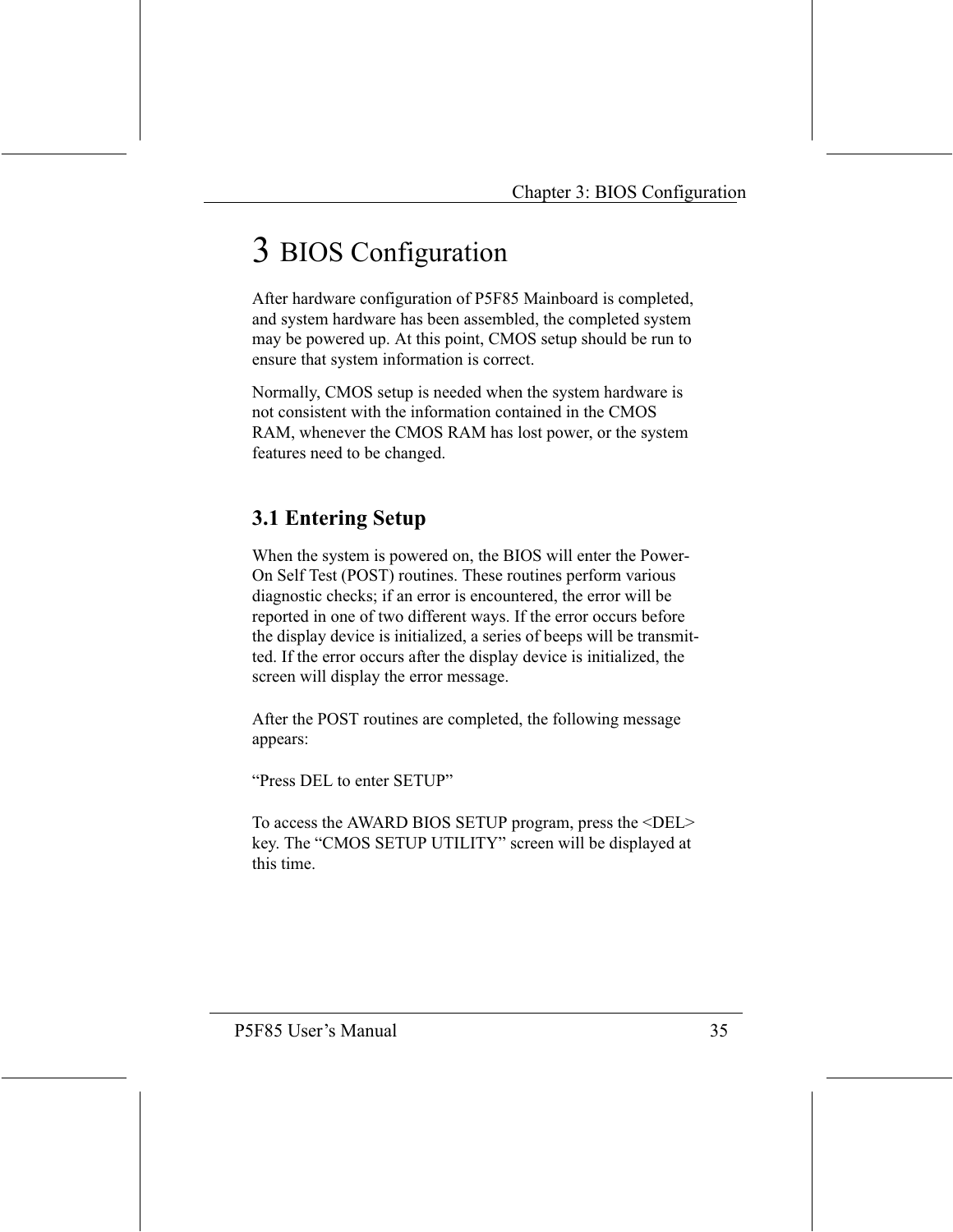## **3.2 CMOS SETUP UTILITY**

#### **Main Program Screen**

| ROM PCI/ISA BIOS (2A59IF2B)<br><b>CMOS SETUP UTILITY</b><br>AWARD SOFTWARE, INC.                                                                                                       |                                                                                                                                                                                  |  |
|----------------------------------------------------------------------------------------------------------------------------------------------------------------------------------------|----------------------------------------------------------------------------------------------------------------------------------------------------------------------------------|--|
| <b>STANDARD CMOS SETUP</b><br><b>IDE HDD AUTO DETECTION</b><br><b>LOAD SETUP DEFAULTS</b><br><b>SAVE &amp; EXIT SETUP</b><br><b>EXIT WITHOUT SAVING</b><br><b>HDD LOW LEVEL FORMAT</b> | <b>BIOS FEATURES SETUP</b><br>CHIPSET FEATURES SETUP<br>POWER MANAGEMENT SETUP<br>PNP/PCI CONFIGURATION<br><b>INTEGRATED PERIPHERALS</b><br>SUPERVISOR PASSWORD<br>USER PASSWORD |  |
| Esc: Quit<br>: Select Item<br>F10: Save & Exit Setup<br><shift>F2<br/>: Change Color<br/>Time, Date, Hard Disk Type</shift>                                                            |                                                                                                                                                                                  |  |

This screen provides access to the utility's various functions.

Listed below are explanations of the keys displayed at the bottom of the screen:

<ESC>: Exit the utility.

ARROW KEYS: Use arrow keys to move cursor to desired selection

<F10>: Saves all changes made to Setup and exits program.

<Shift> <F2>: Changes background and foreground colors.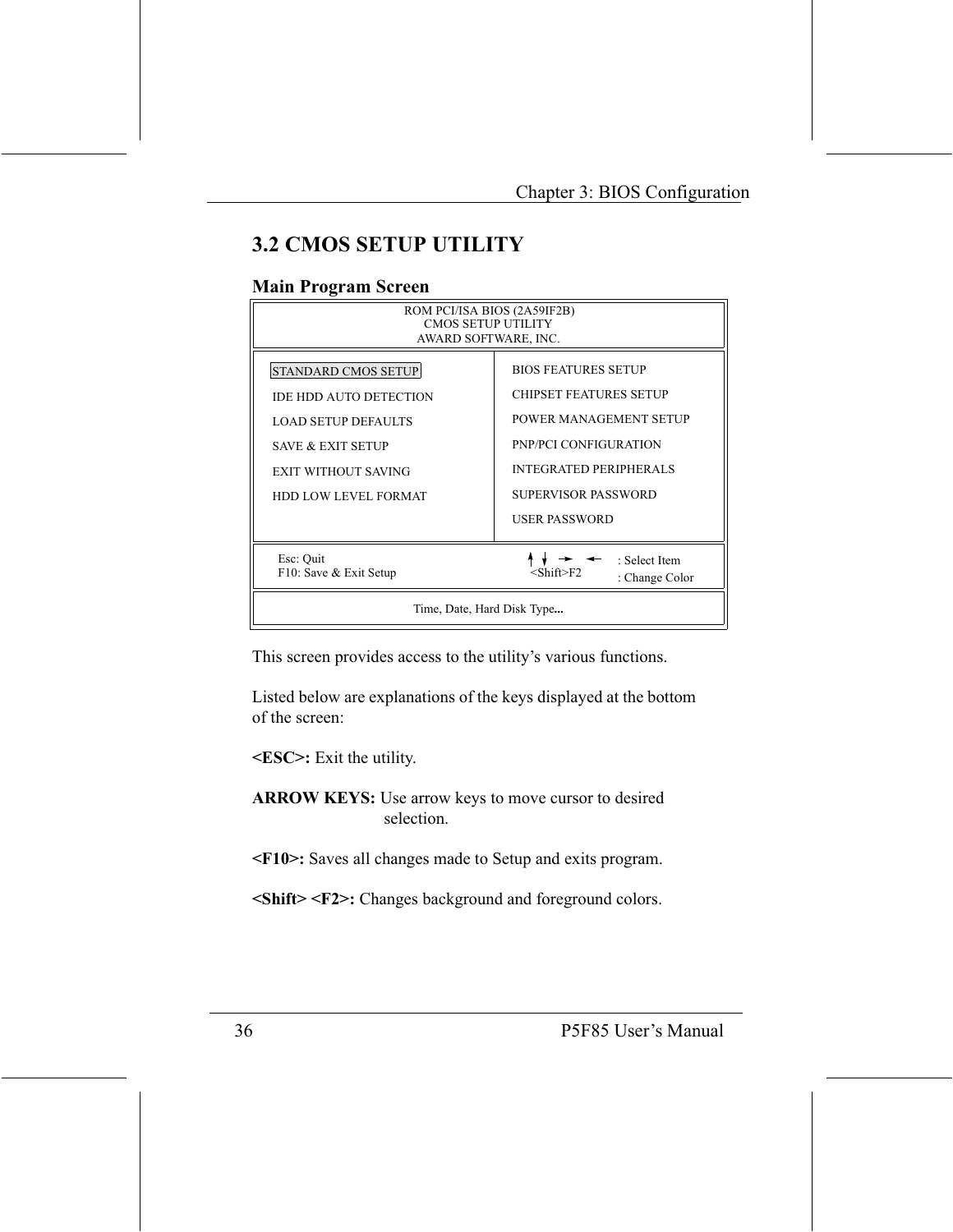## **3.3 STANDARD CMOS SETUP**

Selecting "STANDARD CMOS SETUP "on the main program screen displays this menu:

#### **Standard CMOS Setup Screen**

| ROM PCI/ISA BIOS (2A59IF2B)<br>STANDARD CMOS SETUP<br>AWARD SOFTWARE, INC.                                                                                                                                                  |          |             |          |          |               |             |
|-----------------------------------------------------------------------------------------------------------------------------------------------------------------------------------------------------------------------------|----------|-------------|----------|----------|---------------|-------------|
| Date (mm:dd:yy): Sun, Mar 23 1997<br>Time (hh:mm:ss): 10:10:10                                                                                                                                                              |          |             |          |          |               |             |
| <b>HARD DISKS</b><br><b>TYPE</b><br><b>SIZE</b>                                                                                                                                                                             | CYLS.    | <b>HEAD</b> | PRECOMP  | LANDZ    | <b>SECTOR</b> | <b>MODE</b> |
| Primary Master<br>$:$ Auto<br>$\Omega$                                                                                                                                                                                      | $\theta$ | $\Omega$    | $\Omega$ | $\Omega$ | $\Omega$      | Auto        |
| Primary Slave<br>$:$ Auto<br>$\Omega$                                                                                                                                                                                       | $\Omega$ | $\Omega$    | $\Omega$ | $\Omega$ | $\Omega$      | Auto        |
| Secondary Master: Auto<br>$\Omega$                                                                                                                                                                                          | $\Omega$ | $\theta$    | $\Omega$ | $\Omega$ | $\Omega$      | Auto        |
| 0<br>Secondary Slave : Auto                                                                                                                                                                                                 | $\Omega$ | $\Omega$    | 0        | $\Omega$ | $\Omega$      | Auto        |
| Drive A: 1.44M, 3.5 in.<br>Drive B: None<br>640K<br>Base Memory:<br>Floppy 3 Mode Support: Disabled<br>Extended Memory: 15360K<br>Other Memory:<br>384K<br>Video: EGA/VGA<br>Halt On: All Errors<br>Total Memory:<br>16384K |          |             |          |          |               |             |
| ESC: Quit<br>PU/PD/+/-:Modify<br>: Select Item<br>F1: Help<br>(Shift) F2<br>: Change Color                                                                                                                                  |          |             |          |          |               |             |

The Standard CMOS Setup utility is used to configure the following features:

Set Date: Month, Day, Year.

Set Time: Hour, Minute, and Second. Use 24 Hour clock format (for PM numbers, add 12 to the hour, you would enter 4:30 p.m.) As 16:30).

#### **Hard Disks:**

There are four hard disks listed: "Primary Master", "Primary Slave", "Secondary Master" and "Secondary Slave". For Each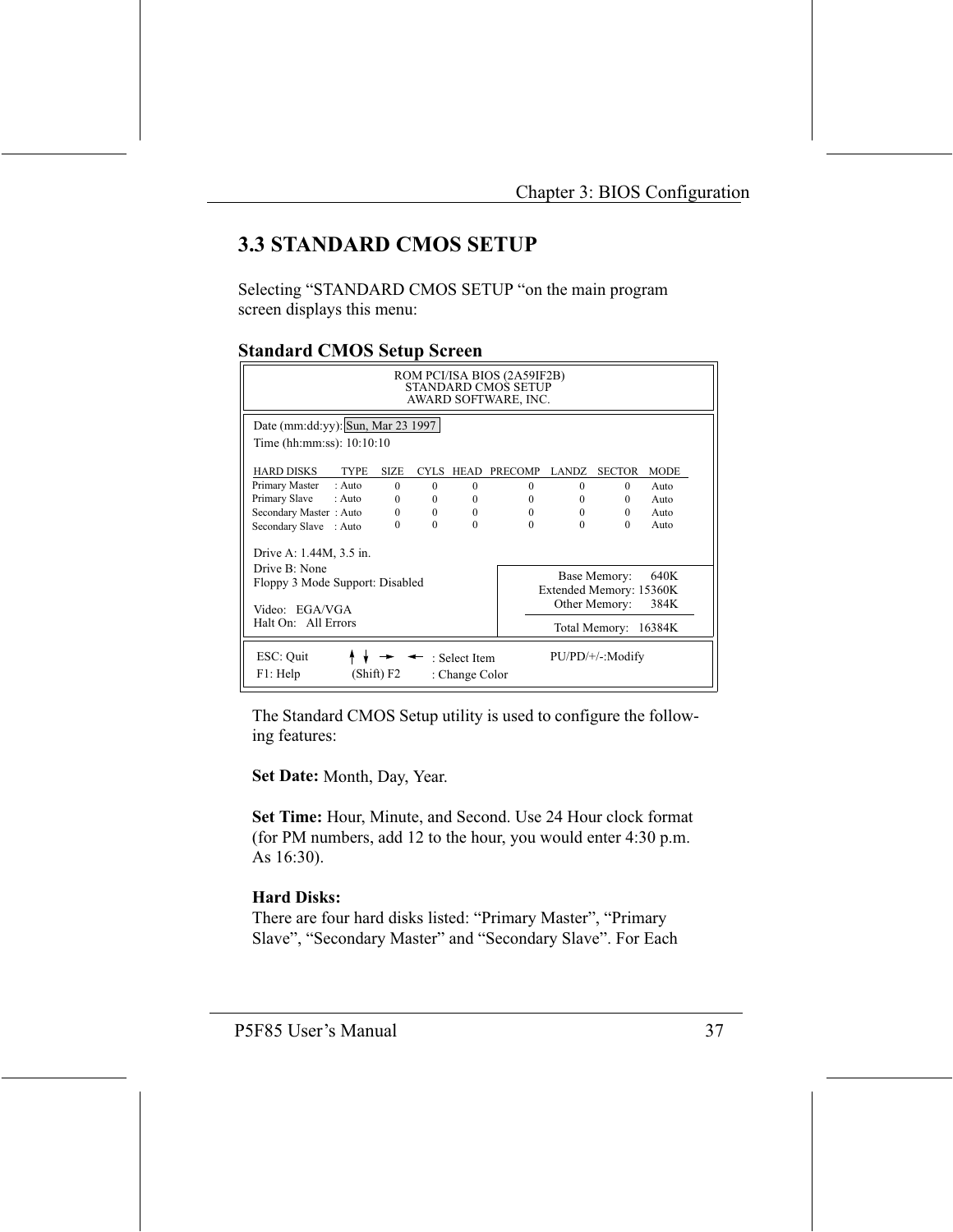IDE channel, the first device is the "Master" and the second device is "Slave".

Hard disk Types from 1 to 45 are standard ones; Type "Auto" is IDE HDD auto detection; Type "User" is user definable, and Type "None" is not installed (e.g. SCSI).

There are six categories of information you must enter for a HDD: "CYLS" (number of cylinders), "HEAD" (number of heads), "PRECOMP" (write pre-compensation), "LANDZ" (landing zone), "SECTOR" (number of sectors) and "MODE" (Normal, LBA, LARGE and AUTO). The hard disk vendor's or system manufacturer's documentation should provide you with the information needed. The "MODE" option is for IDE hard disk drives only. The "MODE" has four options: NORMAL, LBA, LARGE and AUTO. Set MODE to NORMAL for IDE hard disk drives smaller than 528MB. Set MODE to LBA for IDE hard disk drives over 528MB which support Logical Block Addressing mode. Set MODE to LARGE for IDE hard disk drives over 528MB which do not support LBA mode. The LARGE type of drive is very uncommon and can only be used under MS-DOS. Currently most IDE hard disk drives over 528MB support LBA mode. Set MODE to AUTO to enable auto detection of your IDE hard disk drive during bootup.

Floppy Drive A and Floppy Drive B: The options are: "360K, 5.25 in.", "1.2M, 5.25in.", "720K, 3.5in.", "1.44M, 3.5in.", "2.88M, 3.5in." and "None (Not Installed)". Not Installed could be used as an option for diskless workstations.

Floppy 3 Mode Support: The options are "Disabled" (default), "Drive A", "Drive B" and "Both". This is the Japanese standard floppy drive which stores 1.2MB in a 3.5" diskette.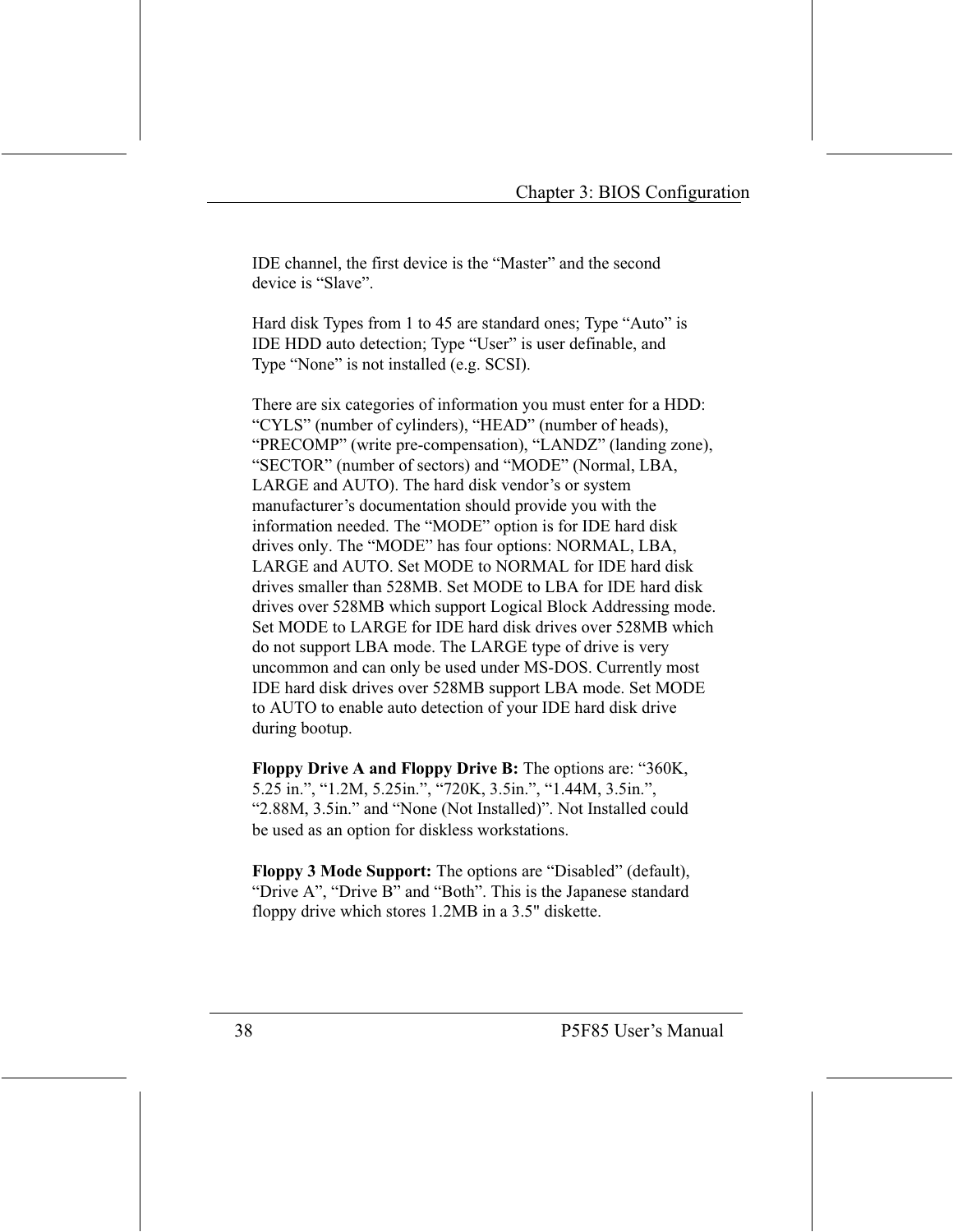Video: Set it to the type of graphics card installed in your system. If you are using a VGA or higher resolution card, choose the "EGA/ VGA" option. The options are "EGA/VGA" (default), "Mono", "CGA 40" and "CGA 80".

Halt On: The options are "All Errors" (default), "No Errors", "All, But Keyboard", "All, But Diskette" and "All, But Disk/Key". This setting determines which type of errors will cause the system to halt during bootup.

## **3.4 IDE HDD AUTO DETECTION**

If your system has an IDE hard drive, you can use this utility to detect its parameters and enter them into the Standard CMOS Setup automatically.

If the auto-detected parameters displayed do not match the ones that should be used for your hard drive, do not accept them. Press the <N> key to reject the values and enter the correct ones manually on the Standard CMOS Setup screen.

Note: If you are setting up a new hard disk drive (nothing on it) that supports LBA mode, more than one line will appear in the parameter box, choose the line that lists LBA for an LBA drive.

Do not choose Large or Normal if the hard disk drive is already fully formatted when you install it, choose the mode which is used to format it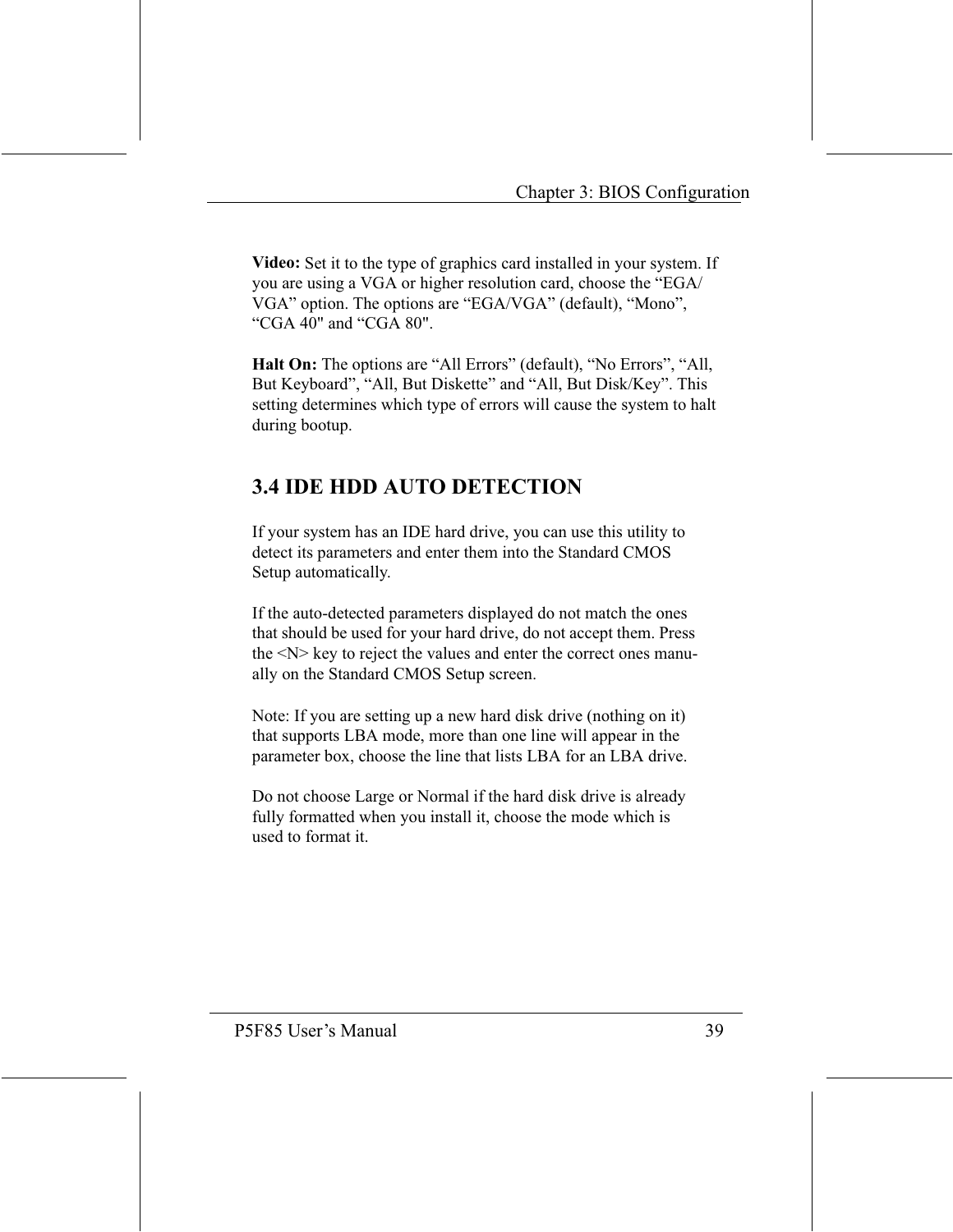## **3.5 LOAD SETUP DEFAULTS**

"LOAD SETUP DEFAULTS" loads optimal settings which are stored in the BIOS ROM.

The defaults loaded only affect the BIOS Features Setup, Chipset Features Setup, Power Management Setup, PnP/PCI configuration setup and Integrated Peripherals Setup. There is no effect on the Standard CMOS Setup. To use this feature, highlight on the main screen and press <Enter>. A line will appear on the screen asking if you want to load the Setup default values. Press the  $<$ Y $>$ key and then press the <Enter> key if you want to load the Setup defaults. Press  $\langle N \rangle$  if you don't want to proceed.

## **3.6 SAVE & EXIT SETUP**

Selecting this option and pressing the <Enter> key will save the new setting information in the CMOS memory and continue with the booting process.

## **3.7 EXIT WITHOUT SAVING**

Selecting this option and pressing the <Enter> key will exit the Setup Utility without recording any new values or changing old ones.

## **3.8 HDD LOW LEVEL FORMAT**

Selecting this option and pressing the <Enter> key will enable you to perform a low level format of the hard disk drive.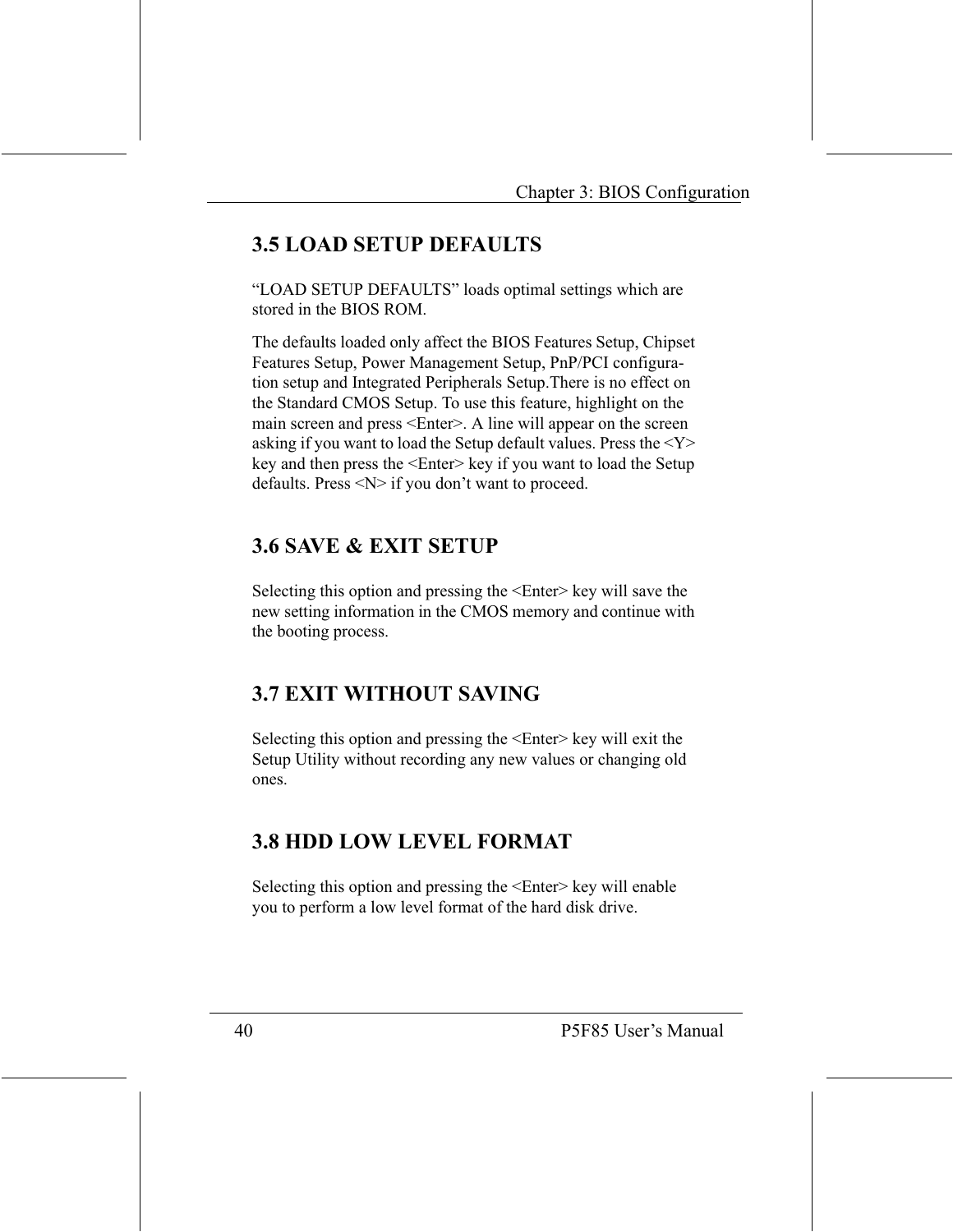## **3.9 BIOS FEATURES SETUP**

Selecting "BIOS FEATURES SETUP" on the main program screen displays this menu:

| ROM PCI/ISA BIOS (2A59IF2B)<br><b>BIOS FEATURES SETUP</b><br>AWARD SOFTWARE, INC.                         |                                                                   |                                                                                                                                                                                                                                                                    |  |
|-----------------------------------------------------------------------------------------------------------|-------------------------------------------------------------------|--------------------------------------------------------------------------------------------------------------------------------------------------------------------------------------------------------------------------------------------------------------------|--|
| Virus Warning<br>CPU Internal Cache<br>External Cache<br>Quick Power On Self Test<br><b>Boot Sequence</b> | : Disabled<br>: Enabled<br>: Enabled<br>: Enabled<br>: C. A. SCSI | Video BIOS Shadow<br>· Enabled<br>C8000 - CBFFF Shadow<br>: Disabled<br>CC000 - CFFFF Shadow<br>: Disabled<br>D0000 - D3FFF Shadow<br>: Disabled<br>D4000 - D7FFF Shadow<br>: Disabled<br>D8000 - DBFFF Shadow<br>: Disabled<br>DC000 - DFFFF Shadow<br>: Disabled |  |
| Swap Floppy Drive<br>Boot Up Floppy Seek<br>Boot Up NumLock Status                                        | : Disabled<br>: Disabled<br>: $On$                                | $OS$ Select For DRAM $> 64MB$<br>: Non-OS2                                                                                                                                                                                                                         |  |
| Gate A20 Option<br><b>Typematic Rate Setting</b>                                                          | : Fast<br>: Disabled                                              |                                                                                                                                                                                                                                                                    |  |
| Typematic Rate (Chars/Sec)<br>Typematic Delay (Msec)                                                      | :6<br>: 250                                                       | ESC: Quit<br>:Select Item<br>F1: Help<br>PU/PD/+/-:Modify                                                                                                                                                                                                          |  |
| Security Option<br>PCI/VGA Palette Snoop                                                                  | : Setup<br>: Disabled                                             | F5: Old Values<br>(Shift) F2: Color<br>F7: Load Setup Defaults                                                                                                                                                                                                     |  |

#### **BIOS Features Setup Screen**

The following explains the options for each feature:

Virus Warning: The Virus Warning's default setting is "Disabled". When enabled, any attempt to write to the boot sector or partition table will halt the system and cause a warning message to appear. If this happens, you can use an anti-virus utility on a virus free, bootable floppy diskette to reboot and clean your system.

CPU Internal Cache: The default setting is "Enabled". This Setting enables the CPU internal cache.

**External Cache:** The default setting is "Enabled". This setting enables the external cache.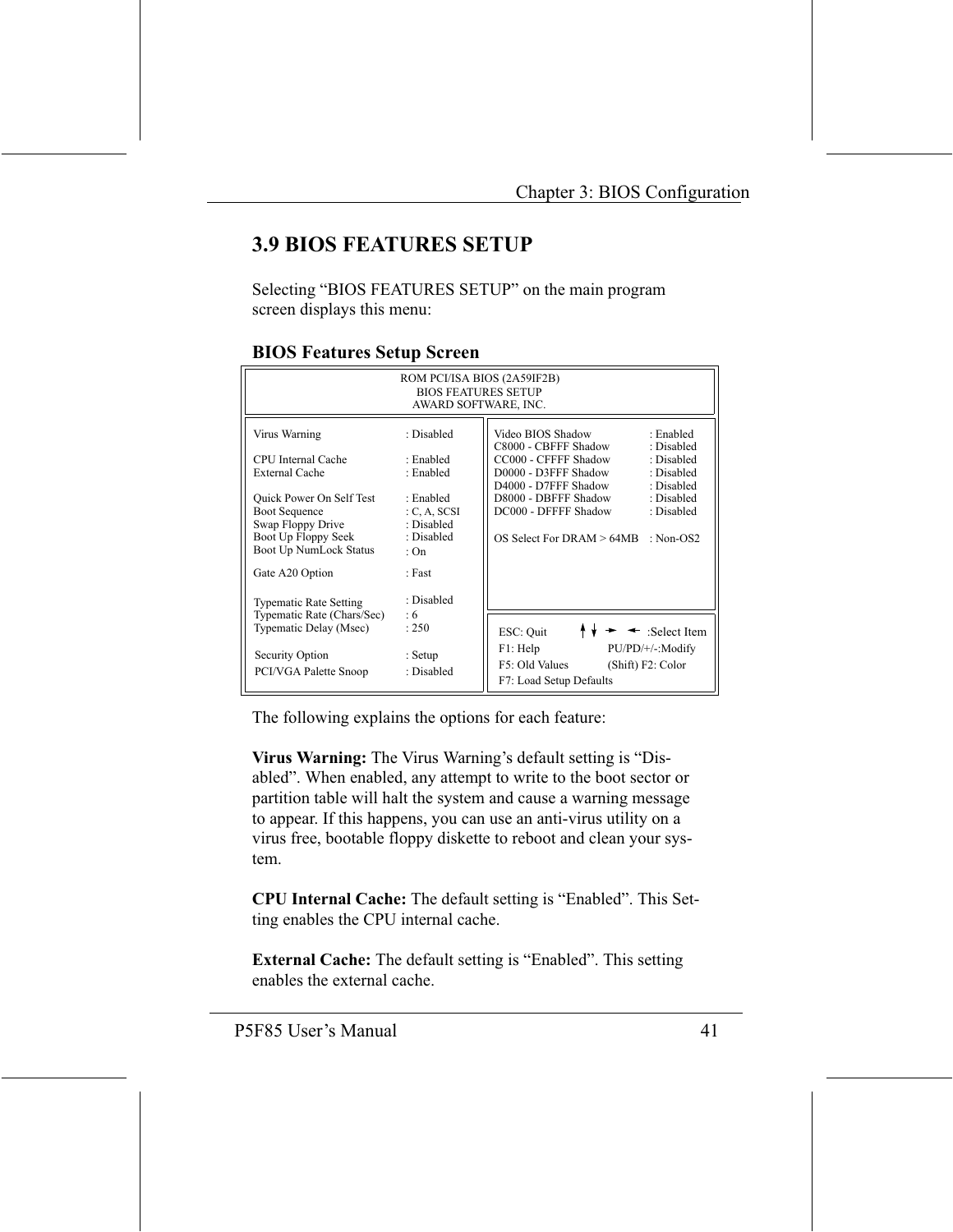**Quick Power On Self Test:** The default setting is "Enabled". This will skip some diagnostic checks during the Power On Self Test (POST) to speed up the booting process.

**Boot Sequence:** The default setting is "C, A, SCSI"; the other option are "CDROM, C, A", "C, CDROM, A", "A, C, SCSI", "D, A, SCSI", "E, A, SCSI", "F, A, SCSI", "SCSI, A, C", "SCSI, C, A" and "C only". The BIOS will load the operating system from the disk drives in the sequence selected here.

**Swap Floppy Drive:** The default setting is "Disabled". This setting gives you an option to swap A and B floppy disks. Normally the floppy drive A is the one at the end of the cable, if you set this option to "Enabled", the drive at the end of the cable will be swapped to B.

**Boot Up Floppy Seek:** The default setting is "Disabled". If set to "Enabled" during bootup the BIOS will check for an installed floppy disk drive.

**Boot Up Numlock Status:** The default setting is "On". If set to "Off", the cursor controls will function on the numeric keypad.

Gate A20 Option: the defaults setting is "Fast". This is the optimal setting for the Mainboard. The other option is "Normal".

**Typematic Rate Setting:** The default setting is "Disabled". If set to "Enabled", you can set the typematic Rate and typematic Delay.

**Typematic Rate (Chars/Sec):** This setting controls the speed at which the system registers repeated keystrokes. The choices range from 6 to 30 Chars/Sec. The default setting is "6" Chars/Sec.

**Typematic Delay (Msec):** This setting controls the time between the display of the first and second characters. There are four delay choices: 250ms, 500ms, 750ms and 1000ms. The default setting is "250" ms.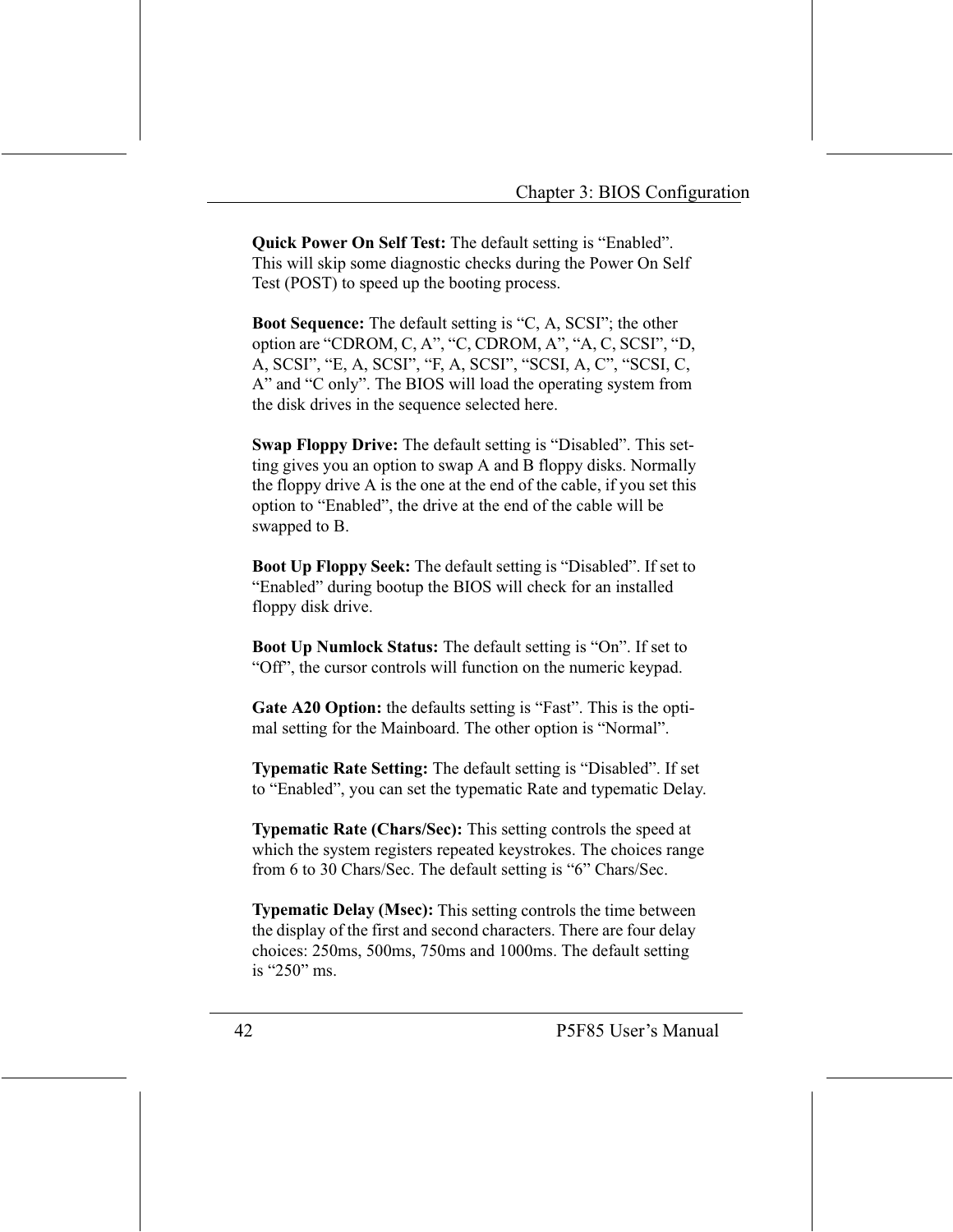**Security Option:** This setting controls the password feature. The options are "Setup" and "System". Selecting "Setup" will protect the configuration settings from being tampered with. Select "System" if you want to use the password feature every time the system boots up. The default setting is "Setup". You can create your password by using the "SUPERVISOR/USER PASSWORD" utility on the main program screen.

**PCI/VGA Palette Snoop:** If there are two VGA cards in your system (one PCI and one ISA) and this option is set to "Disabled", data read and written by CPU is only directed to the PCI VGA card's palette registers. If set to "Enabled", data read and written by CPU will be directed to both the palette registers of the PCI VGA and ISA VGA cards. This option must be set to "Enabled" if any ISA VGA card installed in your system requires VGA palette snooping to fix improper color problem.

Video BIOS Shadow: The default setting is "Enabled" which will copy the VGA BIOS into system DRAM.

**C8000-CBFFF Shadow to DC000-DFFFF Shadow:** The default setting for the shadow feature is "Disabled". When set to enable, the ROM with the specific address is copied into system DRAM. It will also reduce the size of memory available to the system.

**OS Select For DRAM > 64MB:** The default setting is "Non-OS2". Set to "OS2" if the system memory size is greater than 64MB and the operating system is OS/2.

After you have made your selection(s) in the BIOS FEATURES SETUP, press the <ESC> key to go back to the main program screen.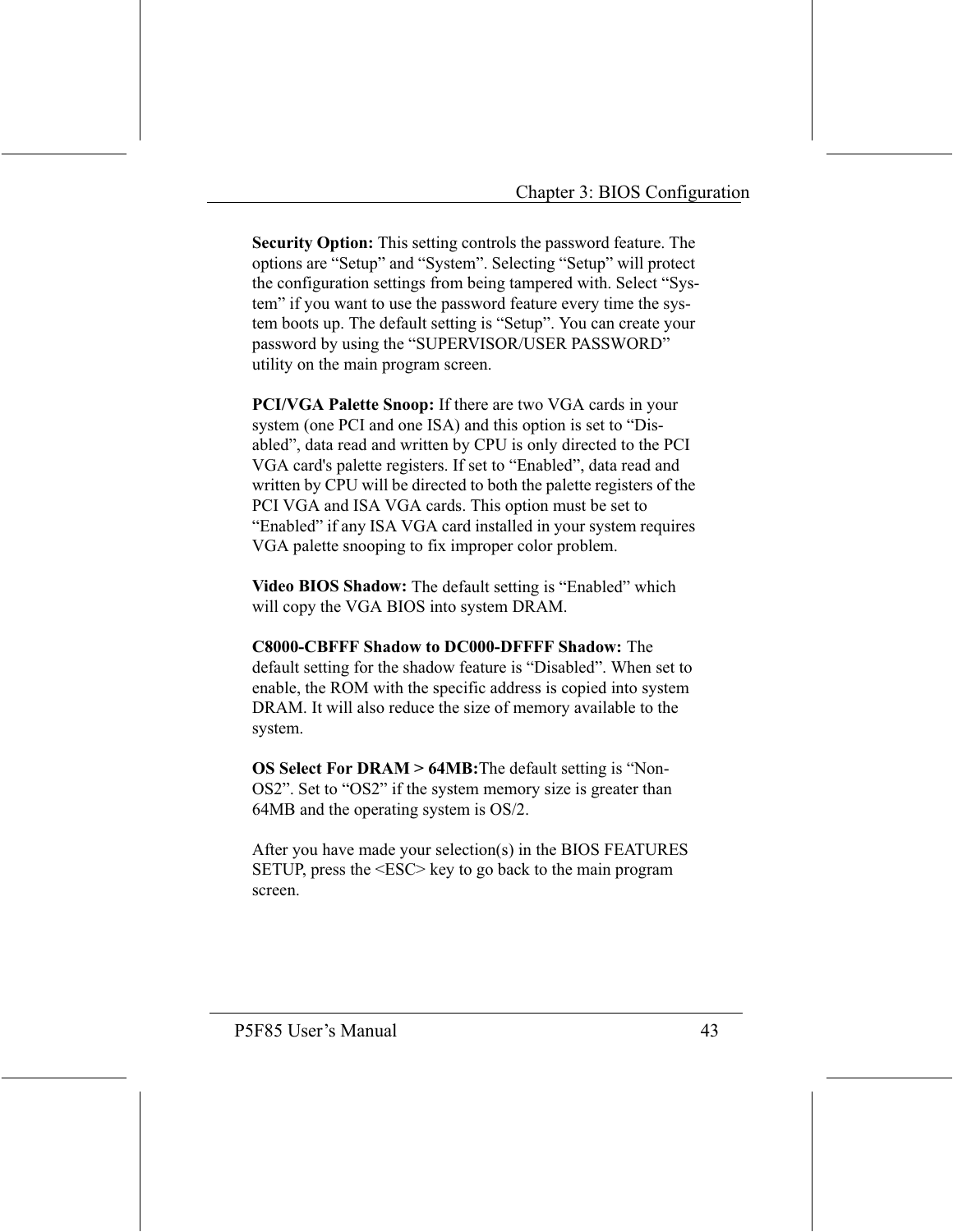## **3.10 CHIPSET FEATURES SETUP**

Selecting "CHIPSET FEATURES SETUP" on the main program screen displays this menu:

| ROM PCI/ISA BIOS (2A59IF2B)<br><b>CHIPSET FEATURES SETUP</b><br>AWARD SOFTWARE, INC.                                                                                  |                                                                                                          |                                                                                                                      |                                                       |
|-----------------------------------------------------------------------------------------------------------------------------------------------------------------------|----------------------------------------------------------------------------------------------------------|----------------------------------------------------------------------------------------------------------------------|-------------------------------------------------------|
| Auto Configuration<br><b>DRAM</b> Timing<br>DRAM Leadoff Timing<br>DRAM Read Burst (EDO/FP)<br>DRAM Write Burst Timing<br>Fast EDO Lead Off<br>Refresh RAS# Assertion | : Enabled<br>$: 60$ ns<br>: 10/6/4<br>$\pm x222/x333$<br>$\div$ x222<br>: Disabled<br>$: 5 \text{ Clks}$ | Memory Hole At 15M-16M<br>PCI 2.1 Compliance<br>Mem. Drive Str. (MA/RAS)<br>CPU Core Voltage<br>Current System Temp. | Disabled<br>$\bullet$<br>Disabled<br>Auto<br>Auto     |
| Fast RAS To CAS Delay<br><b>DRAM</b> Enhanced Paging<br>SDRAM (CAS Lat/RAS-to-CAS) : 3/3<br>SDRAM Speculative Read                                                    | $\therefore$ 3<br>: Enabled<br>: Disabled                                                                | FAN1 Speed<br>$Vec3$ : +<br>Vccp<br>$+12V$ : +<br>$+5V$<br>$-5V$ : $-$<br>- 12V                                      | :<br>$: +$<br>$: +$<br>$\mathbb{R}^n$                 |
| Video BIOS Cacheable<br>System BIOS Cacheable<br>8 Bit I/O Recovery Time<br>16 Bit I/O Recovery Time                                                                  | : Enabled<br>: Enabled<br>$\cdots$ : 1<br>$\pm$ 1                                                        | ESC: Quit<br>F1: Help<br>F5: Old Values                                                                              | :Select Item<br>PU/PD/+/-:Modify<br>(Shift) F2: Color |
|                                                                                                                                                                       |                                                                                                          | F7: Load Setup Defaults                                                                                              |                                                       |

#### **Chinset Features Setun Screen**

This screen controls the settings for the board's chipset. All the entries related to the DRAM timing and ISA clock on the screen are automatically configured. Do not make any change unless you are familiar with the chipset.

**Auto Configuration:** The default setting is "Enabled" which will set optimal DRAM timing automatically depending on whether the DRAM used is 70ns or 60ns. The other option is "Disabled" which allows you to change DRAM timing manually.

**DRAM Timing:** This option should be set according to the speed of the DRAM in the system. The options are "60ns" and "70ns".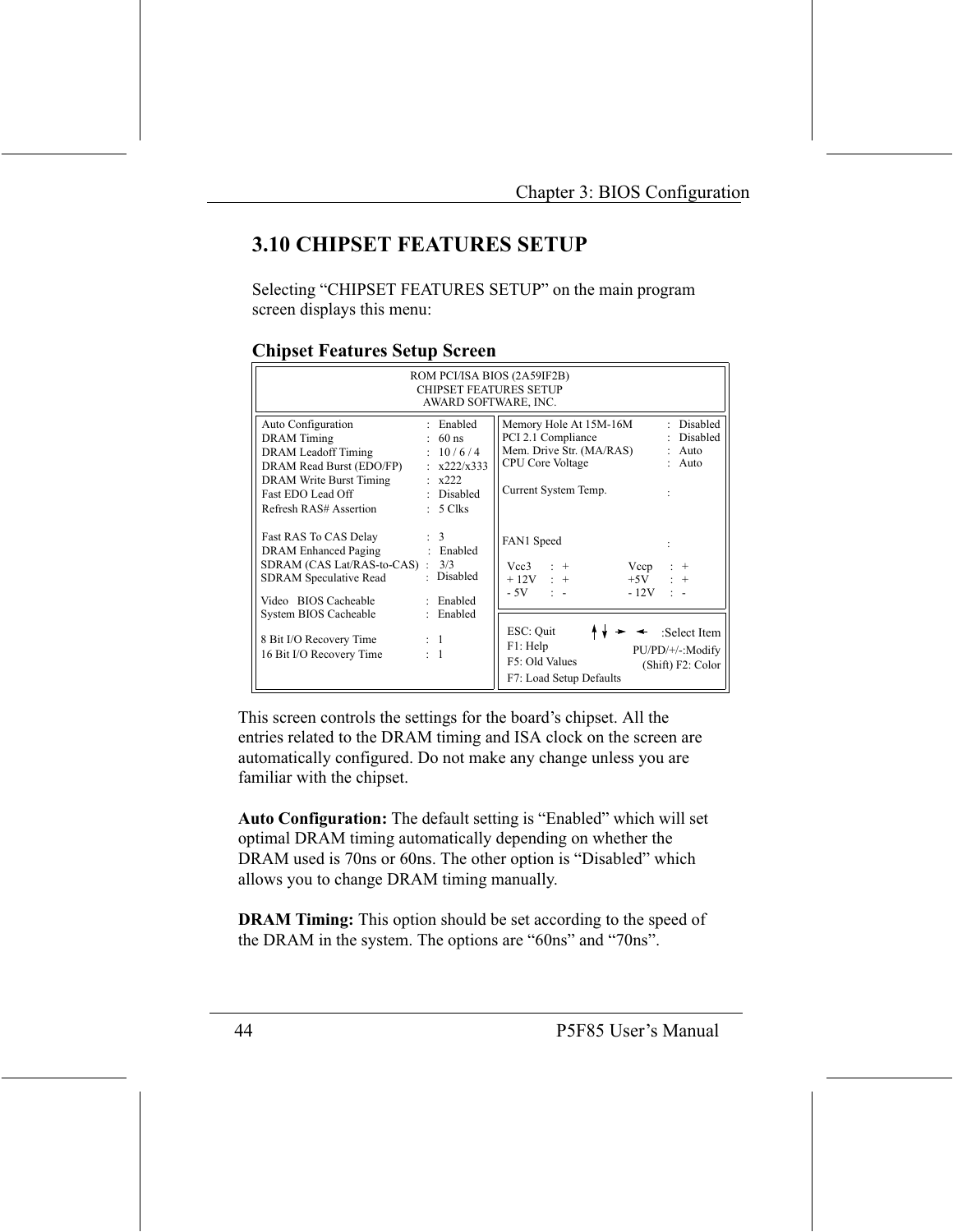**DRAM Leadoff Timing:** The options are " $11/7/3$ ", " $10/6/3$ ", " $11/7/7$ 4" and "10/6/4". This option controls additional DRAM timings for Read leadoff, Write leadoff, RAS# precharge and RAS-to-CAS delay. Slower leadoffs may be required in a system that uses slower memory. Normally Set this option to "10/6/3" for 60ns DRAMs and set to " $10/6/4$ " for 70ns DRAMs.

**DRAM Read Burst (EDO/FP):** The options are "x444/x444". "x333/x444" and "x222/x333". The timing used depends on the type of DRAM on per-bank basis. Slower rates may be required for slower memory. Normally set this option to "x222/x333" for 60ns DRAMs and set to " $x333/x444$ " for 70ns DRAMs.

**DRAM Write Burst Timing:** The options are "x444", "x333" and "x222". The timing used depends on the type of DRAM on per-bank basis. Slower rates may be required for slower memories. Normally set this option to "x222" for 60ns DRAMs and set to "x333" for 70ns DRAMs.

**Fast EDO Lead Off:** If set to "Enabled", this enables fast timing EDO read cycles. This results in a 1 hclk pull-in for all read leadoff latencies for EDO DRAMs. This option has to be set to "Disabled", if any of the DRAMs rows is populated with FPM DRAMs. The default setting is "Disabled".

Refresh RAS# Assertion: The options are "4 Clks" and "5 Clks". This option controls the number of clocks RAS# is asserted for refresh cycles. The default setting is "5 Clks".

**Fast RAS to CAS Delay:** The options are "2" and "3". This option controls the number of clocks for row miss leadoff timing delay. The default setting is "3".

**DRAM Enhanced Paging:** If set to "Enabled", the memory controller will keep the page open until a page/row miss. The default setting is "Enabled".

SDRAM (CAS Lat/RAS-to-CAS): The options are "2/2" and "3/3". This option controls the number of clocks required for CAS latency,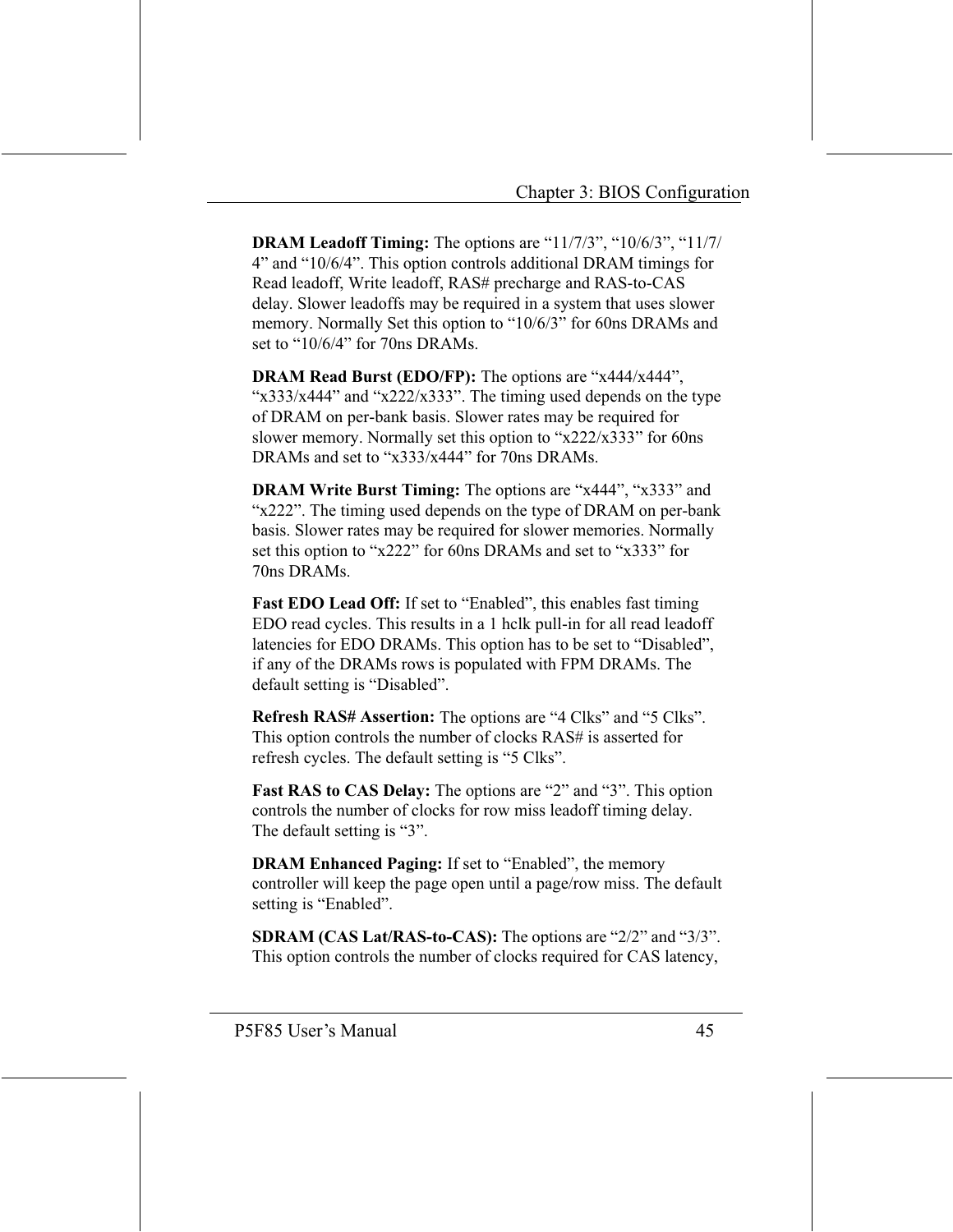RAS-to-CAS delay, RAS# precharge, RAS# active-to-precharge and Refresh-to-RAS# for all SDRAM cycles. Slower rate "3/3" may be required for slower SDRAMs or more than 2 banks of SDRAM DIMMs installed. The default setting is "3/3".

**SDRAM Speculative Read:** When set to "Enabled", the SDRAM speculative read logic is enabled. This option should be set to "Disabled": when both EDO/FPM and SDRAM are populated in the system or more than one row of memory is used in the system. The default setting is "Disabled".

Video BIOS Cacheable: When set to "Enabled", the Video BIOS will be cached for faster execution. The default setting is "Enabled".

System BIOS Cacheable: When set to "Enabled", the System BIOS will be cached for faster execution. The default setting is "Enabled"

8 Bit I/O Recovery Time: This option sets the delay between backto-back 8-bit I/O instructions. The options are  $1, 2, 3, 4, 5, 6, 7, 8$ Sysclks and NA. The default setting is "1".

16 Bit I/O Recovery Time: This option sets the delay between backto-back 16-bit I/O instructions. The options are 1, 2, 3, 4 Sysclks and NA. The default setting is "1".

Memory Hole At 15M-16M: The default setting is "Disabled". Set to "Enabled" means that when the system memory size is equal to or greater than 16M bytes, the physical memory address from 15M to 16M will be passed to PCI or ISA and there will be 1MBytes hole in your system memory. This option is designed for some OS with special add-in cards which need 15M-16M memory space.

**PCI 2.1 Compliance:** When set to "Enabled", the Passive Release and Delay Transactions mechanisms designed for complying with PCI 2.1 specification are enabled. The default setting is "Enabled".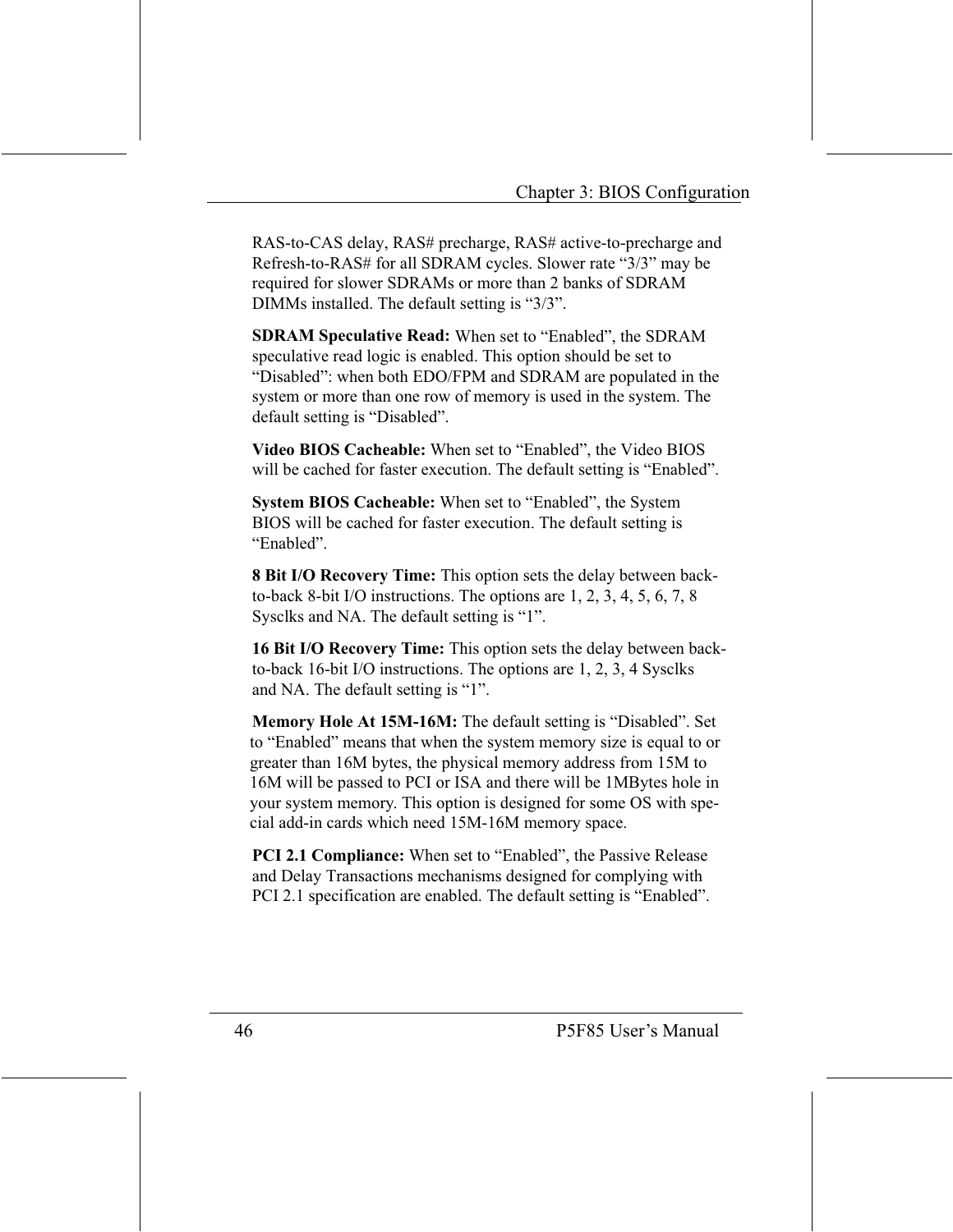Mem. Drive Str. (MA/RAS): The options are "Auto", "10mA/ 10mA", "10mA/16mA", "16mA/10mA" and "16mA/16mA" This option controls the strength of the output buffers driving the system memory signals. When set to "Auto", the proper driving strength will be automatically loaded depending on the number of memory rows are installed.

CPU Core Voltage: The options are "Auto" and "2.1V". Set to 2.1V only when AMD K6/266MHz or K6/300MHz CPU is used in your system. The default setting is "Auto".

After you have made your selections in the CHIPSET FEATURES SETUP, press the <ESC> key to go back to the main program screen.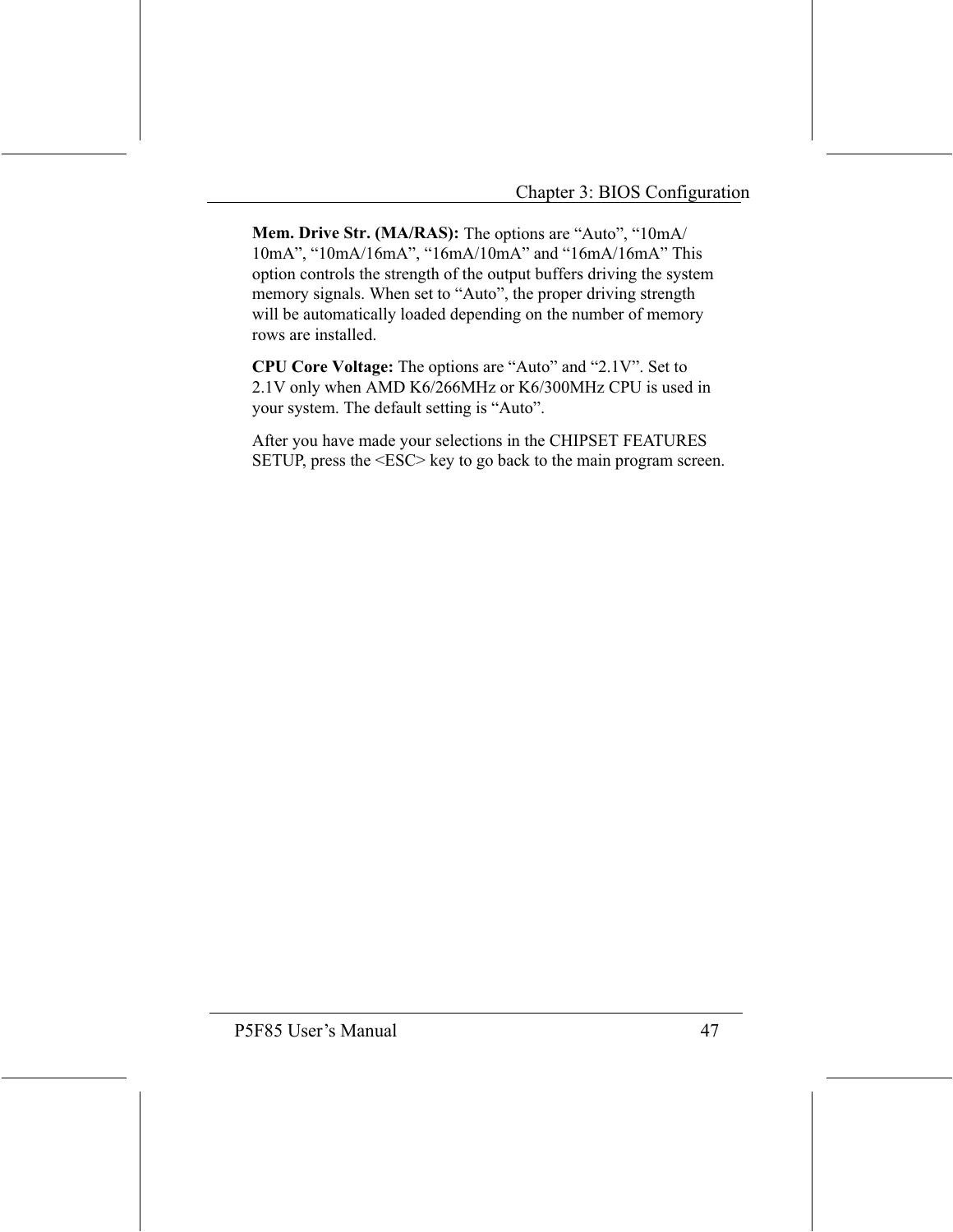## **3.11 POWER MANAGEMENT SETUP**

The "Power Management Setup" controls the mainboard's "Green" features. Selecting "POWER MANAGEMENT SETUP" on the main program screen displays this menu:

| ਣਾ                                                                            |                                                        |                                                                                                                                                       |  |
|-------------------------------------------------------------------------------|--------------------------------------------------------|-------------------------------------------------------------------------------------------------------------------------------------------------------|--|
| ROM PCI/ISA BIOS (2A59IF2B)<br>POWER MANAGEMENT SETUP<br>AWARD SOFTWARE, INC. |                                                        |                                                                                                                                                       |  |
| Power Management<br>PM Control by APM<br>Video Off Method                     | : Disabled<br>: Yes<br>$\therefore$ DPMS               | ** Reload Global Timer Events **<br>IRQ [3-7, 9-15], NMI<br>: Enabled<br>Disabled<br>Primary IDE 0                                                    |  |
| Doze Mode<br>Standby Mode<br>Suspend Mode<br><b>HDD Power Down</b>            | : Disabled<br>: Disabled<br>Disabled<br>Disabled<br>÷. | : Disabled<br>Primary IDE 1<br>: Disabled<br>Secondary IDE 0<br>: Disabled<br>Secondary IDE 1<br>: Disabled<br>Floppy Disk<br>Disabled<br>Serial Port |  |
| HDD Down in Suspend<br>Fan Off in Suspend                                     | <b>Disabled</b><br>Enabled                             | Disabled<br>Parallel Port<br>No(COM1)<br>Mouse Break Suspend                                                                                          |  |
| Soft-Off by PWR-BTTN                                                          | : Instant - $\overline{Off}$                           | : 3<br>Modem Use IRO                                                                                                                                  |  |
| Power-On by Ring                                                              | : Enabled                                              |                                                                                                                                                       |  |
| Power-On by Alarm                                                             | : Disabled                                             | ESC: Quit<br>:Select Item<br>$F1$ : Help<br>PU/PD/+/-:Modify                                                                                          |  |
| IRQ 8 Break Suspend                                                           | Disabled<br>÷                                          | F5: Old Values<br>(Shift) F2: Color<br>F7: Load Setup Defaults                                                                                        |  |

#### **Power Management Setup Screen**

**Power Management:** This setting controls the System Doze Mode, Standby Mode and Suspend Mode Timer features. There are four options:

User Define: Allows you to customize all power saving timer features

**Optimize:** This is the recommended setting for general use.

Test/Demo: This is for test/demonstration purposes.

**Disable:** Disables the power management features.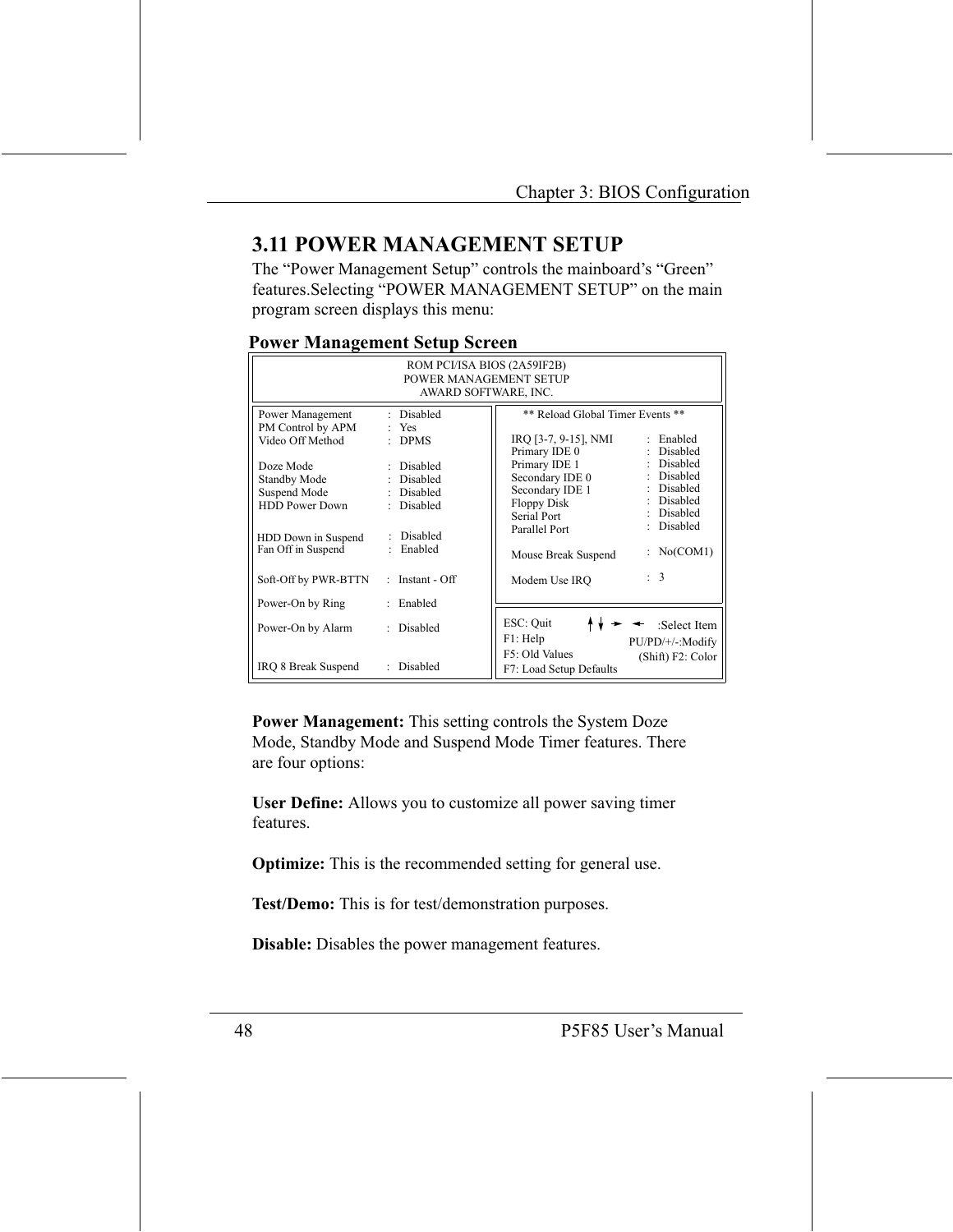**PM Control by APM:** The default setting is "Yes". When set to "Yes", system BIOS will wait for APM's prompt before it enters any PM mode. If your system power management is controlled by APM and there is a task running, the APM will not prompt the BIOS to enter any power saving mode after time out. Note: If APM is not installed, this option has no effect.

APM (Advanced Power Management) should be installed to keep the system time updated when the computer enters suspend mode activated by the BIOS Power Management. For DOS environments, you need to add DEVICE=C:\DOS\POWER.EXE in your CONFIG.SYS. For Widows 3.1x and Windows 95, you need to install Windows with the APM feature. Double-click a battery and power cord icon labeled "Power" in the "Control Panel" and choose "Advanced" in the Power Management field.

Video Off Method: This setting controls the video off method in power saving mode. The default setting is "DPMS" (Display Power Management System) which allows the BIOS to control the video card if it has the DPMS feature. Other options are "V/H SYNC+Blank" and "Blank Screen". The "V/H SYNC+Blank" option disables V/H SYNC signals and blanks the screen. The "Blank Screen" option is used when you do not have a "Green" monitor.

Doze Mode: Options are from "30 Sec" to "1 Hour" and "Disable". The system speed will change from turbo to slow if no Power Management events occur for a specified length of time. Full power function will return when a Power Management event is detected.

Standby Mode: Options are from "30 Sec" to "1 Hour" and "Disable". The system speed will change from turbo to slow and the video signal will be suspended if no Power Management events occur for a specified length of time. Full power function will return when a Power Management event is detected.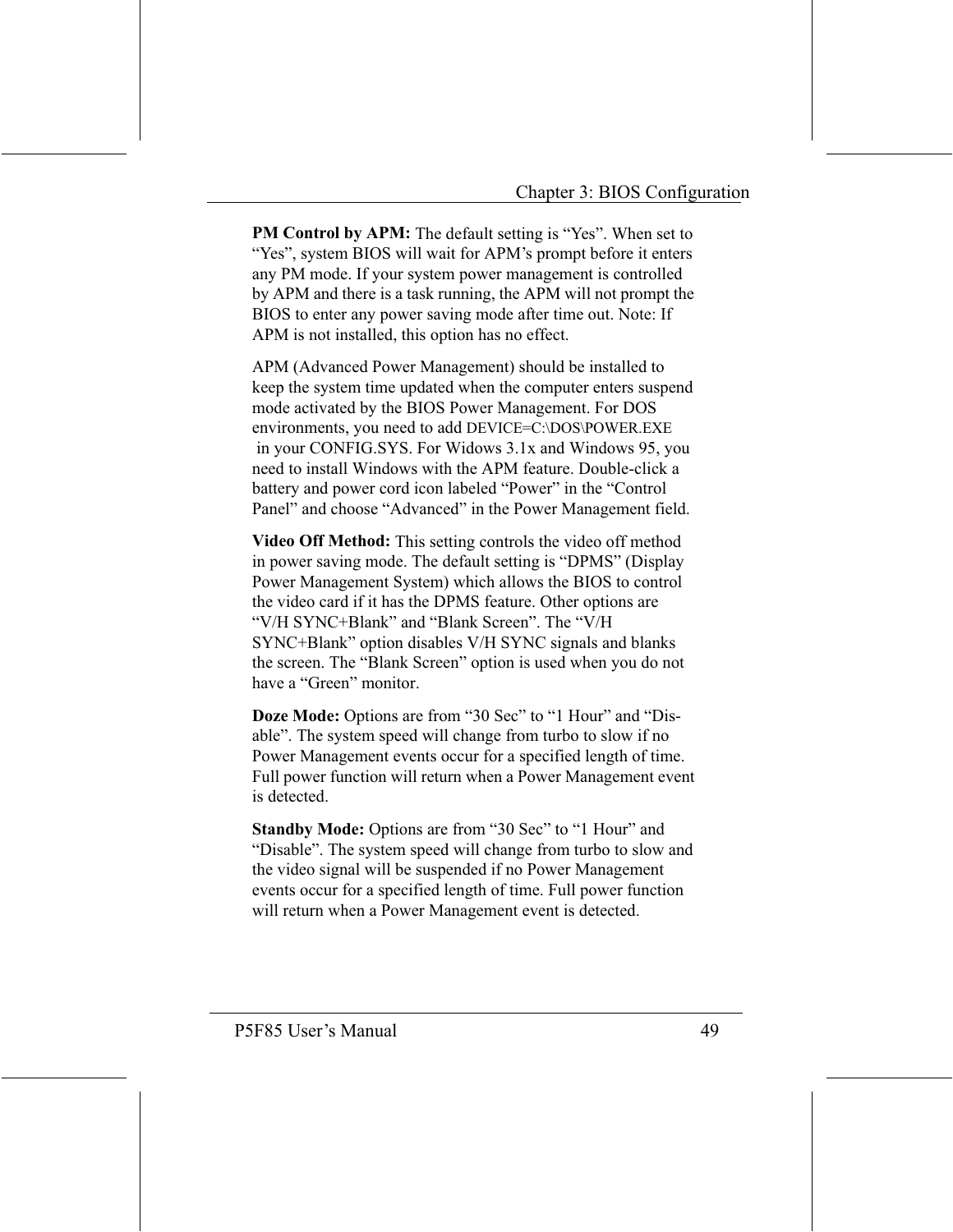Suspend Mode: Options are from "30 Sec" to "1 Hour" and "Disable". The CPU clock will be stopped and the video signal will be suspended if no Power Management events occur for a specified length of time. Full power function will return when a Power Management event is detected.

HDD Power Down: Options are from "1 Min" to "15 Min" and "Disable". The IDE hard drive will spin down if it is not accessed within a specified length of time.

**HDD Down in Suspend:** If set to "Enabled", the HDD will spin down when system is in sleep mode.

FAN off in Suspend: If set to "Enabled" CPU fan will be turned off in Suspend Mode.

Power-Off by PWR-BTTN: The options are "Instant-Off" and "Delay 4 Sec.". When set to "Instant-Off", pressing the power button will turn off the system power. When set to "Delay 4 Sec.", you have to press the power button and hold it for more than 4 seconds to turn off the system power. Otherwise the system just go to the sleep mode. Note: During the booting process, the power button is ignored. The default setting is "Instant-Off".

**Power-On by Ring:** If "Enabled" the system power will be turned on if an FAX/Modem receives an incoming telephone ringing. (Note: you need to use ATX power supply to have this feature on P5F85)

Power-On by Alarm: If "Enabled" you may set the date (day of month), hour, minute and second to turn on your system. When you set "0" (zero) for the day of the month, the alarm will power on your system every day at the time of day specified. (Note: you need to use ATX power supply to have this feature on P5F85)

**IRO 8 Break Suspend:** When this option and the option of "Power-On by alarm" are both set to "Enabled", you may set the date (day of month), hour, minute and second to wake up your system from sleep mode.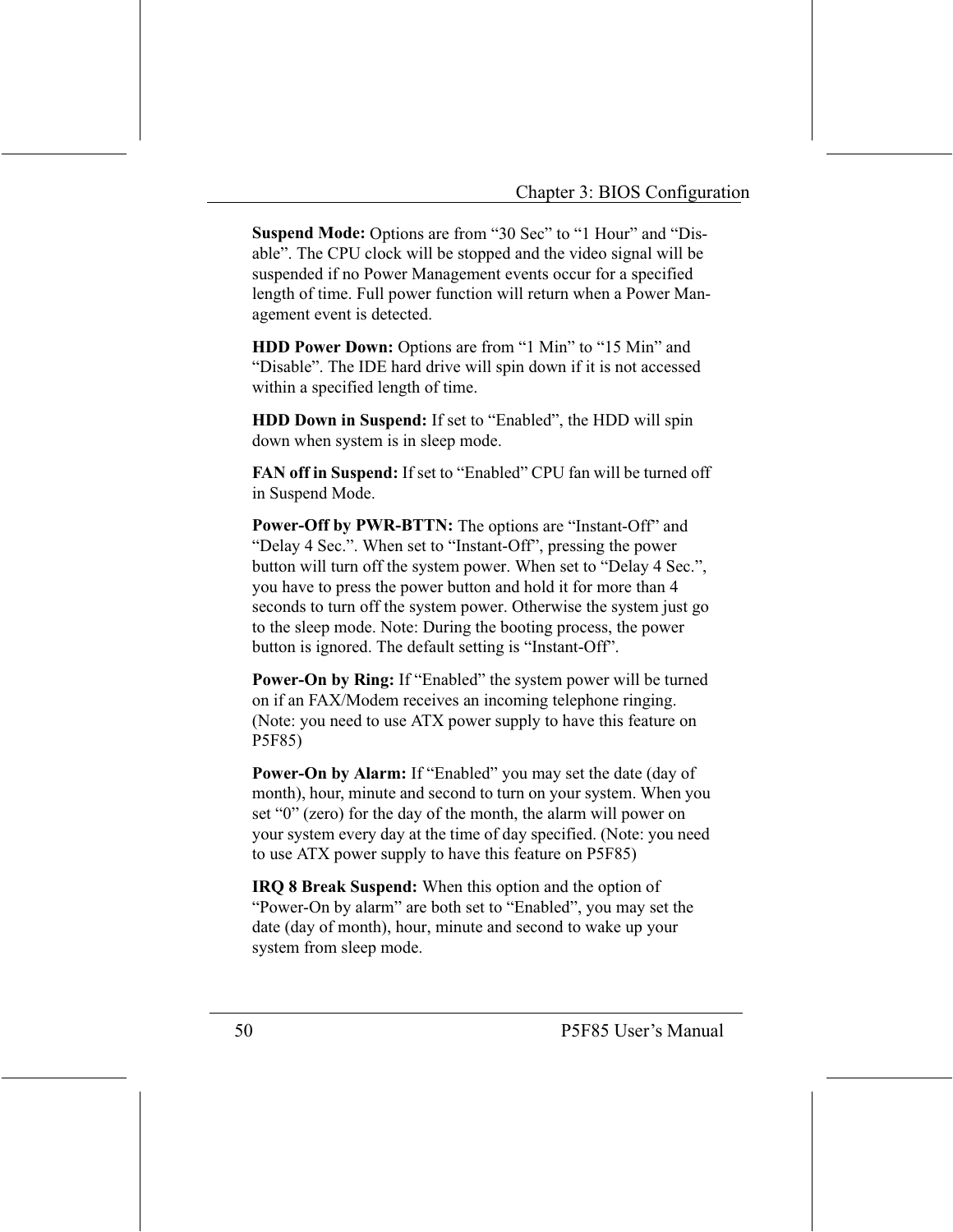Reload Global Timer Events: When a hardware event is enabled, the occurrence of a corresponding event will reload global timer to prevent the system from entering any Power Management mode.

Mouse Break Suspend: The options are "Yes", "No(COM1)" and "No(COM2)". When set to "Yes" the serial mouse activity can wake up your system from sleep mode. If you do not want the mouse wake up the system due to the sensitivity of the serial mouse, you can set "No(COM1)" or "No(COM2)" depending on which COM port is connected to your serial mouse.

**NOTE:** The activity of PS/2 mouse will always wake up your system from sleep mode.

Modem Use IRQ: To enable the internal PnP modem ring wake up your system from sleep mode, the IRQ assigned to the modem has to the same as the setting in this option.

Press the <ESC> key to go back to the main program screen, after you have made your selections in the POWER **MANAGEMENT SETUP.**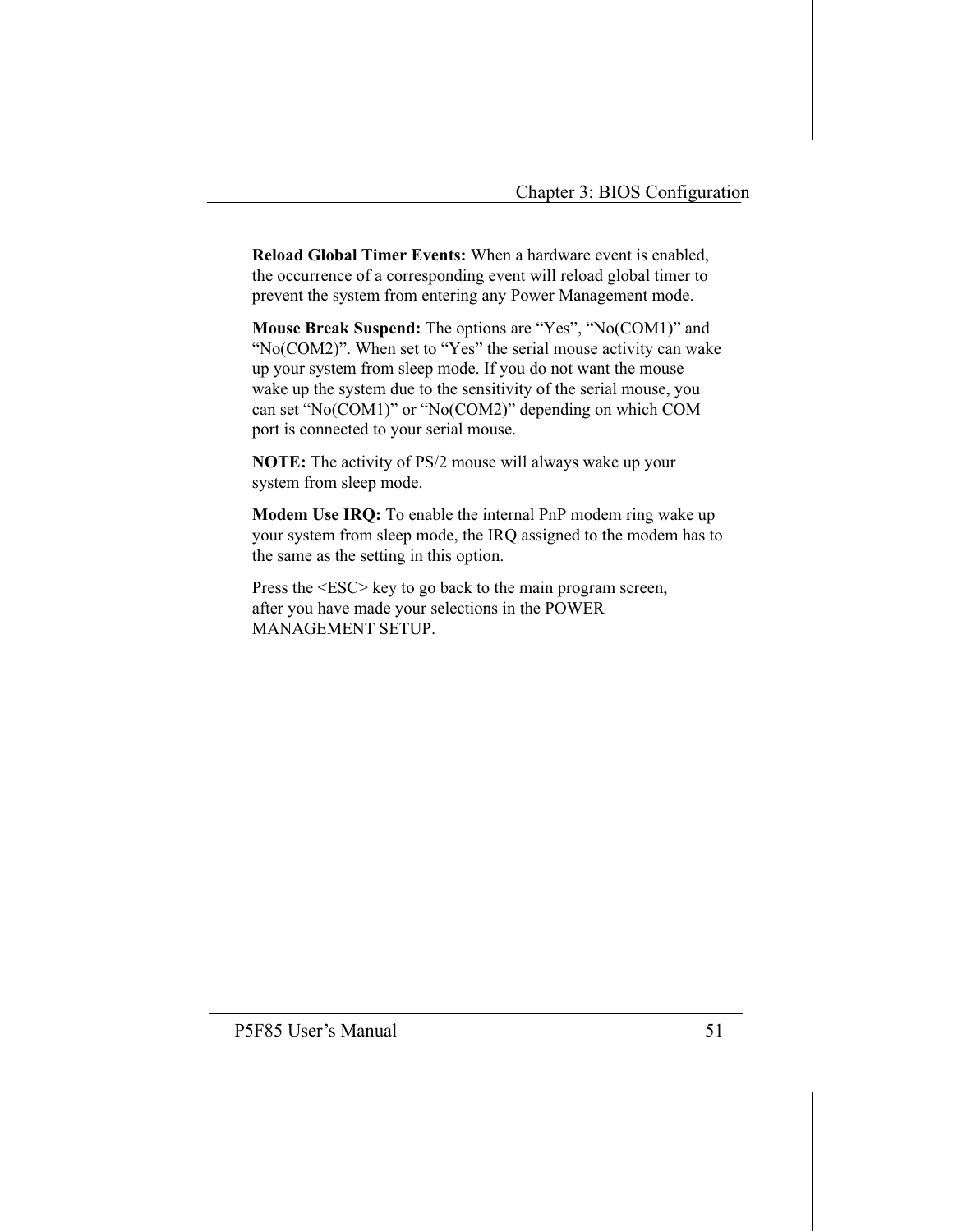## **3.12 PNP / PCI CONFIGURATION**

Both the ISA and PCI buses on the Mainboard use system IRQs & DMAs. You must set up the IRQ and DMA assignments correctly thru the PnP/PCI Configuration Setup utility, otherwise the Mainboard will not work properly.

Selecting "PNP / PCI CONFIGURATION" on the main program screen displays this menu:

| ROM PCI/ISA BIOS (2A59IF2B)<br><b>PNP / PCI CONFIGURATION</b><br>AWARD SOFTWARE, INC.                                                                                                                                                                                                                                 |                                                                                                                                                                                                                                            |                                                                                                                                                                                           |  |
|-----------------------------------------------------------------------------------------------------------------------------------------------------------------------------------------------------------------------------------------------------------------------------------------------------------------------|--------------------------------------------------------------------------------------------------------------------------------------------------------------------------------------------------------------------------------------------|-------------------------------------------------------------------------------------------------------------------------------------------------------------------------------------------|--|
| <b>PNP OS Installed</b><br>Resources Controlled By : Manual<br><b>Reset Configuration Data</b><br>IRQ-3 assigned to<br>IRQ-4 assigned to<br>IRO-5 assigned to<br>IRQ-7 assigned to<br>IRO-9 assigned to<br>IRQ-10 assigned to<br>IRO-11 assigned to<br>IRO-12 assigned to<br>IRQ-14 assigned to<br>IRQ-15 assigned to | : No<br>: Disabled<br>: Legacy $ISA$<br>: Legacy ISA<br>: PCI/ISA PnP<br>$\therefore$ Legacy ISA<br>$:$ PCI / ISA PnP<br>$:$ PCI / ISA PnP<br>$:$ PCI / ISA PnP<br>$:$ PCI / ISA PnP<br>$\therefore$ Legacy ISA<br>$\therefore$ Legacy ISA | PCI IDE IRQ Map To<br>$:$ PCI - AUTO<br>IDE INT# $: A$<br>Primary<br>Secondary IDE INT#<br>$\cdot$<br><sup>B</sup><br>Used MEM base addr.<br>$\therefore$ C800<br>Used MEM Length<br>: 8K |  |
| DMA-0 assigned to<br>DMA-1 assigned to<br>DMA-3 assigned to<br>DMA-5 assigned to<br>DMA-6 assigned to<br>DMA-7 assigned to                                                                                                                                                                                            | $\therefore$ PCI / ISA PnP<br>$:$ PCI / ISA PnP<br>$\therefore$ PCI / ISA PnP<br>$\therefore$ PCI / ISA PnP<br>$\therefore$ PCI / ISA PnP<br>$\therefore$ PCI / ISA PnP                                                                    | ESC: Quit<br>:Select Item<br>F1: Help<br>PU/PD/+/-:Modify<br>F5: Old Values<br>(Shift) F2: Color<br>F7: Load Setup Defaults                                                               |  |

#### **PNP / PCI Configuration**

**PNP OS Installed:** Set this option to "Yes", to allow the PNP OS instead of BIOS to assign the system resources such as IRQ and I/O address to the ISA PNP device. The default setting is "No"

**Resources Controlled By: The default setting is "Auto"** which will detect the system resources and automatically assign the relative IRQs and DMAs for each peripheral. The other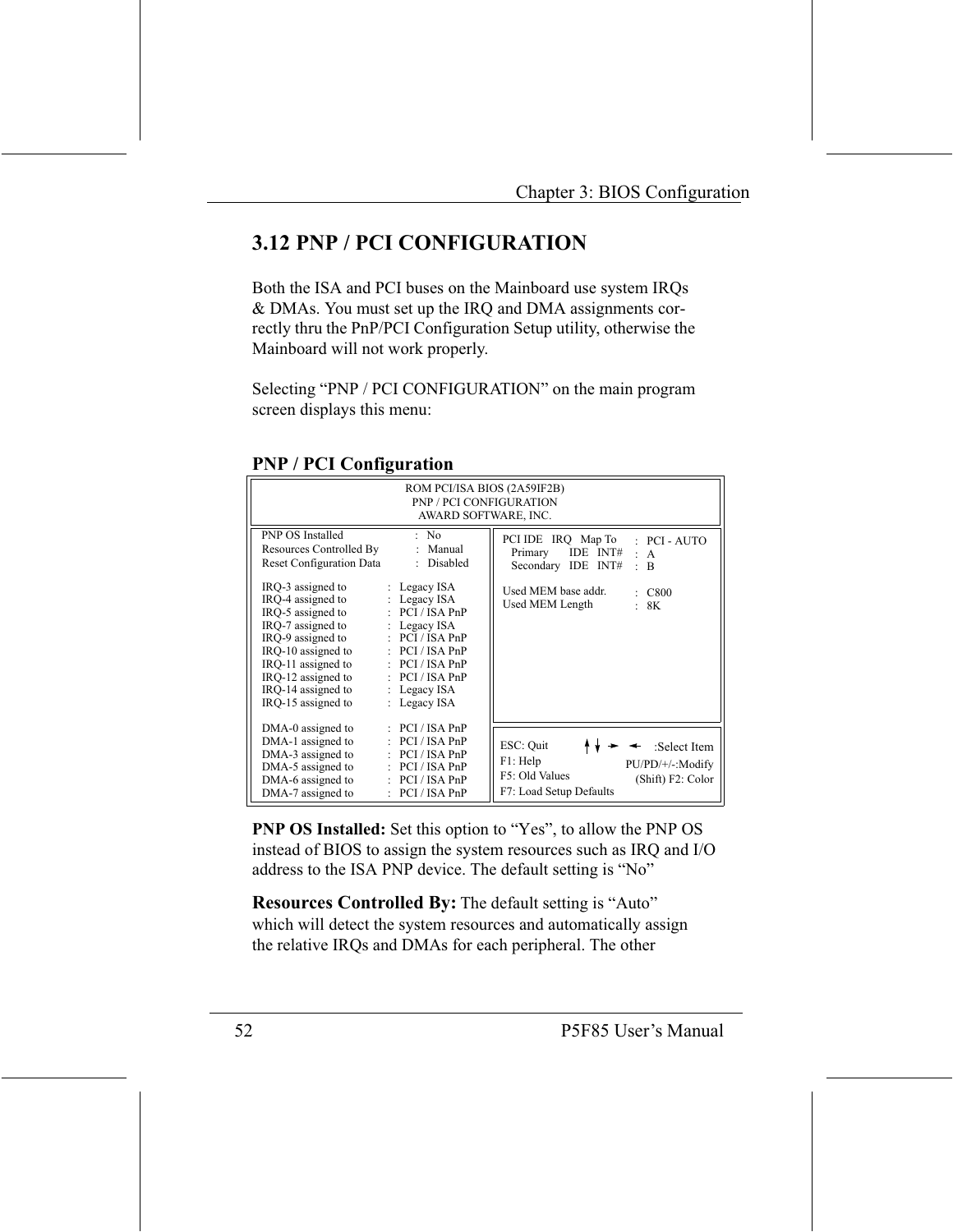option is "Manual" which allows you to control IRQs and DMAs individually.

**Reset Configuration Data:** The system BIOS supports the Plug and Play feature so the resource assigned to each peripheral has to be recorded to prevent resources from conflicting. The location to store the assigned resources is called ESCD which is located in the system flash EEPROM. If this option is set to "Disabled" the ESCD will update automatically when the new configuration varies from the last one. If set to "Enabled", the ESCD will be cleared and forced to update and then auto set this option to "Disabled".

**IRO and DMA Assigned to.:** If there is a legacy ISA device which uses an IRQ or a DMA, set the corresponding IRQ or DMA to "Legacy ISA", otherwise you should set to PCI/ISA PnP.

**PCI IRQ Actived By:** Options are "Level" or "Edge". The default setting is "Level". This option is used to select the IRO's trigger method.

PCI IDE IRO Map To, Primary IDE INT#, Secondary IDE INT#: If you disable onboard PCI IDE controller and install a PCI IDE card on the Mainboard, you need to set this option. If a PCI IDE Card an uses ISA IRQ directly thru a paddle card installed on an ISA slot, select "ISA" for the option "PCI IDE IRQ Map To". If a PCI IDE Card uses PCI "INT" and is compliant to PCI Plug and Play specification, select "PCI-AUTO" for the option "PCI IDE IRQ Map To". Otherwise select "PCI-SLOT n" (PCI-SLOT 1, PCI-SLOT 2 or PCI-SLOT 3) depending on which slot the PCI IDE Card is installed.

Only INT A and INT B are available for a PCI IDE Card, therefore you must set the PCI IDE Card's primary interrupt to INT A and secondary interrupt to INT B. The INT A is routed to IRQ 14 and the INT B is routed to IRQ 15 thru a hardware router in the chipset.

After you have made your selections in the PNP / PCI Configuration SETUP, press the <ESC> key to go back to the main program screen.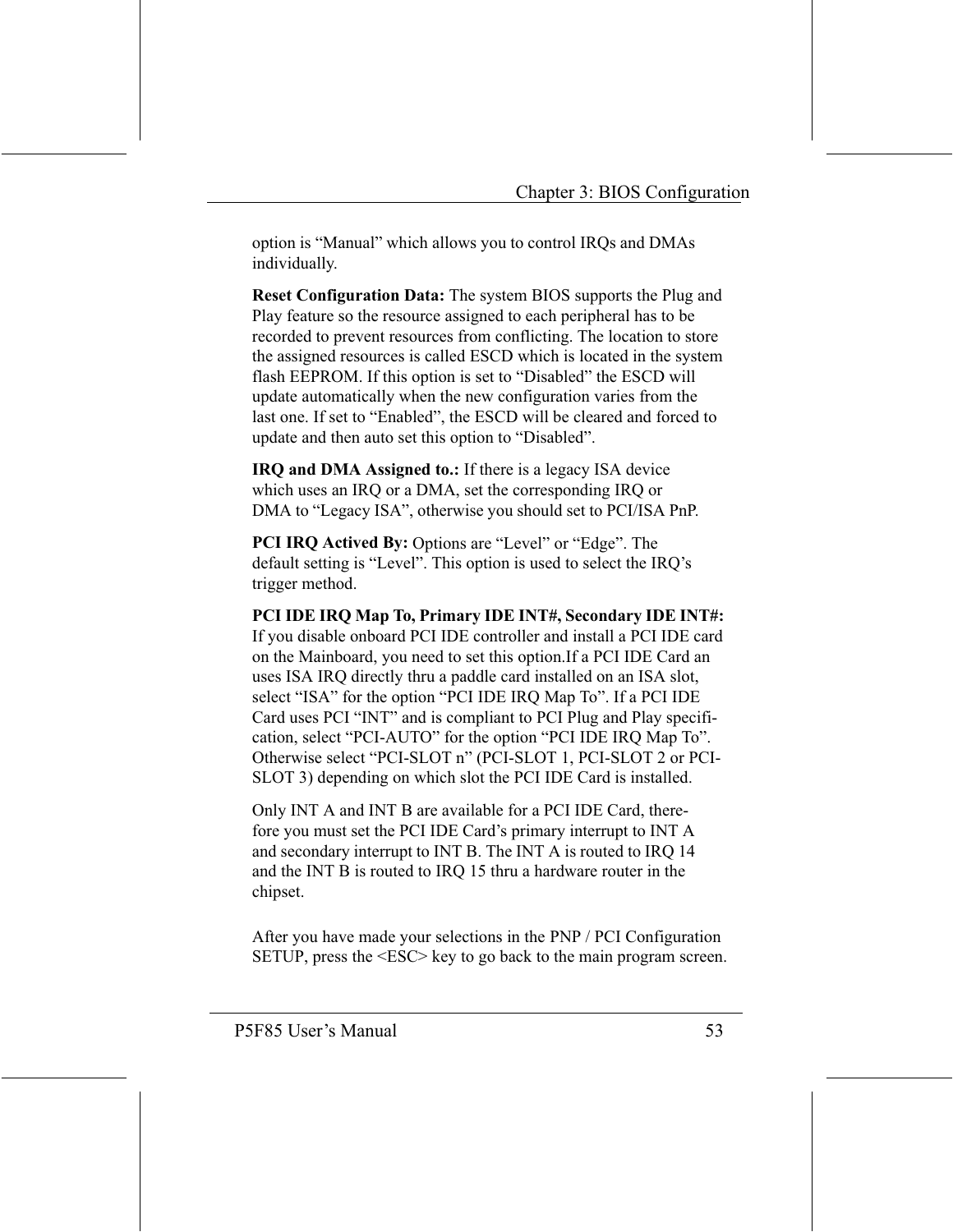## **3.13 INTEGRATED PERIPHERALS**

Selecting "INTEGRATED PERIPHERIALS" on the main program screen displays this menu

#### **Integrated Peripheral Screen**

| ROM PCI/ISA BIOS (2A59IF2B)<br><b>INTEGRATED PERIPHERALS</b><br>AWARD SOFTWARE, INC.                                                                                                                                                                                                                                                                                                             |                                                                                                                                                                         |                                                                                                                                                                                                                                         |                                                                                                                                                 |
|--------------------------------------------------------------------------------------------------------------------------------------------------------------------------------------------------------------------------------------------------------------------------------------------------------------------------------------------------------------------------------------------------|-------------------------------------------------------------------------------------------------------------------------------------------------------------------------|-----------------------------------------------------------------------------------------------------------------------------------------------------------------------------------------------------------------------------------------|-------------------------------------------------------------------------------------------------------------------------------------------------|
| <b>IDE HDD Block Mode</b><br><b>IDE Primary Master PIO</b><br><b>IDE Primary Slave PIO</b><br><b>IDE Secondary Master PIO</b><br><b>IDE Secondary Slave PIO</b><br><b>IDE Primary Master UDMA</b><br><b>IDE Primary Slave UDMA</b><br><b>IDE Secondary Master UDMA</b><br><b>IDE Secondary Slave UDMA</b><br>On-Chip Primary PCI IDE<br>On-Chip Secondary PCI IDE<br><b>USB Keyboard Support</b> | $\cdot$ Enabled<br>$:$ Auto<br>$:$ Auto<br>$\cdot$ Auto<br>$:$ Auto<br>$\cdot$ Auto<br>$\cdot$ Auto<br>$:$ Auto<br>$\cdot$ Auto<br>: Enabled<br>: Enabled<br>: Disabled | Onboard IR Controller<br><b>IR Address Select</b><br>IR Mode<br>IR Transmission delay<br>IR IRO Select<br>IR Mode Use DMA<br><b>Onboard Parallel Port</b><br><b>Onboard Parallel Mode</b><br>ECP Mode Use DMA<br><b>EPP Mode Select</b> | : Enabled<br>2E8H<br>IrDA<br>Enabled<br>IRO10<br>$\ddot{\phantom{a}}$<br>Disabled<br>$\cdot$<br>: $378 / IRO7$<br>$\div$ ECP+EPP<br>3<br>EPP1.9 |
| Onboard FDD Controller                                                                                                                                                                                                                                                                                                                                                                           | Enabled<br>÷                                                                                                                                                            |                                                                                                                                                                                                                                         |                                                                                                                                                 |
| Onboard Serial Port 1<br><b>Onboard Serial Port 2</b>                                                                                                                                                                                                                                                                                                                                            | : 3F8 / IRO4<br>: 2F8 / IRO3                                                                                                                                            | ESC: Quit<br>F1: Help<br>F5: Old Values<br>F7: Load Setup Defaults                                                                                                                                                                      | $\leftarrow$ : Select Item<br>PU/PD/+/-:Modify<br>(Shift) F2: Color                                                                             |

**IDE HDD Block Mode:** The Default setting is "Enabled". This feature enhances hard disk performance by making multi-sector transfers instead of one sector per transfer. Most IDE drives, except very early design, have the Block Mode transfer feature.

#### **PCI Slot IDE 2nd Channel**

The default setting is "Enabled". This option enables the Secondary PCI IDE controller of the PCI IDE adapter.

#### **IDE Primary Master PIO, IDE Primary Slave PIO, IDE Secondary Master PIO, IDE Secondary Slave PIO:** There are six options

"Auto", "Mode 0", "Mode 1", "Mode 2", "Mode 3" and "Mode 4". The default setting is "Auto". When set to "Auto" the BIOS will automatically set the mode to match the transfer rate of hard disk. If the system won't boot up when set to "Auto", set it manually to the lower mode. (e.g. From Mode 3 to Mode 2). All IDE drives should work with PIO  $mode<sub>0</sub>$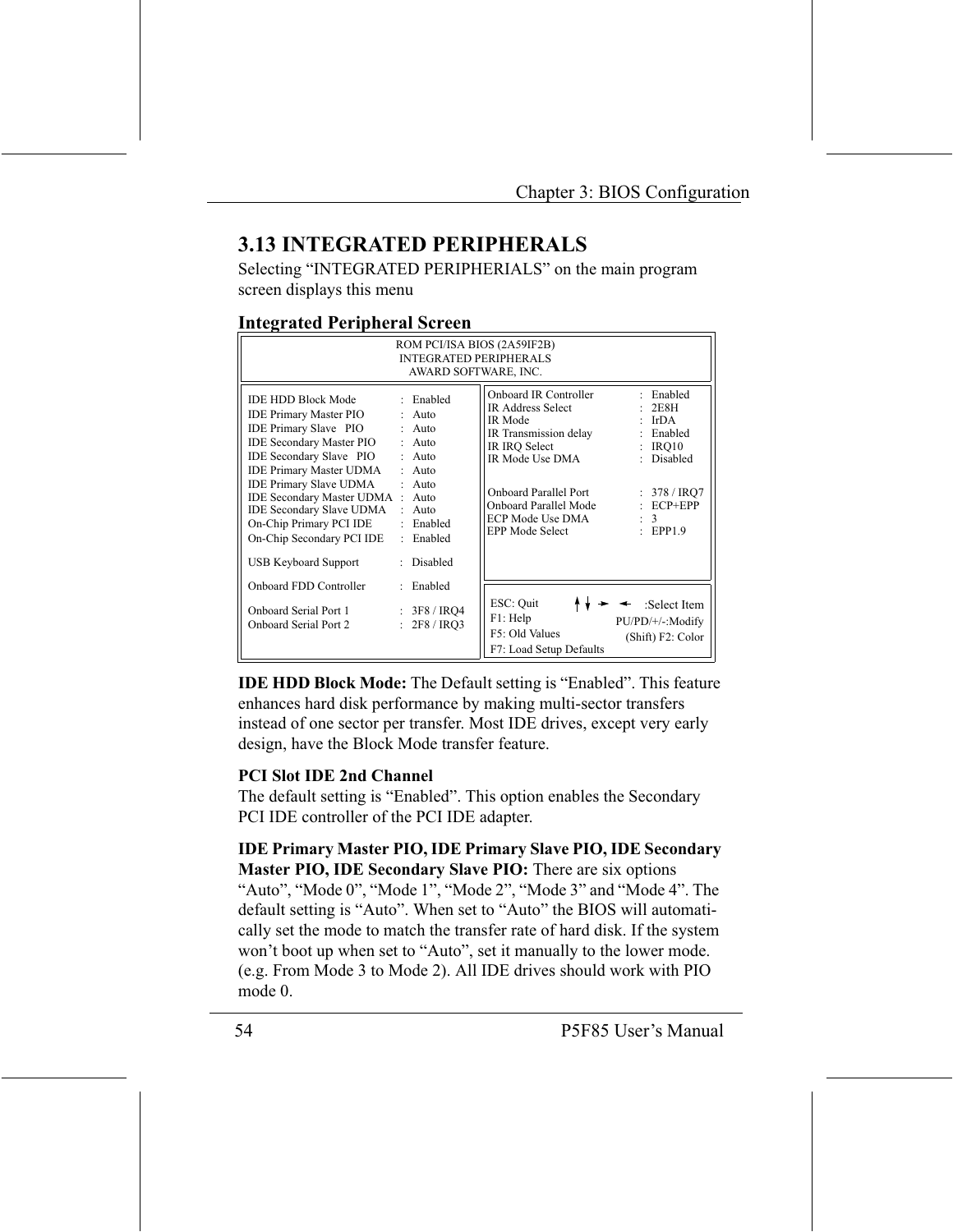**IDE Primary Master UDMA, IDE Primary Slave UDMA, IDE** Secondary Master UDMA, IDE Secondary Slave UDMA: The options are "Auto" (default) and "Disabled". When set to "Auto" the BIOS will automatically load Ultra DMA 33 driver to match the transfer rate of IDE hard disk drive which supports Ultra DMA 33 mode. The default setting is "Auto".

**On-Chip Primary/Secondary PCI IDE:** The default setting is "Enabled". This option enables the onboard Primary / Secondary PCI **IDE** controller.

**USB Keyboard Support:** Set this option to "Enabled" if an Universal Serial Bus (USB) keyboard is used in your system. The default setting is "Disabled".

**Onboard FDD Controller:** The default setting is "Enabled". This option enables the onboard FDD controller.

**Onboard Serial Port 1 and Onboard Serial Port 2:** These options are used to assign the I/O addresses for the two onboard serial ports. They can be assigned as follows:

> 3F8/IRO4 (Serial Port 1 default) 2F8/IRQ3 (Serial Port 2 default) 3E8/IRO4 2E8/IRO3  $A$ uto Disabled (Disable the onboard serial port)

**Onboard IR Controller:** The options are "Enabled" (default) or "Disabled". When set to "Enabled" that will enabled the following IR setting. Disabled will turn off the IR function.

IR Address Select: The options are "2E8" (default), "3E8", "2F8", "3F8", "2E0" and "3E0".

IR Mode: The options are "IrDA" (default) and "ASKIR". The IrDA is Hewlett Packard infrared communication protocol with maximum baud rate up to 115.2K bps, and the ASKIR is Sharp infrared communication protocol with maximum baud rate up to 57.6K bps. The IR mode setting depending on which type of infrared module is used in the system.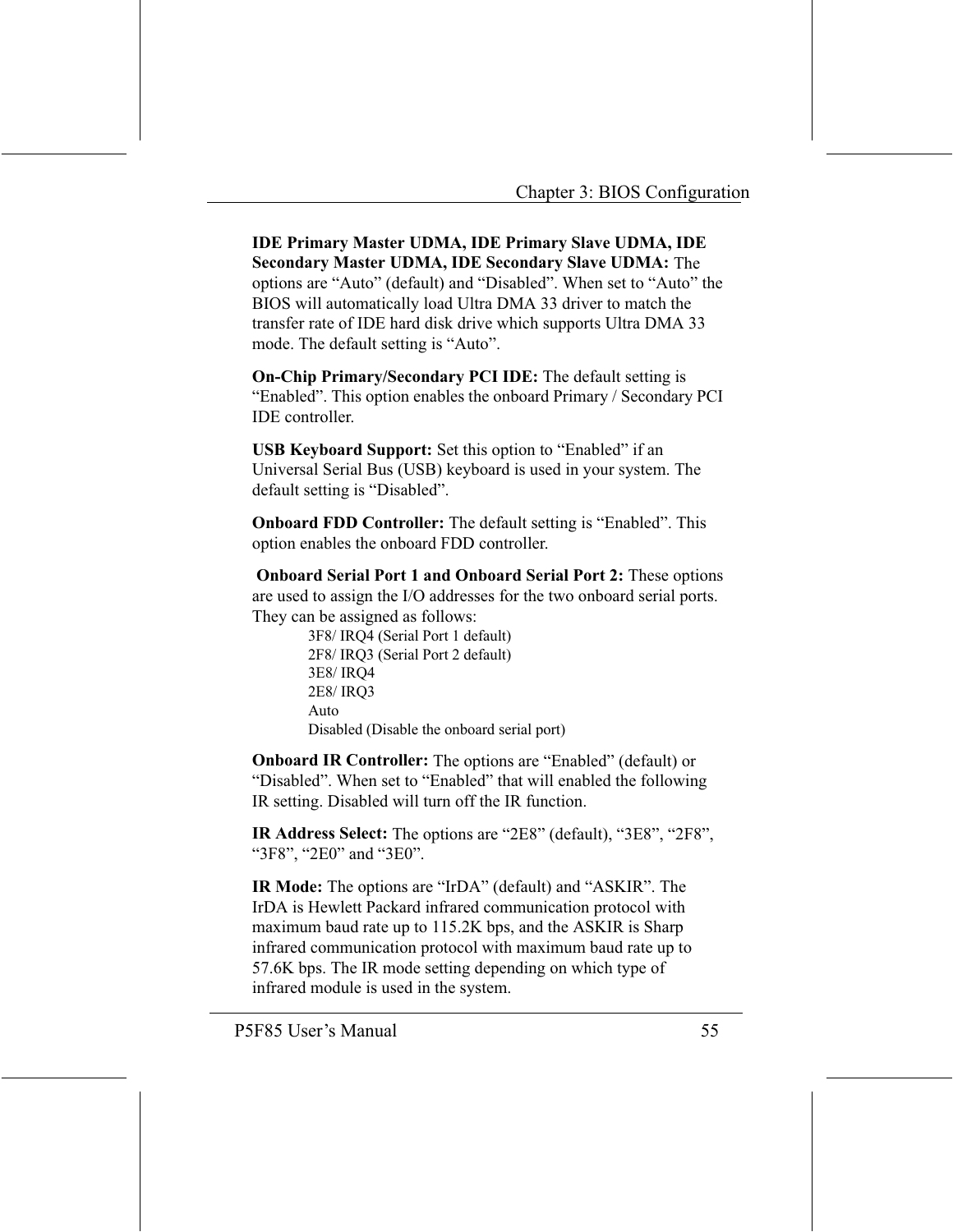IR Transmission Delay: The options are "Enabled" (default) and "Disabled". When set to "Enabled", the IR controller will delay 4 characters-time  $(40 \text{ bit-time})$  when changing from RX (Receive) mode to TX (Transmit) mode.

**IR IRQ Select:** The options are "IRQ 3", "IRQ 4", "IRQ  $10"$ (default) and "IRQ  $11$ ".

**Onboard Parallel Port:** This option is used to assign the I/O address for the onboard parallel port. The options are " $378/IRQ7$ " (defaults), "278/IRQ7", "3BC/IRQ7" and "Disabled" (disable the onboard parallel port). Note: Printer port always use IRQ7 when set "378/IRQ7" or " $278/IRQ7$ " or " $3BC/IRQ7$ " to "Enabled".

**Onboard Parallel Mode:** There are four options "Normal" (default), "ECP", "ECP/EPP" and "EPP/SPP". Change the mode from "Normal" to the enhanced mode only if your peripheral device can support it.

**ECP Mode Use DMA:** When on-board parallel port set to ECP mode, the parallel port has option to use DMA "3" (default) or "1".

If you make any changes to the onboard FDD controller, serial ports or parallel port in this setup, save the change and turn off the system. After turning the system on again the change will be effective.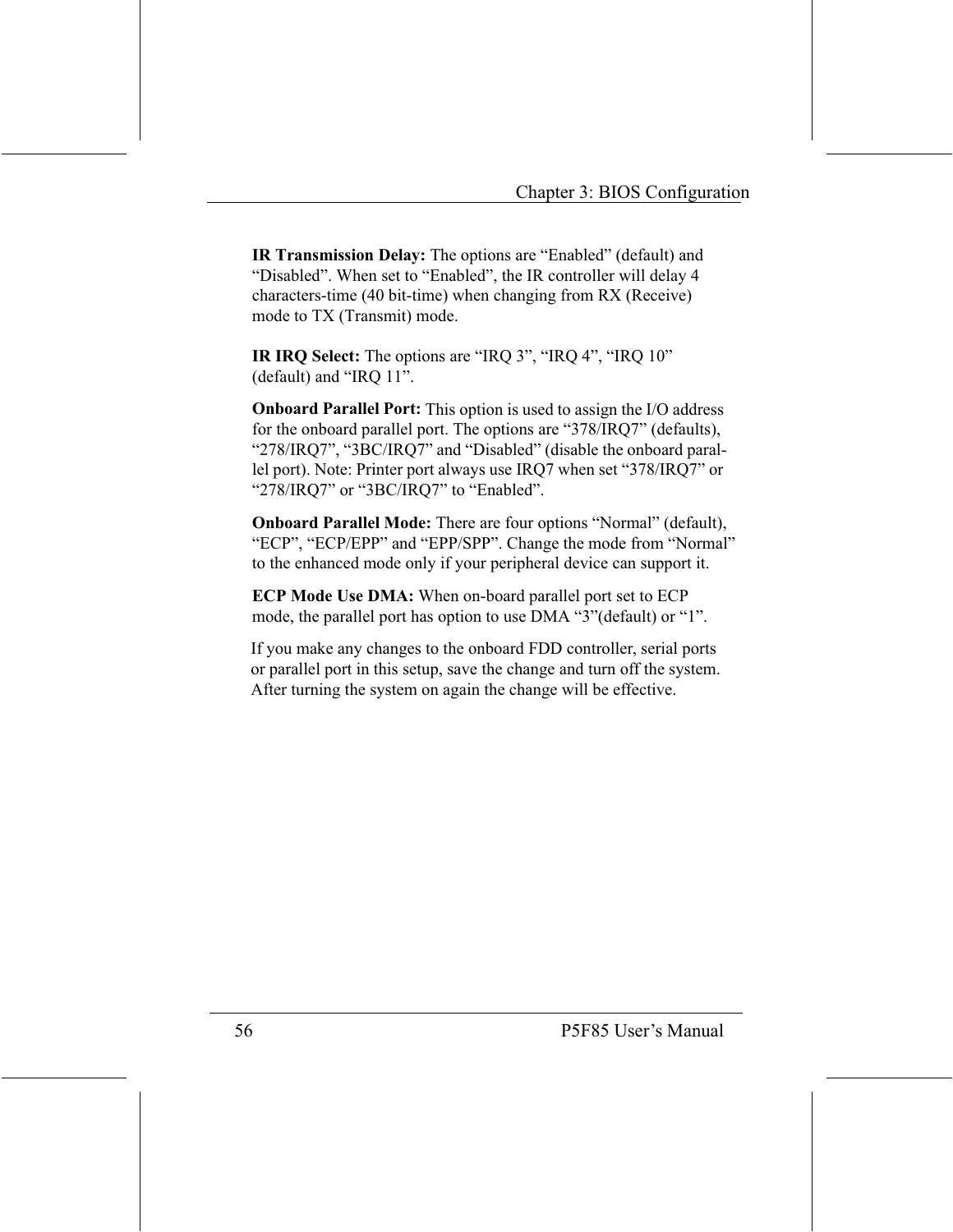## **3.14 SUPERVISOR / USER PASSWORD**

The "SUPERVISOR/USER PASSWORD" utility sets the password. The Mainboard is shipped with the password disabled. If you want to change the password, you must first enter the current password, then at the prompt enter your new password. The password is case sensitive and you can use up to 8 alphanumeric characters, press <Enter> after entering the password. At the next prompt, confirm the new password by typing it and pressing <Enter> again.

To disable the password, press the <Enter> key instead of entering a new password when the "Enter Password" dialog box appears. A message will appear confirming that the password is disabled.

If you have set both supervisor and user password, only the supervisor password allows you to enter the BIOS SETUP PRO-GRAM.

Note:

If you forget your password, the only way to solve this problem is to discharge the CMOS memory by turning power off and placing a shunt on the JP1 to short pin 2 and pin 3 for 5 seconds, then putting the shunt back to pin1 and pin2 of JP1.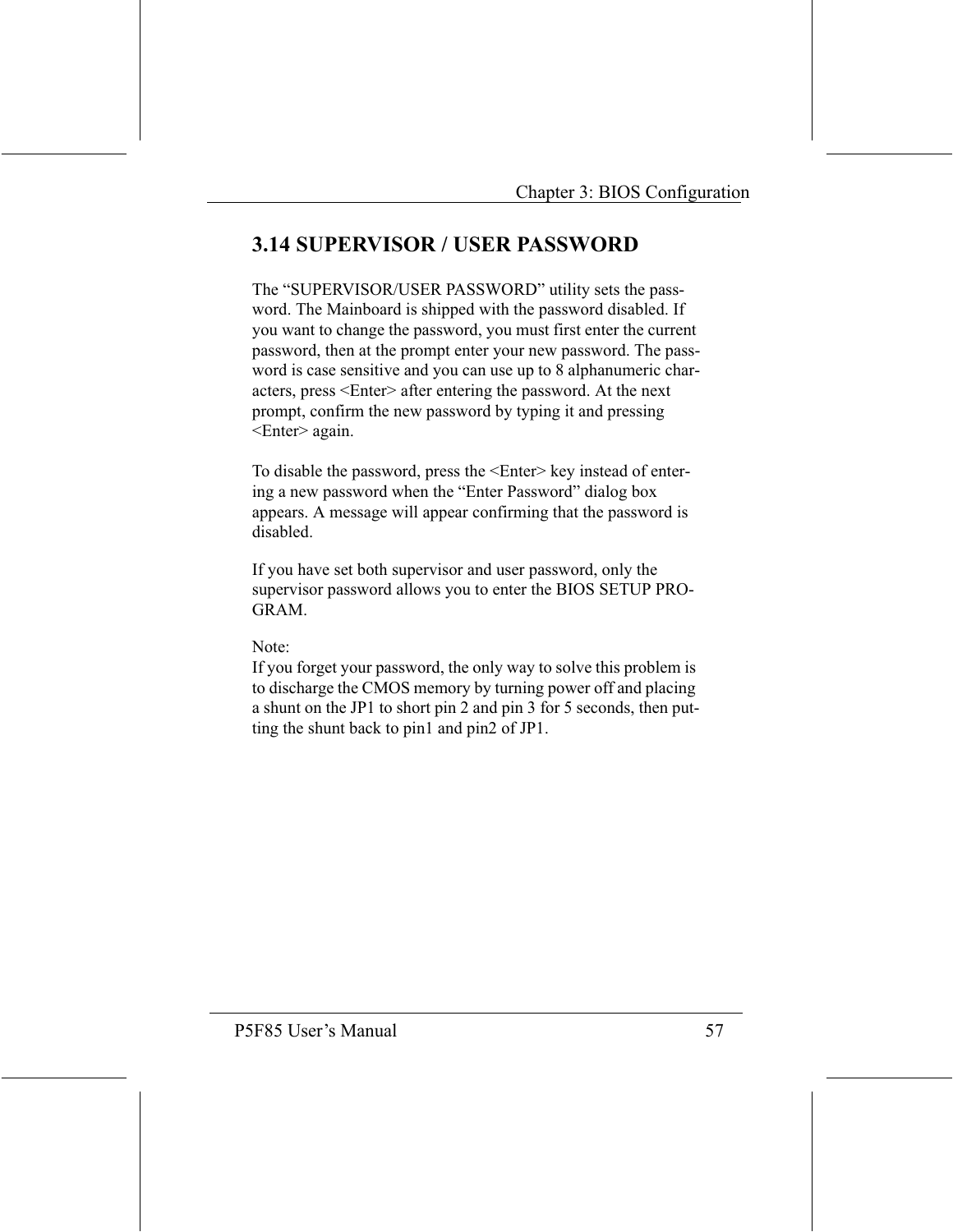## **4 Driver and Utility**

## **4.1 Flash Utility**

The BIOS of the P5F85 mainboard can be upgraded by using a Flash utility. A new version of the BIOS can be downloaded from the factory's BBS and Web site. The system BIOS is stored in a 1M-bit Flash EEPROM which can be erased and reprogrammed by the Flash utility.

There are two files in the FLASH directory.

| <b>FLASH.EXE</b> | The Flash utility for AWARD<br>BIOS upgrade. |
|------------------|----------------------------------------------|
| README.TXT       | A text file of instructions                  |

The Flash utility will not work with any memory manager software running in the system. In order to make sure no memory manager software is running, boot your system from a bootable floppy disk which does not contain CONFIG.SYS and AUTOEXEC.BAT files. If you are using MS-DOS 6.x, you can press <F5> function key while the "Starting MS-DOS..." appearing on the screen to bypass the CONFIG.SYS and AUTOEXEC.BAT.

## **4.2 EIDE Bus Master Driver**

The Bus Master EIDE logic designed in the Intel 82430TX chipset is intended to reduce the workload of the CPU and make the CPU running more efficiently. It will take care the data transfer between IDE drives and system memory and let CPU handle other tasks. The driver must be loaded in order to make the EIDE drive operating at bus-mastering DMA or Ultra DMA33 mode.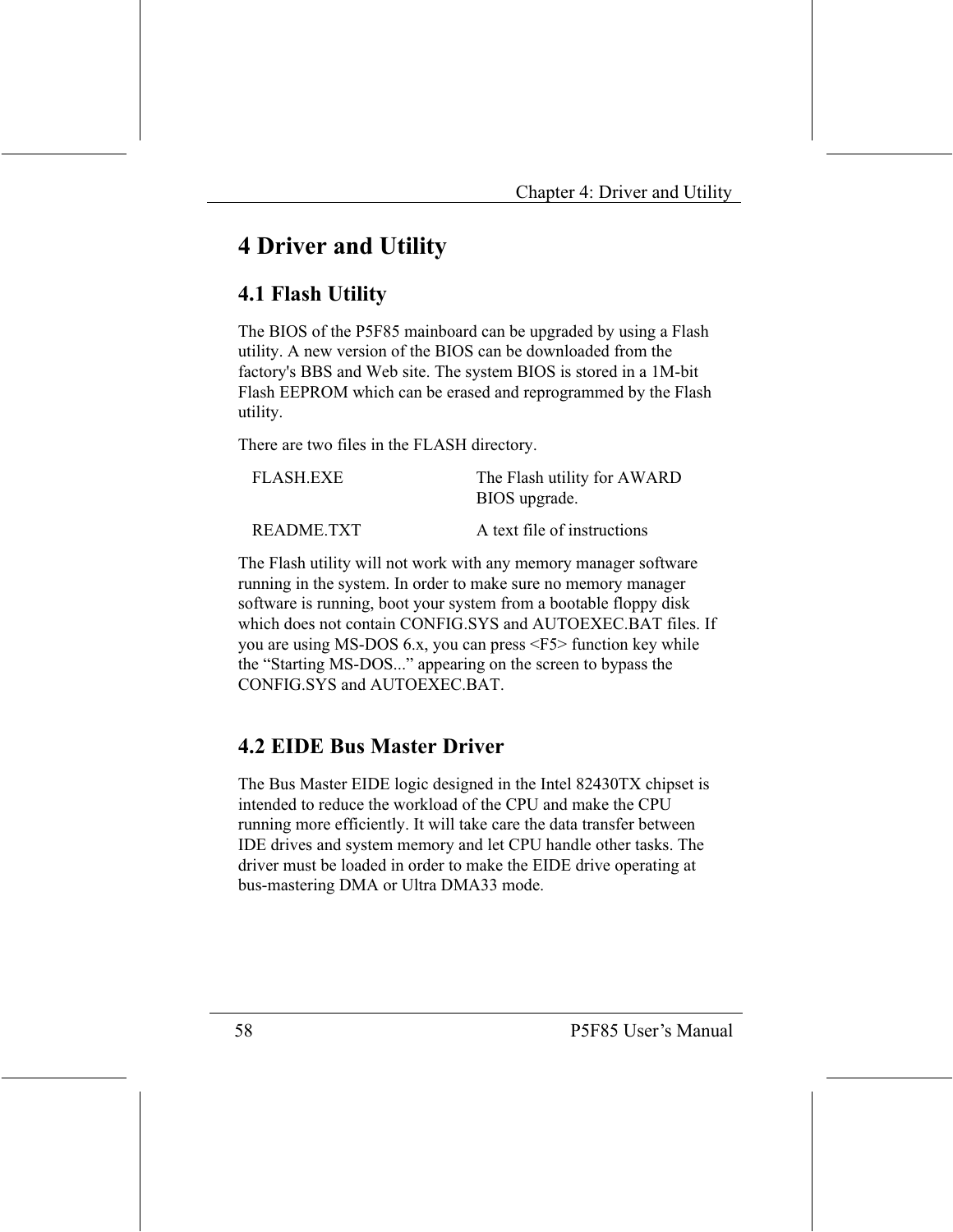There are three self-extracting archive files in the BMIDE directory.

| BMIDE 95.EXE        | For Windows 95 |
|---------------------|----------------|
| <b>BMIDE NT EXE</b> | For Windows NT |
| BMIDEOS2.EXE        | For $OS/2$     |

Execute the BMIDE 95.EXE to extract files for driver and installation instructions for Windows 95. Execute the BMIDE NT.EXE to extract files for driver and installation instructions for Windows NT. Execute the BMIDEOS2.EXE to extract files for driver and installation instructions for OS/2.